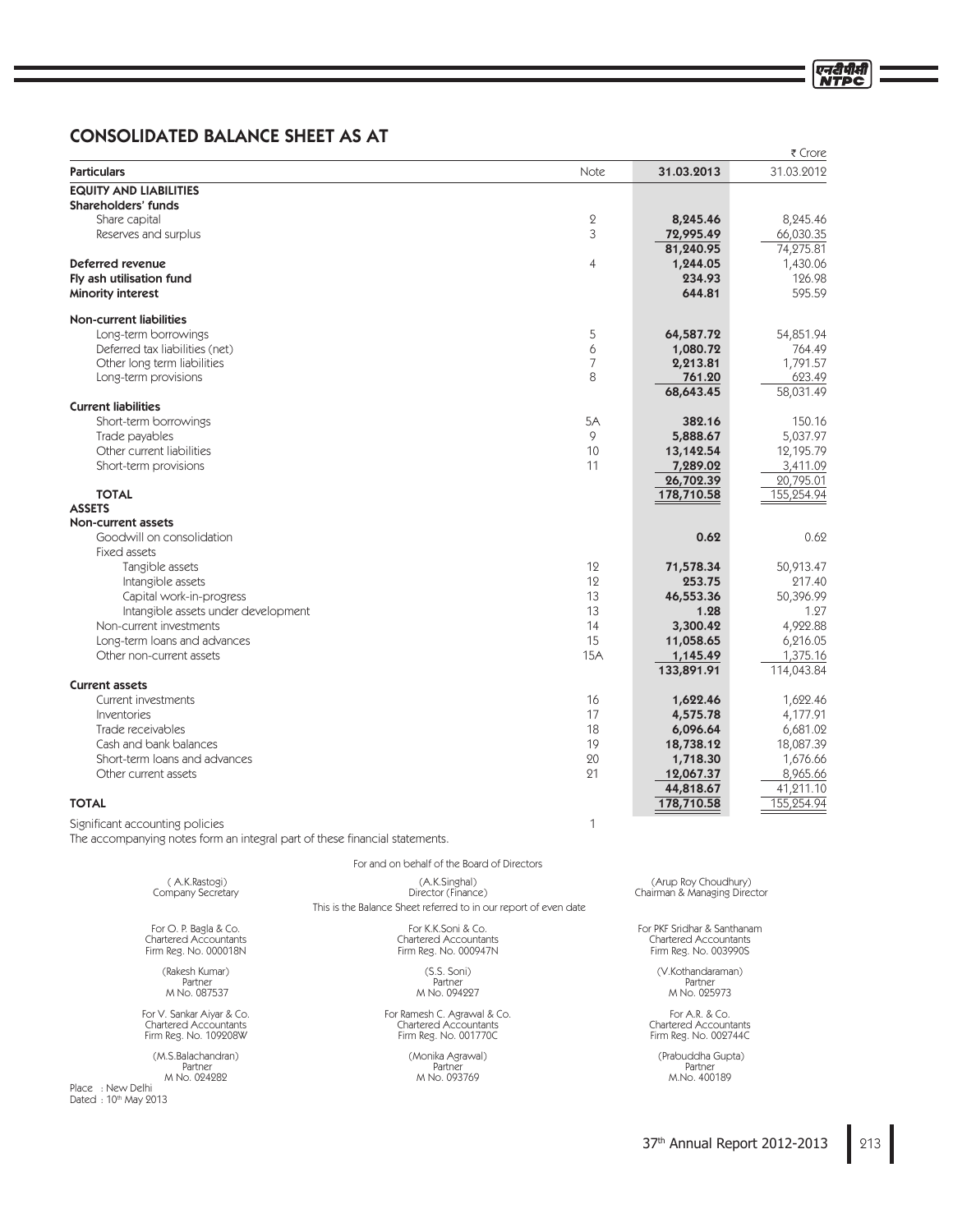# CONSOLIDATED STATEMENT OF PROFIT AND LOSS FOR THE YEAR ENDED

|                                                                |      |            | र Crore    |
|----------------------------------------------------------------|------|------------|------------|
| <b>Particulars</b>                                             | Note | 31.03.2013 | 31.03.2012 |
| Revenue from operations (gross)                                | 22   | 69,948.38  | 66,365.89  |
| Less: Electricity duty / Excise duty                           |      | 571.56     | 472.64     |
| Revenue from operations (net)                                  |      | 69,376.82  | 65,893.25  |
| Other income                                                   | 23   | 3,163.97   | 2,949.23   |
| Total revenue                                                  |      | 72,540.79  | 68,842.48  |
| <b>Expenses</b>                                                |      |            |            |
| Fuel                                                           |      | 42,827.77  | 43,302.66  |
| Electricity purchased                                          |      | 15.33      | 9.09       |
| Employee benefits expense                                      | 24   | 3,551.38   | 3,260.96   |
| Cost of material and services                                  |      | 312.24     | 325.18     |
| Finance costs                                                  | 25   | 2,480.54   | 2,134.72   |
| Depreciation and amortisation expense                          | 12   | 3,823.22   | 3,107.09   |
| Generation, administration & other expenses                    | 26   | 4,521.43   | 3,881.58   |
| Prior period items (net)                                       | 27   | (33.78)    | (316.06)   |
| <b>Total expenses</b>                                          |      | 57,498.13  | 55,705.22  |
|                                                                |      |            |            |
| Profit before tax and exceptional items                        |      | 15,042.66  | 13,137.26  |
| Exceptional items                                              | 33   | 1,568.29   |            |
| Profit before tax                                              |      | 16,610.95  | 13,137.26  |
| Tax expense                                                    |      |            |            |
| Current tax                                                    |      |            |            |
| Current year                                                   |      | 3,905.82   | 3106.33    |
| Earlier years                                                  |      | (162.01)   | 154.84     |
| Deferred tax                                                   |      |            |            |
| Current year                                                   |      | 316.23     | 386.63     |
| Earlier years                                                  |      |            | (293.90)   |
| Less: MAT credit recoverable                                   |      | 35.31      | 31.30      |
| Total tax expense                                              |      | 4,024.73   | 3,322.60   |
| Profit after tax                                               |      | 12,586.22  | 9,814.66   |
| Less: Share of Profit /(loss)-Minority interest                |      | (4.56)     | 1.87       |
| Group profit after tax                                         |      | 12,590.78  | 9,812.79   |
| Significant accounting policies                                | 1    |            |            |
| Expenditure during construction period (net)                   | 28   |            |            |
| Earnings per equity share (Par value of $\bar{\tau}$ 10/-each) | 45   |            |            |
| <b>Basic</b>                                                   |      | 15.27      | 11.90      |
| Diluted                                                        |      | 15.27      | 11.90      |
|                                                                |      |            |            |

The accompanying notes form an integral part of these financial statements.

There are no extraordinary items in the above periods.

Total Revenue includes ₹ 3,653.98 crore (previous year ₹ 3,662.27 crore) share of jointly controlled entities.

Total Expenditure includes ₹ 3,492.62 crore (previous year ₹ 3,025.57 crore) share of jointly controlled entities.

The profit after tax is inclusive of ₹75.35 crore (previous year ₹476.88 crore) towards share of jointly controlled entities.

| For and on behalf of the Board of Directors |                                                                                 |                              |  |  |
|---------------------------------------------|---------------------------------------------------------------------------------|------------------------------|--|--|
| (A.K.Rastogi)                               | (A.K.Singhal)                                                                   | (Arup Roy Choudhury)         |  |  |
| Company Secretary                           | Director (Finance)                                                              | Chairman & Managing Director |  |  |
|                                             | This is the Statement of Profit and Loss referred to in our report of even date |                              |  |  |
| For O. P. Bagla & Co.                       | For K.K.Soni & Co.                                                              | For PKF Sridhar & Santhanam  |  |  |
| <b>Chartered Accountants</b>                | <b>Chartered Accountants</b>                                                    | <b>Chartered Accountants</b> |  |  |
| Firm Reg. No. 000018N                       | Firm Reg. No. 000947N                                                           | Firm Reg. No. 003990S        |  |  |
| (Rakesh Kumar)                              | $(S.S.$ Soni $)$                                                                | (V.Kothandaraman)            |  |  |
| Partner                                     | Partner                                                                         | Partner                      |  |  |
| M No. 087537                                | M No. 094227                                                                    | M No. 025973                 |  |  |
| For V. Sankar Aiyar & Co.                   | For Ramesh C. Agrawal & Co.                                                     | For A.R. $& Co.$             |  |  |
| <b>Chartered Accountants</b>                | <b>Chartered Accountants</b>                                                    | <b>Chartered Accountants</b> |  |  |
| Firm Reg. No. 109208W                       | Firm Reg. No. 001770C                                                           | Firm Reg. No. 002744C        |  |  |
| (M.S.Balachandran)                          | (Monika Agrawal)                                                                | (Prabuddha Gupta)            |  |  |
| Partner                                     | Partner                                                                         | Partner                      |  |  |
| M No. 024282                                | M No. 093769                                                                    | M.No. 400189                 |  |  |

37th Annual Report 2012-2013

Place : New Delhi Dated: 10th May 2013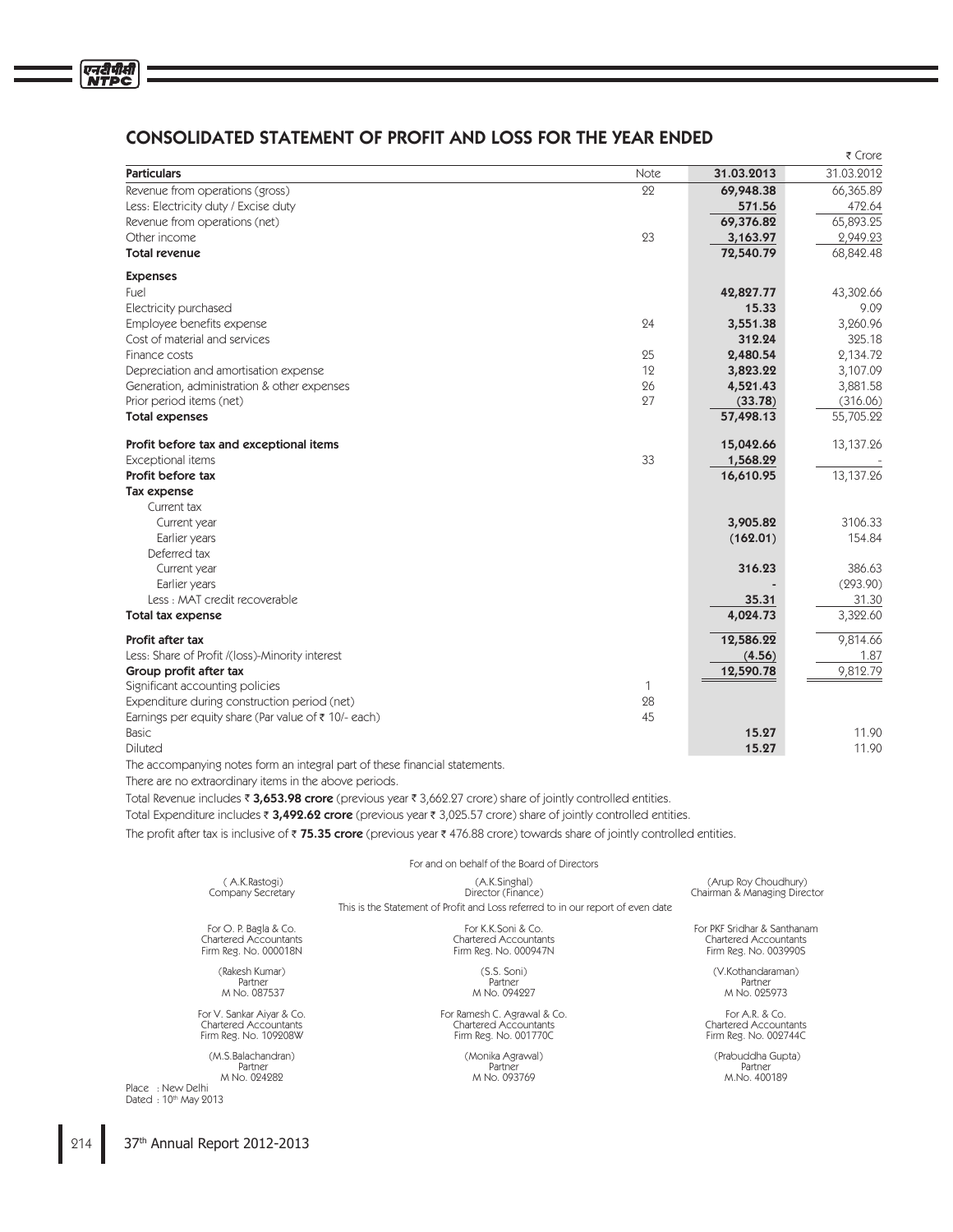एनदीपीसी<br>NTPC

# NTPC Limited Consolidated Financial Statements

# CASH FLOW STATEMENT

| <b>CASH FLOW STATEMENT</b>                                                                                                                                                            |                             |                         | ₹ Crore                     |
|---------------------------------------------------------------------------------------------------------------------------------------------------------------------------------------|-----------------------------|-------------------------|-----------------------------|
| For the Year ended March 31,                                                                                                                                                          |                             | 2013                    | 2012                        |
| <b>CASH FLOW FROM OPERATING ACTIVITIES</b><br>А.<br>Net Profit before tax<br>Adiustment for:                                                                                          |                             | 16,610.95               | 13,137.26                   |
| Depreciation/Amortisation                                                                                                                                                             | 3,823.22                    |                         | 3,107.09                    |
| Prior period depreciation/amortisation                                                                                                                                                | 3.93                        |                         | (0.43)                      |
| Provisions<br>Deferred revenue on account of advance against depreciation                                                                                                             | 209.22<br>(9.87)            |                         | 75.83<br>(73.58)            |
| Deferred Foreign Currency Fluctuation Asset/Liability                                                                                                                                 | 238.75                      |                         | (876.83)                    |
| Deferred Income from foreign currency fluctuation<br>Interest charges                                                                                                                 | 79.56<br>2,457.80           |                         | 792.00<br>2,103.98          |
| Guarantee Fee & other Finance charges                                                                                                                                                 | 22.74                       |                         | 30.74                       |
| Interest/Income on term deposit/bonds/Investment                                                                                                                                      | (2,475.64)                  |                         | (2.381.51)                  |
| Dividend Income<br>Provisions Written Back                                                                                                                                            | (217.79)<br>(845.42)        |                         | (151.71)<br>(317.32)        |
|                                                                                                                                                                                       |                             | 3,286.50                | 2,308.26                    |
| <b>Operating Profit before Working Capital Changes</b><br>Adjustment for:                                                                                                             |                             | 19,897.45               | 15,445.52                   |
| Trade receivables                                                                                                                                                                     | 1,417.14                    |                         | (3,400.03)                  |
| Inventories                                                                                                                                                                           | (186.21)                    |                         | (96.95)                     |
| Trade payables, provisions and other liabilities<br>Loans & Advances and other current assets                                                                                         | 1,778.39<br>(3,419.45)      |                         | 858.96<br>(198.84)          |
|                                                                                                                                                                                       |                             | (410.13)                | (2,836.86)                  |
| Cash generated from operations<br>Direct Taxes Paid                                                                                                                                   |                             | 19,487.32<br>(2,979.54) | 12,608.66<br>(1, 211.70)    |
| Net Cash from Operating Activities - A                                                                                                                                                |                             | 16,507.79               | 11,396.96                   |
| <b>CASH FLOW FROM INVESTING ACTIVITIES</b><br>В.                                                                                                                                      |                             |                         |                             |
| Purchase of Fixed Assets<br>Purchase of Investments                                                                                                                                   | (20, 405.74)<br>(17,955.00) |                         | (13, 149.72)<br>(23,630.00) |
| Sale of Investments                                                                                                                                                                   | 19,583.83                   |                         | 25,433.87                   |
| Interest/income on term deposits/bonds/investments received<br>Income tax paid on interest income                                                                                     | 2,474.48<br>(760.53)        |                         | 2,301.30<br>(690.09)        |
| Dividend received                                                                                                                                                                     | 217.79                      |                         | 151.71                      |
| Net cash used in Investing Activities - B<br>CASH FLOW FROM FINANCING ACTIVITIES<br>C.                                                                                                |                             | (16, 845.17)            | (9,582.93)                  |
| Proceeds from long term borrowings                                                                                                                                                    | 14,381.51                   |                         | 10,712.62                   |
| Repayment of long term borrowings                                                                                                                                                     | (4,603.31)                  |                         | (3,651.79)                  |
| Proceeds from short term borrowings<br>Grant Received/Ash utilisation reserve etc.                                                                                                    | 232.00<br>162.85            |                         | 110.76<br>189.24            |
| Interest paid                                                                                                                                                                         | (4,922.38)                  |                         | (4.721.80)                  |
| Guarantee fee & other finance charges paid<br>Dividend paid                                                                                                                           | (139.40)<br>(3,550.10)      |                         | (98.68)<br>(3,550.10)       |
| Tax on dividend                                                                                                                                                                       | (573.06)                    |                         | (573.06)                    |
| Net Cash flow from Financing Activities - C                                                                                                                                           |                             | 988.11<br>650.73        | (1,582.81)                  |
| Net Increase/Decrease in Cash and Cash equivalents (A+B+C)<br>Cash and cash equivalents at the beginning of the year (see Note 1 below)                                               |                             | 18,087.39               | 231.22<br>17.856.17         |
| Cash and cash equivalents at the end of the year (see Note 1 below)                                                                                                                   |                             | 18,738.12               | 18,087.39                   |
| <b>NOTES</b>                                                                                                                                                                          |                             |                         |                             |
| 1<br>Cash and cash equivalents consists of Cash in hand and balances with banks. Cash and<br>cash equivalents included in the cash flow statement comprise of following balance sheet |                             |                         |                             |
| amounts as per Note 19:                                                                                                                                                               |                             |                         |                             |
| Cash and cash equivalents<br>Demand deposits included in other bank balances                                                                                                          |                             | 553.54<br>18,110.68     | 1,090.53<br>16,919.18       |
| Other bank balances*                                                                                                                                                                  |                             | 73.90                   | 77.68                       |
| Cash and cash equivalents as restated (Note-19-Cash and bank balances)                                                                                                                |                             | 18,738.12               | 18,087.39                   |
| * Amounts which are not available for use towards:<br>1) Unclaimed dividend                                                                                                           |                             | 15.67                   | 11.49                       |
| 2) Out of Margin money kept with RBI earmarked for fixed deposits from public                                                                                                         |                             | 1.77                    | 1.77                        |
| 3) Deposited as security with Governement and other authorities<br>4) Margin money with banks                                                                                         |                             | 0.01<br>56.45           | 8.71<br>55.71               |
|                                                                                                                                                                                       |                             | 73.90                   | 77.68                       |

2. The net profit before tax is after considering the exceptional items of **₹ 1,568.29 crore** (previous year Nil). Refer Note 33 for details.<br>3. Previous year 's figures have been regrouped/rearranged wherever considered n

For and on behalf of the Board of Directors

| (A.K.Rastogi)                                                                             | (A.K.Singhal)                                                          | (Arup Roy Choudhury)                         |
|-------------------------------------------------------------------------------------------|------------------------------------------------------------------------|----------------------------------------------|
| Company Secretary                                                                         | Director (Finance)                                                     | Chairman & Managing Director                 |
|                                                                                           | This is the cash flow statement referred to in our report of even date |                                              |
| For O. P. Bagla & Co.                                                                     | For K.K.Soni & Co.                                                     | For PKF Sridhar & Santhanam                  |
| <b>Chartered Accountants</b>                                                              | Chartered Accountants                                                  | <b>Chartered Accountants</b>                 |
| Firm Reg. No. 000018N                                                                     | Firm Reg. No. 000947N                                                  | Firm Reg. No. 003990S                        |
| (Rakesh Kumar)                                                                            | (S.S. Soni)                                                            | (V.Kothandaraman)                            |
| Partner                                                                                   | Partner                                                                | Partner                                      |
| M No. 087537                                                                              | M No. 094227                                                           | M No. 025973                                 |
| For V. Sankar Aiyar & Co.                                                                 | For Ramesh C. Agrawal & Co.                                            | For A.R. & Co.                               |
| Chartered Accountants                                                                     | Chartered Accountants                                                  | Chartered Accountants                        |
| Firm Reg. No. 109208W                                                                     | Firm Reg. No. 001770C                                                  | Firm Reg. No. 002744C                        |
| (M.S.Balachandran)<br>Partner<br>M No. 024282<br>Place: New Delhi<br>Dated: 10th May 2013 | (Monika Agrawal)<br>Partner<br>M No. 093769                            | (Prabuddha Gupta)<br>Partner<br>M.No. 400189 |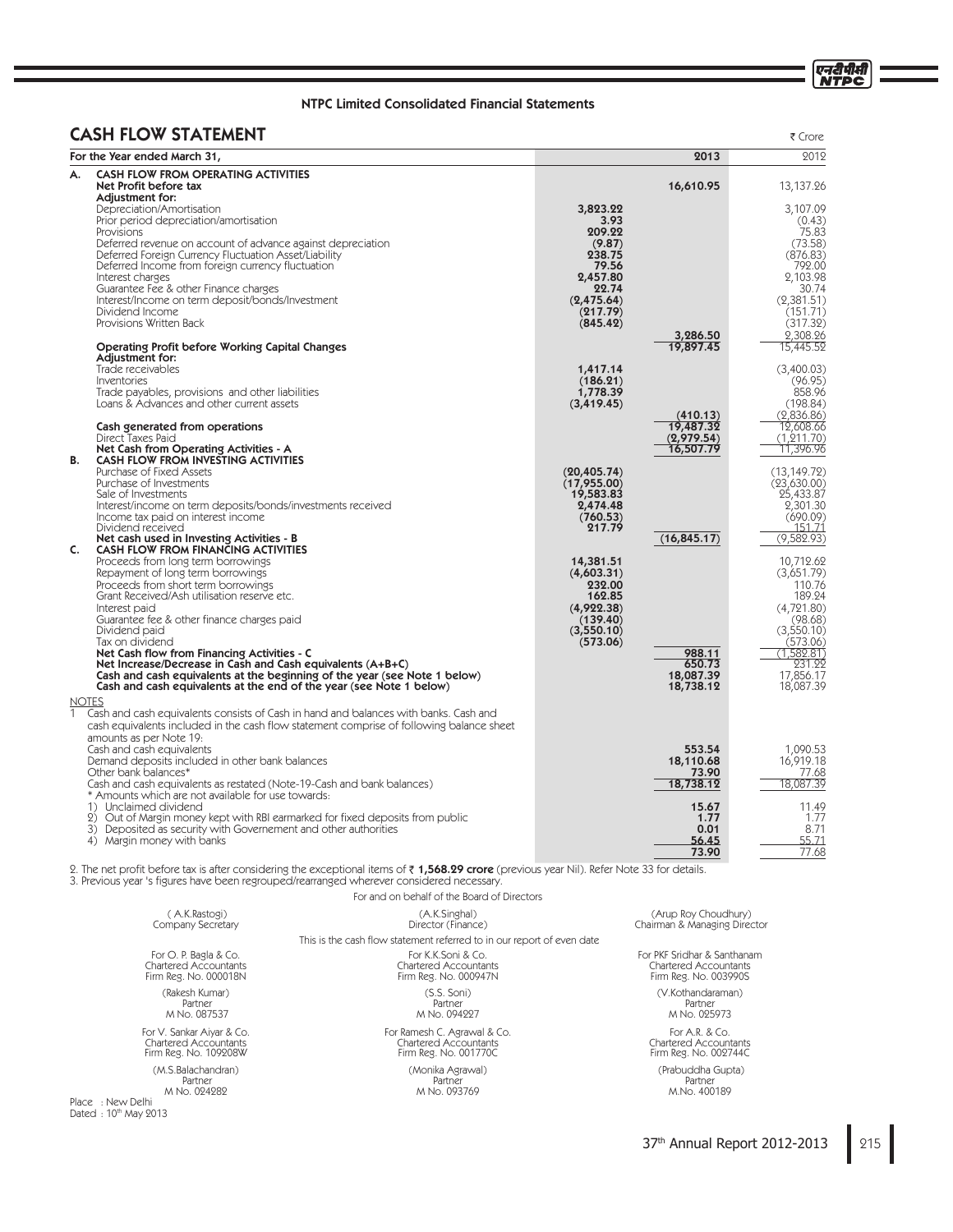# Notes to the Consolidated Financial Statements for the year ended 31<sup>st</sup> March 2013

# 1. Significant accounting policies

# A. Basis of preparation

एनदीपीसी

The financial statements are prepared on accrual basis of accounting under historical cost convention in accordance with generally accepted accounting principles in India, the relevant provisions of the Companies Act, 1956 including accounting standards notified there under and the provisions of the Electricity Act, 2003 to the extent applicable.

### **B.** Use of estimates

The preparation of financial statements requires estimates and assumptions that affect the reported amount of assets, liabilities, revenue and expenses during the reporting period. Although such estimates and assumptions are made on a reasonable and prudent basis taking into account all available information, actual results could differ from these estimates & assumptions and such differences are recognized in the period in which the results are crystallized.

#### $\mathsf{C}$ . Grants-in-aid

- 1. Grants-in-aid received from the Central Government or other authorities towards capital expenditure as well as consumers' contribution to capital works are treated initially as capital reserve and subsequently adjusted as income in the same proportion as the depreciation written off on the assets acquired out of the grants.
- 2. Where the ownership of the assets acquired out of the grants vests with the government, the grants are adjusted in the carrying cost of such assets.
- 3. Grants from Government and other agencies towards revenue expenditure are recognized over the period in which the related costs are incurred and are deducted from the related expenses.

### D. Fixed assets

- 1. Tangible assets are carried at historical cost less accumulated depreciation/amortisation.
- 2. Expenditure on renovation and modernisation of tangible assets resulting in increased life and/or efficiency of an existing asset is added to the cost of related assets.
- 3. Intangible assets are stated at their cost of acquisition less accumulated amortisation.
- 4. Capital expenditure on assets not owned by the Company relating to generation of electricity business is reflected as a distinct item in capital work-in-progress till the period of completion and thereafter in the tangible assets.
- 5. Deposits, payments/liabilities made provisionally towards compensation, rehabilitation and other expenses relatable to land in possession are treated as cost of land.
- In the case of assets put to use, where final settlement of bills with contractors is yet to be effected, capitalisation is done on 6. provisional basis subject to necessary adjustment in the year of final settlement.
- 7. Assets and systems common to more than one generating unit are capitalised on the basis of engineering estimates/assessments.

# E. Capital work-in-progress

- 1. Administration and general overhead expenses attributable to construction of fixed assets incurred till they are ready for their intended use are identified and allocated on a systematic basis to the cost of related assets.
- $Q_{\perp}$ Deposit works/cost plus contracts are accounted for on the basis of statements of account received from the contractors.
- 3. Unsettled liability for price variation/exchange rate variation in case of contracts are accounted for on estimated basis as per terms of the contracts.

#### F. Oil and gas exploration costs

- 1. The Company follows 'Successful Efforts Method' for accounting of oil & gas exploration activities.
- 9. Cost of surveys and prospecting activities conducted in search of oil and gas is expensed off in the year in which these are incurred.
- Acquisition and exploration costs are initially capitalized as 'Exploratory wells-in-progress' under Capital work-in-progress. Such  $\mathcal{S}$ exploratory wells in progress are capitalised in the year in which the producing property is created or is written off in the year when determined to be dry/abandoned.
- 4. All wells under 'Exploratory Wells-in-Progress' which are more than two years old from the date of completion of drilling are charged to statement of profit and loss, except those wells which have proven reserves and the development of the fields in which the wells are located has been planned.

# G. Development of coal mines

Expenditure on exploration and development of new coal deposits is capitalized as 'Development of coal mines' under capital work-inprogress till the mines project is brought to revenue account.

# H. Foreign currency transactions

- 1. Foreign currency transactions are initially recorded at the rates of exchange ruling at the date of transaction.
- 2. At the balance sheet date, foreign currency monetary items are reported using the closing rate. Non-monetary items denominated in foreign currency are reported at the exchange rate ruling at the date of transaction.
- 3. Exchange differences arising from settlement/translation of foreign currency loans, deposits/liabilities relating to fixed assets/capital work-in-progress in respect of transactions entered prior to 01.04.2004, are adjusted in the carrying cost of related assets. Such exchange differences arising from settlement/translation of long term foreign currency monetary items in respect of transactions entered on or after 01.04.2004 are adjusted in the carrying cost of related assets.
- 4. Other exchange differences are recognized as income or expense in the period in which they arise.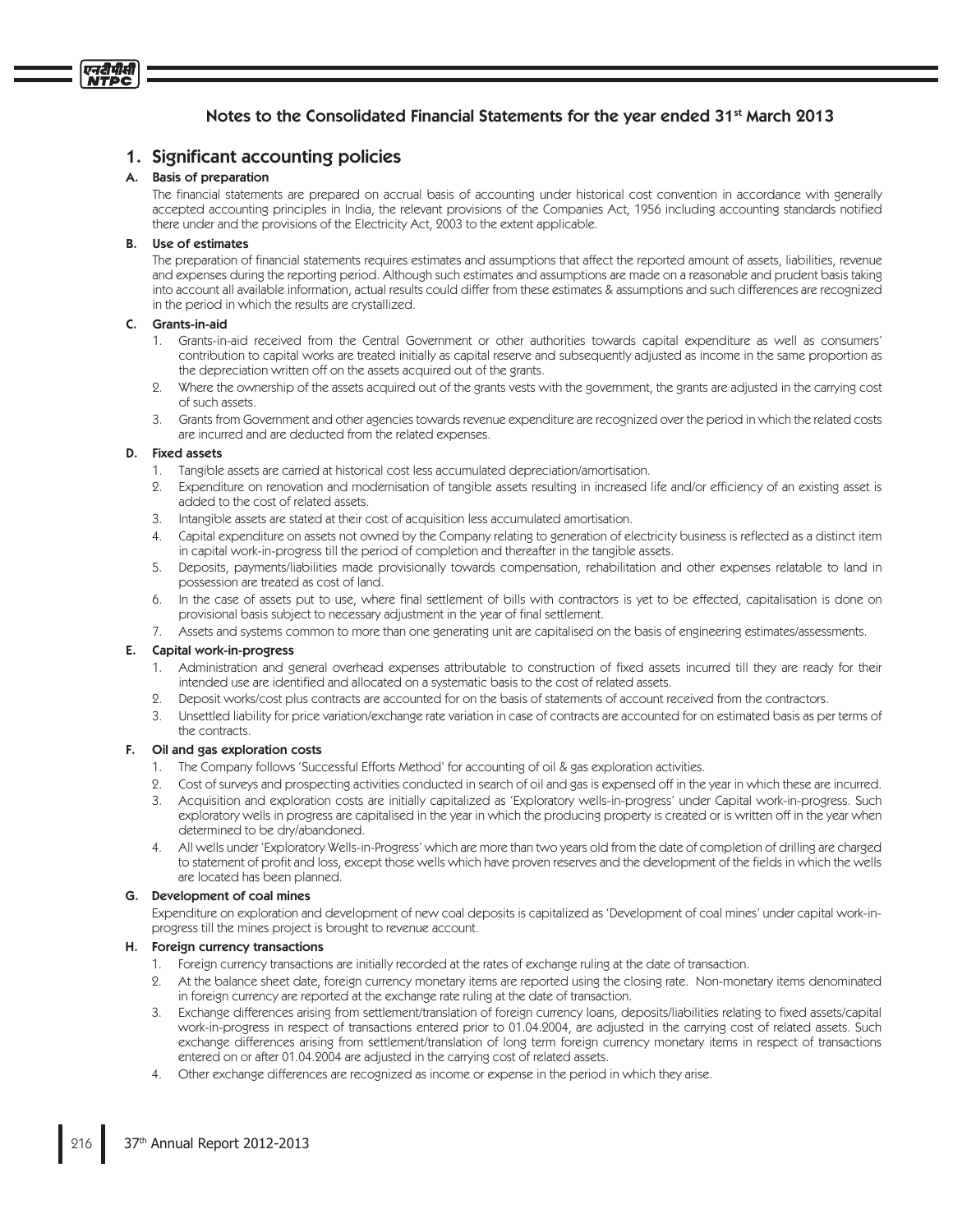#### L. **Borrowing costs**

Borrowing costs attributable to the fixed assets during construction/exploration, renovation and modernisation are capitalised. Such borrowing costs are apportioned on the average balance of capital work-in-progress for the year. Other borrowing costs are recognised as an expense in the period in which they are incurred.

#### J. Investments

- 1. Current investments are valued at lower of cost and fair value determined on an individual investment basis.
- 2. Long term investments are carried at cost. Provision is made for diminution, other than temporary, in the value of such investments.
- 3. Premium paid on long term investments is amortised over the period remaining to maturity.

#### K. Inventories

- 1. Inventories are valued at the lower of, cost determined on weighted average basis, and net realizable value.
- 2. The diminution in the value of obsolete, unserviceable and surplus stores and spares is ascertained on review and provided for.

#### L. Income recognition

- 1. Sale of energy is accounted for based on tariff rates approved by the Central Electricity Regulatory Commission (CERC) as modified by the orders of Appellate Tribunal for Electricity to the extent applicable. In case of power stations where the tariff rates are yet to be approved, provisional rates are adopted.
- 2. Advance against depreciation considered as deferred revenue in earlier years is included in sales, to the extent depreciation recovered in tariff during the year is lower than the corresponding depreciation charged.
- 3. Exchange differences on account of translation of foreign currency borrowings recoverable from or payable to the beneficiaries in subsequent periods as per CERC Tariff Regulations are accounted as 'Deferred foreign currency fluctuation asset/liability'. The increase or decrease in depreciation for the year due to the accounting of such exchange differences as per accounting policy no. H is adjusted in depreciation.
- $4<sup>1</sup>$ Exchange differences arising from settlement/translation of monetary items denominated in foreign currency (other than long term) to the extent recoverable from or payable to the beneficiaries in subsequent periods as per CERC Tariff Regulations are accounted as 'Deferred foreign currency fluctuation asset/liability' during construction period and adjusted from the year in which the same becomes recoverable/payable.
- 5. The surcharge on late payment/overdue sundry debtors for sale of energy is recognized when no significant uncertainty as to measurability or collectability exists.
- 6. Interest/surcharge recoverable on advances to suppliers as well as warranty claims/liquidated damages wherever there is uncertainty of realisation/acceptance are not treated as accrued and are therefore, accounted for on receipt/acceptance.
- Income from consultancy services is accounted for on the basis of actual progress/technical assessment of work executed, in line 7. with the terms of respective consultancy contracts. Claims for reimbursement of expenditure are recognized as other income, as per the terms of consultancy service contracts.
- Scrap other than steel scrap is accounted for as and when sold. 8.
- Insurance claims for loss of profit are accounted for in the year of acceptance. Other insurance claims are accounted for based on  $\circ$ certainty of realisation.

#### м. **Expenditure**

#### a) Depreciation/amortisation

- 1. Depreciation on the assets of the generation of electricity business is charged on straight line method following the rates and methodology notified by the CERC Tariff Regulations, 2009 in accordance with Section 616 (c) of the Companies Act, 1956.
- 2. Depreciation on the assets of the coal mining, oil & gas exploration and consultancy business, is charged on straight line method following the rates specified in Schedule XIV of the Companies Act, 1956.
- 3. Depreciation on the following assets is provided based on their estimated useful life:

| a)             | Kutcha Roads                                                                                                  | 2 years  |
|----------------|---------------------------------------------------------------------------------------------------------------|----------|
| b)             | Enabling works                                                                                                |          |
|                | residential buildings including their internal electrification.<br>$\overline{\phantom{0}}$                   | 15 years |
|                | non-residential buildings including their internal electrification, water supply,<br>$\overline{\phantom{0}}$ | 5 years  |
|                | sewerage & drainage works, railway sidings, aerodromes, helipads and airstrips.                               |          |
| $\mathsf{C}$ ) | Personal computers & laptops including peripherals                                                            | 5 years  |
| d)             | Photocopiers and fax machines                                                                                 | 5 years  |
| $\mathcal{C}$  | Water coolers and refrigerators                                                                               | 12 years |

- 4. Depreciation on additions to/deductions from fixed assets during the year is charged on pro-rata basis from/up to the month in which the asset is available for use/disposal.
- 5. Assets costing up to ₹5000/- are fully depreciated in the year of acquisition.
- 6. Cost of software recognized as intangible asset, is amortised on straight line method over a period of legal right to use or 3 years, whichever is less. Other intangible assets are amortized on straight line method over the period of legal right to use or life of the related plant, whichever is less.
- 7. Where the cost of depreciable assets has undergone a change during the year due to increase/decrease in long term liabilities on account of exchange fluctuation, price adjustment, change in duties or similar factors, the unamortised balance of such asset is charged off prospectively over the remaining useful life determined following the applicable accounting policies relating to depreciation/amortisation.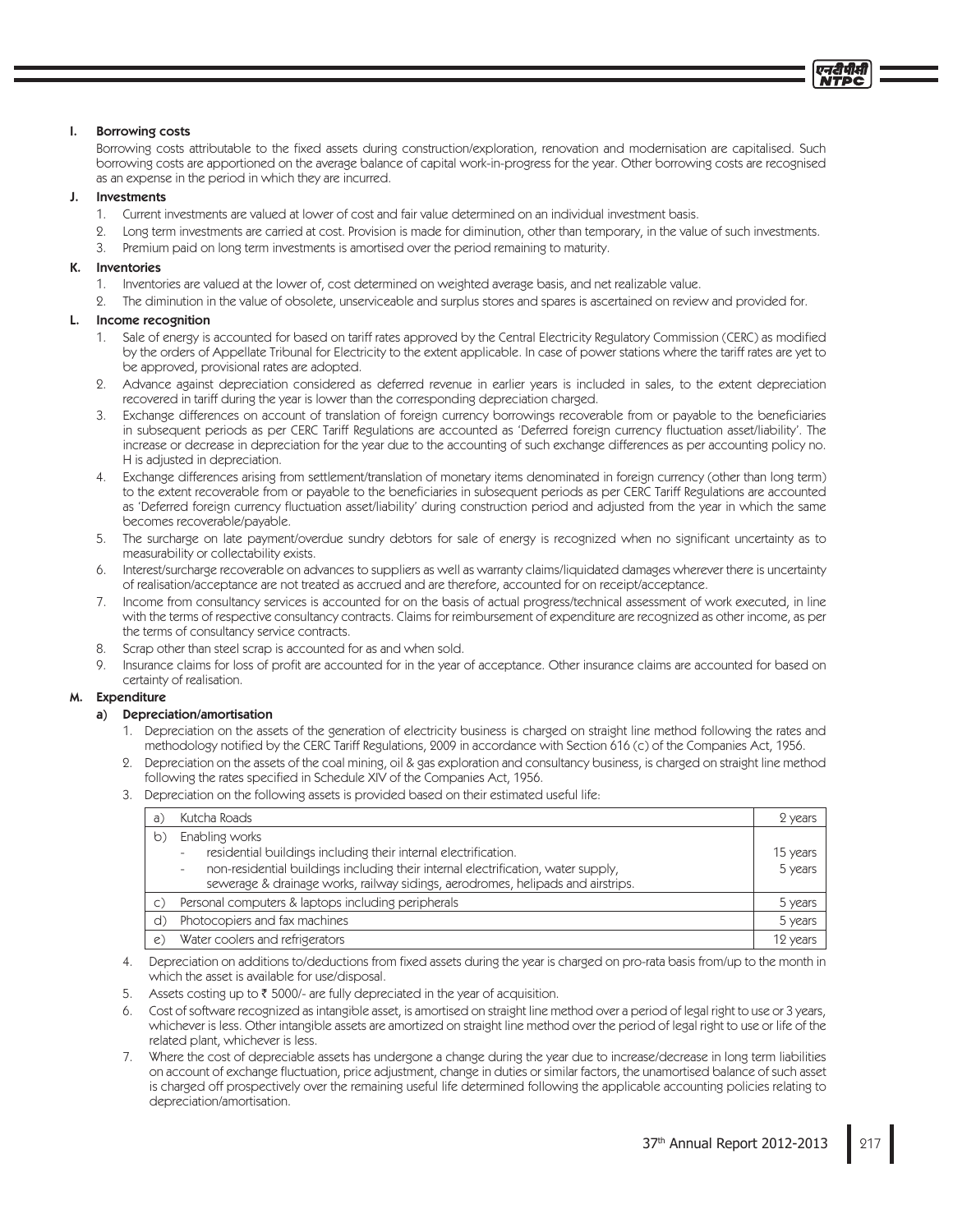- 8. Where the life and/or efficiency of an asset is increased due to renovation and modernization, the expenditure thereon alongwith its unamortized depreciable amount is charged off prospectively over the revised useful life determined by technical assessment
- 9. Machinery spares which can be used only in connection with an item of plant and machinery and their use is expected to be irregular, are capitalised and fully depreciated over the residual useful life of the related plant and machinery.
- 10. Capital expenditure on assets not owned by the company referred in policy D.4 is amortised over a period of 4 years from the month in which the first unit of project concerned comes into commercial operation and thereafter from the month in which the relevant asset becomes available for use. However, similar expenditure for community development is charged off to revenue.
- 11. Leasehold land and buildings relating to generation of electricity business are fully amortised over 25 years or lease period whichever is lower following the rates and methodology notified by CERC Tariff Regulations, 2009. Leasehold land acquired on perpetual lease is not amortised.
- 12. Land acquired for mining business under Coal Bearing Areas (Acquisition & Development) Act, 1957 is amortised on the basis of balance useful life of the project. Other leasehold land acquired for mining business is amortised over the lease period or balance life of the project whichever is less.

#### b) Other expenditure

- 13. Expenses on ex-gratia payments under voluntary retirement scheme, training & recruitment and research & development are charged to revenue in the year incurred.
- 14. Preliminary expenses on account of new projects incurred prior to approval of feasibility report/techno economic clearance are charged to revenue.
- 15. Net pre-commissioning income/expenditure is adjusted directly in the cost of related assets and systems.
- 16. Prepaid expenses and prior period expenses/income of items of ₹ 100,000/- and below are charged to natural heads of accounts.
- 17. Transit and handling losses of coal as per Company's norms are included in cost of coal.

# N. Employee benefits

## 1. Defined contribution plan

Company's contributions paid/payable during the year to provident fund is recognised in the statement of profit and loss. The same is paid to a fund administered through a separate trust.

## 2. Defined benefit plan

Company's liability towards gratuity, leave benefits (including compensated absences), post retirement medical facility and other terminal benefits are determined by independent actuary, at year end using the projected unit credit method. Past service costs are recognised on a straight line basis over the average period until the benefits become vested. Actuarial gains and losses are recognised immediately in the statement of profit and loss. Liability for gratuity as per actuarial valuation is paid to a fund administered through a separate trust.

#### 3. Short term employee benefits

These are recognised as an expense at the undiscounted amount in the statement of profit and loss for the year in which the related services are rendered.

# O. Leases

### 1. Finance lease

- 1.1 Assets taken on finance lease are capitalized at fair value or net present value of the minimum lease payments, whichever is less.
- 1.2 Depreciation on the assets taken on finance lease is charged at the rate applicable to similar type of fixed assets as per accounting policy no. M.1 or M.2. If the leased assets are returnable to the lessor on the expiry of the lease period, depreciation is charged over its useful life or lease period, whichever is less.
- 1.3 Lease payments are apportioned between the finance charges and outstanding liability in respect of assets taken on lease.

#### 2. Operating lease

Assets acquired on lease where a significant portion of the risk and rewards of the ownership are retained by the lessor are classified as operating leases. Lease rentals are charged to revenue.

#### P. Impairment

The carrying amount of cash generating units is reviewed at each balance sheet date where there is any indication of impairment based on internal/external indicators. An impairment loss is recognised in the statement of profit and loss where the carrying amount exceeds the recoverable amount of the cash generating units. An impairment loss is reversed if there is change in the recoverable amount and such loss either no longer exists or has decreased.

#### Q. Provisions and contingent liabilities

A provision is recognised when the company has a present obligation as a result of a past event and it is probable that an outflow of resources will be required to settle the obligation and in respect of which a reliable estimate can be made. Provisions are determined based on management estimate required to settle the obligation at the balance sheet date and are not discounted to present value. Contingent liabilities are disclosed on the basis of judgment of the management/independent experts. These are reviewed at each balance sheet date and are adjusted to reflect the current management estimate.

#### R. Cash flow statement

Cash flow statement is prepared in accordance with the indirect method prescribed in Accounting Standard (AS) 3 on 'Cash Flow Statements'.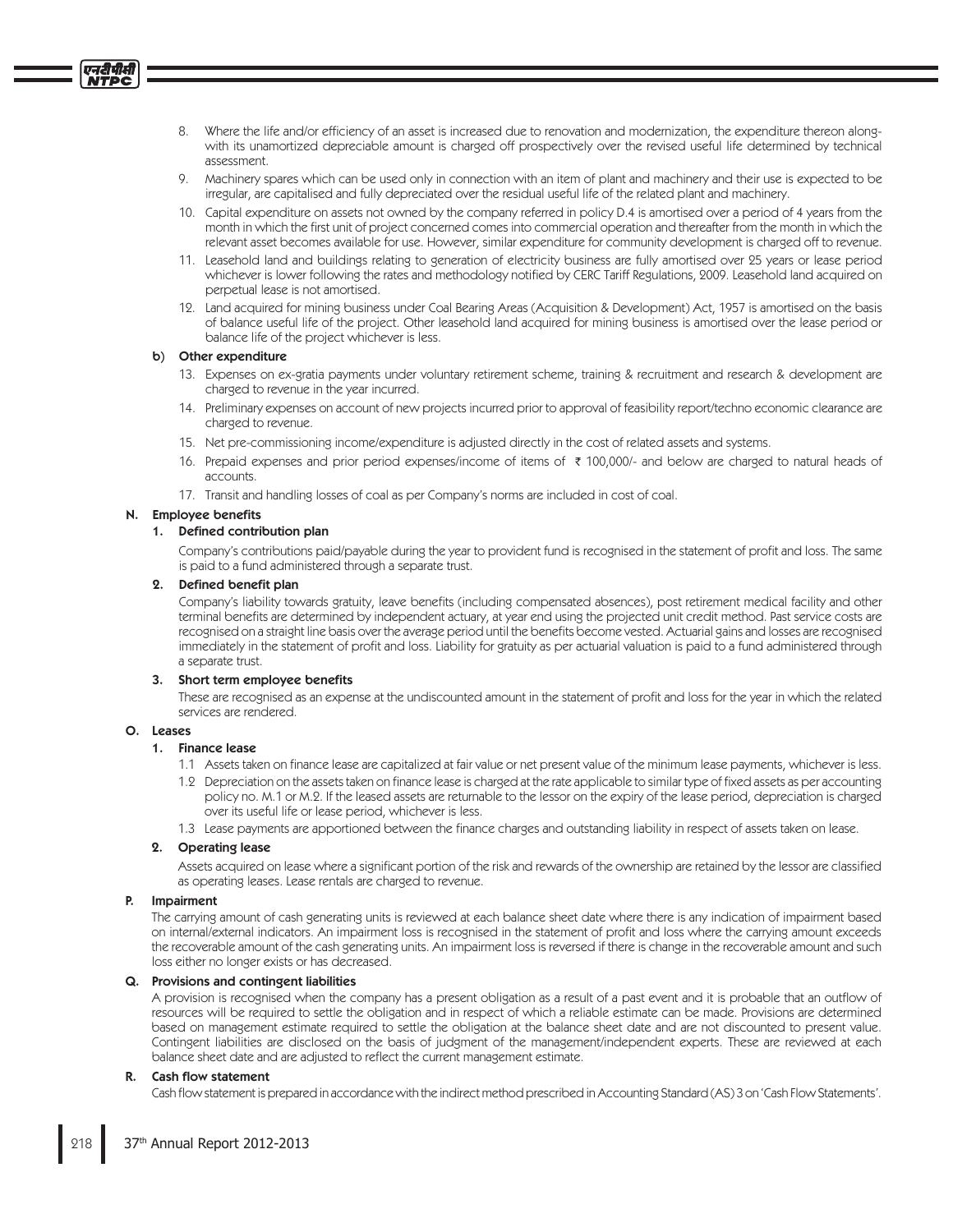एन<u>टी</u>पीर्स

# Notes forming part of Consolidated Financial Statements

| z. Share Capital                                                |                      | ₹ Crore    |
|-----------------------------------------------------------------|----------------------|------------|
| As at                                                           | 31.03.2013           | 31.03.2012 |
| <b>Equity share capital</b>                                     |                      |            |
| <b>Authorised</b>                                               |                      |            |
| 10,00,00,00,000 shares of par value of ₹10/- each (previous     |                      |            |
| year 10,00,00,00,000 shares of par value of ₹10/- each)         | 10,000.00            | 10,000.00  |
| Issued, subscribed and fully paid-up                            |                      |            |
| 8,24,54,64,400 shares of par value of ₹10/- each (previous      |                      |            |
| year 8,24,54,64,400 shares of par value of ₹10/- each)          | 8,245.46             | 8,245.46   |
|                                                                 |                      |            |
| 3. Reserves and surplus                                         |                      | ₹ Crore    |
| As at                                                           | 31.03.2013           | 31.03.2012 |
| Capital reserve<br>As per last financial statements             | 391.33               | 362.82     |
| Add: Transfer from surplus                                      | 0.97                 | 0.44       |
| Add : Grants received during the year                           | 41.24                | 76.98      |
| Less: Adjustments during the year                               | 24.57                | 48.91      |
| Closing balance                                                 | 408.97               | 391.33     |
|                                                                 |                      |            |
| Securities premium account                                      | 2,228.11             | 2,228.11   |
| Foreign currency translation reserve                            | (0.41)               | (0.83)     |
| Debt service reserve                                            |                      |            |
| As per last financial statements                                |                      |            |
| Add: Transfer from surplus                                      | 81.84                |            |
| Closing balance                                                 | 81.84                |            |
| <b>Bonds redemption reserve</b>                                 |                      |            |
| As per last financial statements                                | 2,389.04             | 2,231.66   |
| Add: Transfer from surplus                                      | 492.79               | 482.38     |
| Less : Transfer to surplus                                      | 346.50               | 325.00     |
| Closing balance                                                 | 2,535.33             | 2,389.04   |
| <b>General reserve</b>                                          |                      |            |
| As per last financial statements                                | 60,390.00            | 55,087.18  |
| Add: Transfer from surplus                                      | 6,643.18             | 5,348.20   |
| Less: Adjustments during the year                               | 36.46                | 45.38      |
| Closing balance                                                 | 66,996.72            | 60,390.00  |
| <b>Surplus</b>                                                  |                      |            |
| As per last financial statements                                | 632.70               | 229.33     |
| Add: Profit for the year from Statement of Profit & Loss        | 12,590.78            | 9,812.79   |
| Write back from bond redemption reserve                         | 346.50               | 325.00     |
| Less : Transfer to bond redemption reserve                      | 492.79               | 482.38     |
| Transfer to capital reserve                                     | 0.97                 | 0.44       |
| Transfer to debt service reserve<br>Transfer to general reserve | 81.84                | 5,348.20   |
| Dividend paid                                                   | 6,643.18<br>3,094.07 | 2,887.92   |
| Tax on dividend paid                                            | 501.94               | 465.41     |
| Proposed dividend                                               | 1,718.27             | 473.29     |
| Tax on proposed dividend                                        | 291.99               | 76.78      |
| Net surplus                                                     | 744.93               | 632.70     |
|                                                                 |                      |            |
| Total #                                                         | 72,995.49            | 66,030.35  |

# Includes ₹ 475.25 crore (previous year ₹ 511.66 crore) share of jointly controlled entities.

# 4. Deferred revenue  $\frac{1}{2}$  Crore

| As at                                                  | 31.03.2013 | 31.03.2012 |
|--------------------------------------------------------|------------|------------|
| On account of advance against depreciation             | 708.60     | 718.47     |
| On account of income from foreign currency fluctuation | 535.45     | 711.59     |
| Total <sup>#</sup>                                     | 1,244.05   | ,430.06    |

# Includes Nil (previous year Nil ) share of jointly controlled entities.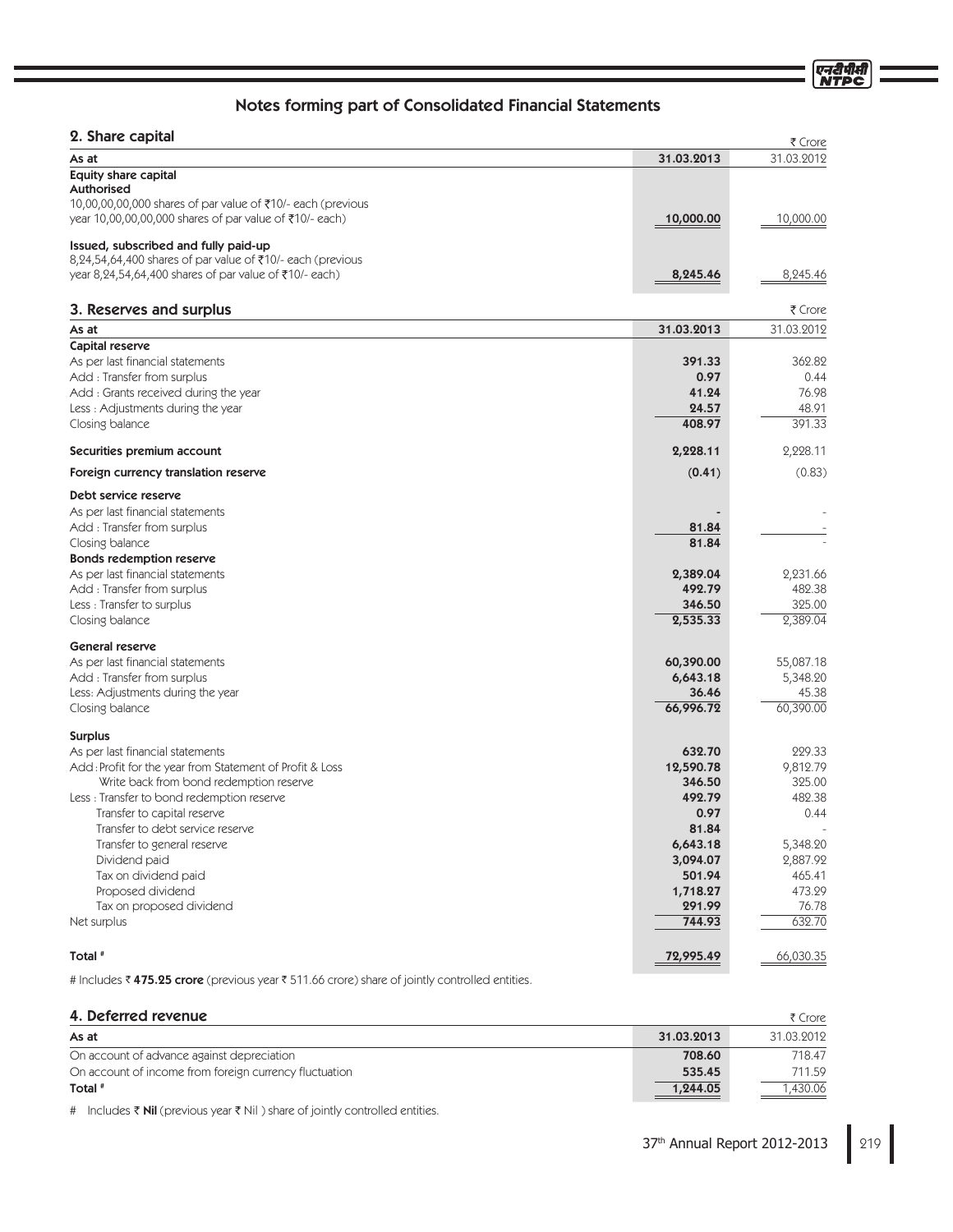- a) Advance against depreciation (AAD) was an element of tariff provided under the Tariff Regulations for 2001-04 and 2004-09 to facilitate debt servicing by the generators since it was considered that depreciation recovered in the tariff considering a useful life of 25 years is not adequate for debt servicing. Though this amount is not repayable to the beneficiaries, keeping in view the matching principle, and in line with the opinion of the Expert Advisory Committee (EAC) of the Institute of Chartered Accountants of India (ICAI), this was treated as deferred revenue to the extent depreciation chargeable in the accounts is considered to be higher than the depreciation recoverable in tariff in future years. Since AAD is in the nature of deferred revenue and does not constitute a liability, it has been disclosed in this note separately from shareholder's funds and liabilities.
- b) In line with significant accounting policy no. L.2 (Note 1) and the revised CERC order for 2004-09, an amount of ₹9.87 crore (previous year ₹34.39 crore) has been recognized during the year from the AAD and included in energy sales (Note 22).
- c) Foreign exchange rate variation (FERV) on foreign currency loans and interest thereon is recoverable from/payable to the customers in line with the Tariff Regulations. Keeping in view the opinion of the EAC of ICAI, the Company is recognizing deferred foreign currency fluctuation asset by corresponding credit to deferred income from foreign currency fluctuation in respect of the FERV on foreign currency loans or interest thereon adjusted in the cost of fixed assets, which is recoverable from the customers in future years as provided in accounting policy no. L.3 (Note 1). This amount will be recognized as revenue corresponding to the depreciation charge in future years. The amount does not constitute a liability to be discharged in future periods and hence has been disclosed separately from shareholder's funds and liabilities.

# 5. Long-term borrowings

एनदीपीसी **NTPC** 

|                                                                                                                                                                                                                                                                                                                                                                                                                                                              |            | ₹ Crore    |
|--------------------------------------------------------------------------------------------------------------------------------------------------------------------------------------------------------------------------------------------------------------------------------------------------------------------------------------------------------------------------------------------------------------------------------------------------------------|------------|------------|
| As at                                                                                                                                                                                                                                                                                                                                                                                                                                                        | 31.03.2013 | 31.03.2012 |
| <b>Bonds</b>                                                                                                                                                                                                                                                                                                                                                                                                                                                 |            |            |
| <b>Secured</b>                                                                                                                                                                                                                                                                                                                                                                                                                                               |            |            |
| 9.25% Secured non-cumulative non-convertible redeemable taxable bonds of ₹10,00,000/- each with<br>five equal separately transferable redeemable principal parts (STRPP) redeemable at par at the end of 11 <sup>th</sup><br>year and in annual installments thereafter upto the end of 15 <sup>th</sup> year respectively commencing from 04 <sup>th</sup> May<br>2023 and ending on 04th May 2027 (Forty fourth issue - private placement) <sup>VIII</sup> | 500.00     |            |
| 8.48% Secured non-cumulative non-convertible redeemable taxable bonds of ₹10,00,000/- each<br>redeemable at par in full on 1 <sup>st</sup> May 2023 (Seventeenth issue - private placement) <sup>1</sup>                                                                                                                                                                                                                                                     | 50.00      | 50.00      |
| 9.00% Secured non-cumulative non-convertible redeemable taxable bonds of ₹10,00,000/- each with<br>five equal separately transferable redeemable principal parts (STRPP) redeemable at par at the end of 11 <sup>th</sup><br>year and in annual installments thereafter upto the end of $15th$ year respectively commencing from $25th$<br>January 2023 and ending on 25 <sup>th</sup> January 2027 (Forty second issue - private placement) III             | 500.00     | 500.00     |
| 8.84% Secured non-cumulative non-convertible redeemable taxable bonds of ₹10,00,000/- each<br>redeemable at par in full on 4th October 2022 (Forty seventh issue - private placement) VIII                                                                                                                                                                                                                                                                   | 390.00     |            |
| 8.93% Secured non-cumulative non-convertible redeemable taxable bonds of ₹10,00,000/- each<br>redeemable at par in full on 19 <sup>th</sup> January 2021 (Thirty seventh issue - private placement) III                                                                                                                                                                                                                                                      | 300.00     | 300.00     |
| 8.73% Secured non-cumulative non-convertible redeemable taxable bonds of ₹10,00,000/- each<br>redeemable at par in full on 31 <sup>st</sup> March 2020 (Thirty third issue- private placement) III                                                                                                                                                                                                                                                           | 195.00     | 195.00     |
| 8.78% Secured non-cumulative non-convertible redeemable taxable bonds of ₹10,00,000/- each<br>redeemable at par in full on 9 <sup>th</sup> March 2020 (Thirty first issue- private placement) III                                                                                                                                                                                                                                                            | 500.00     | 500.00     |
| 11.25% Secured non-cumulative non-convertible redeemable taxable bonds of ₹10,00,000/- each<br>redeemable at par in five equal annual installments commencing from 6 <sup>th</sup> Nov 2019 and ending on 6 <sup>th</sup> Nov<br>2023 (Twenty seventh issue - private placement) III                                                                                                                                                                         | 350.00     | 350.00     |
| 7.89% Secured non-cumulative non-convertible redeemable taxable bonds of ₹10,00,000/- each<br>redeemable at par in full on 5th May 2019 (Thirtieth issue - private placement) III                                                                                                                                                                                                                                                                            | 700.00     | 700.00     |
| 8.65% Secured non-cumulative non-convertible redeemable taxable bonds of ₹10,00,000/- each<br>redeemable at par in full on 4 <sup>th</sup> February 2019 (Twenty ninth issue - private placement) III                                                                                                                                                                                                                                                        | 550.00     | 550.00     |
| 7.50% Secured non-cumulative non-convertible redeemable taxable bonds of ₹10,00,000/- each<br>redeemable at par in full on 12 <sup>th</sup> January 2019 (Nineteenth issue - private placement) <sup>11</sup>                                                                                                                                                                                                                                                | 50.00      | 50.00      |
| 11% Secured non-cumulative non-convertible redeemable taxable bonds of ₹10,00,000/- each<br>redeemable at par in full on 21 <sup>st</sup> November 2018 (Twenty eighth issue - private placement) III                                                                                                                                                                                                                                                        | 1,000.00   | 1,000.00   |
| 9.3473% Secured non-cumulative non-convertible redeemable taxable bonds of ₹15,00,000/- each with<br>fifteen equal separately transferable redeemable principal parts (STRPP) redeemable at par at the end of<br>6th year and in annual installments thereafter upto the end of 20th year respectively commencing from 20th<br>July 2018 and ending on 20 <sup>th</sup> July 2032 (Forty sixth issue - private placement) VIII                               | 75.00      |            |
| 9.4376% Secured non-cumulative non-convertible redeemable taxable bonds of ₹15,00,000/- each with<br>fifteen equal separately transferable redeemable principal parts (STRPP) redeemable at par at the end of<br>$6th$ year and in annual installments thereafter upto the end of $20th$ year respectively commencing from 16 <sup>th</sup><br>May 2018 and ending on 16 <sup>th</sup> May 2032 (Forty fifth issue - private placement) VIII                 | 75.00      |            |
| 8.00% Secured non-cumulative non-convertible redeemable taxable bonds of ₹10,00,000/- each<br>redeemable at par in full on 10 <sup>th</sup> April 2018 (Sixteenth issue -private placement) <sup>1</sup>                                                                                                                                                                                                                                                     | 100.00     | 100.00     |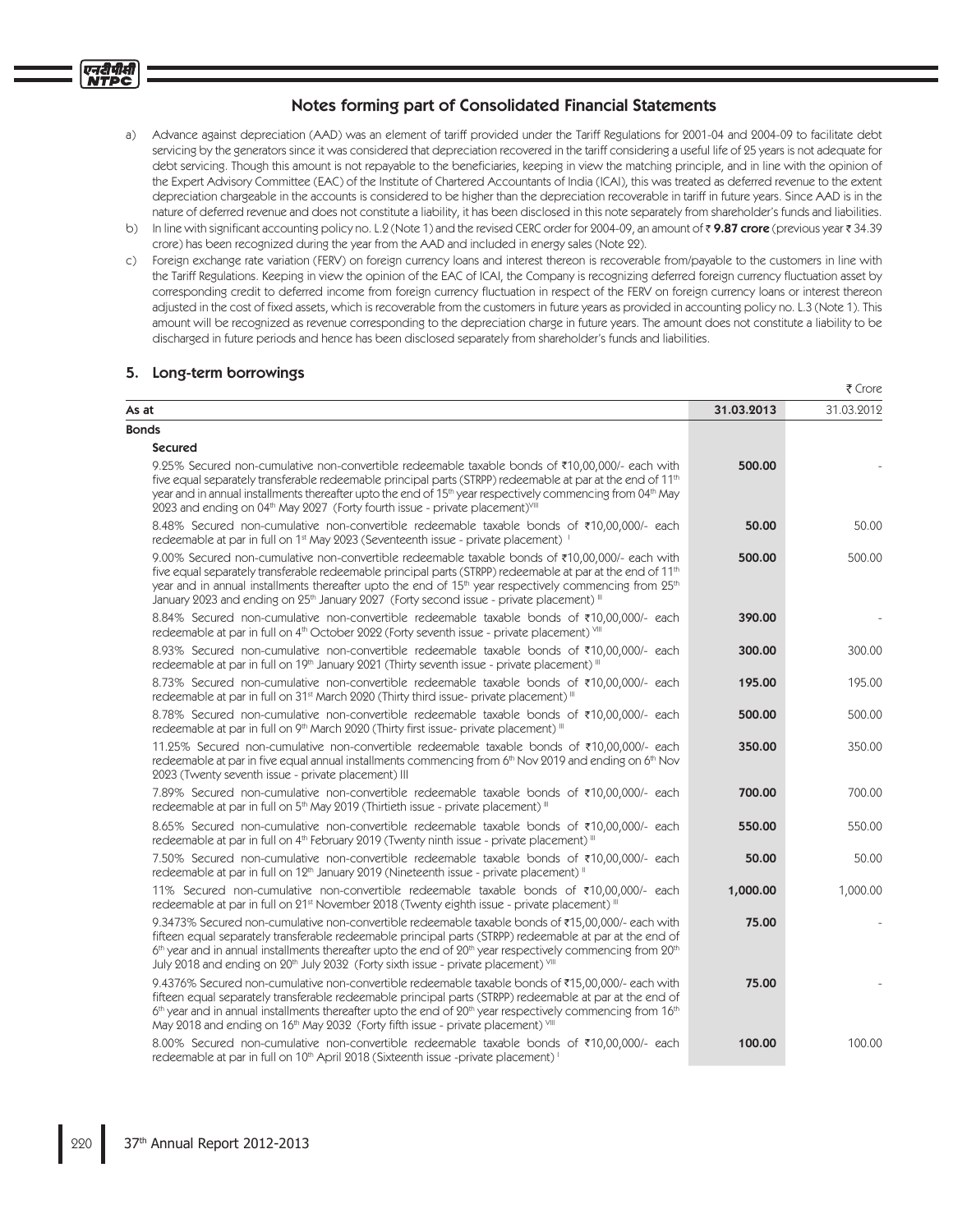एनदीपीसी<br>NTPC

# Notes forming part of Consolidated Financial Statements

|                                                                                                                                                                                                                                                                                                                                                                                                                                                         |            | ₹ Crore    |
|---------------------------------------------------------------------------------------------------------------------------------------------------------------------------------------------------------------------------------------------------------------------------------------------------------------------------------------------------------------------------------------------------------------------------------------------------------|------------|------------|
| As at                                                                                                                                                                                                                                                                                                                                                                                                                                                   | 31.03.2013 | 31.03.2012 |
| 9.2573% Secured non-cumulative non-convertible redeemable taxable bonds of ₹15,00,000/- each with<br>fifteen equal separately transferable redeemable principal parts (STRPP) redeemable at par at the end of<br>6th year and in annual installments thereafter upto the end of 20th year respectively commencing from 2nd<br>March 2018 and ending on 2 <sup>nd</sup> March 2032 (Forty third issue - private placement) III                           | 75.00      | 75.00      |
| 9.6713 % Secured non-cumulative non-convertible redeemable taxable bonds of ₹15,00,000/- each with<br>fifteen equal separately transferable redeemable principal parts (STRPP) redeemable at par at the end of<br>$6th$ year and in annual installments thereafter upto the end of $20th$ year respectively commencing from $23rd$<br>Decemeber 2017 and ending on 23rd December 2031 (Forty first issue - private placement) III.                      | 75.00      | 75.00      |
| 9.558 % Secured non-cumulative non-convertible redeemable taxable bonds of ₹15,00,000/- each with<br>fifteen equal separately transferable redeemable principal parts (STRPP) redeemable at par at the end of<br>$6th$ year and in annual installments thereafter upto the end of $20th$ year respectively commencing from $29th$<br>July 2017 and ending on 29 <sup>th</sup> July 2031 (Fortieth issue - private placement) III                        | 75.00      | 75.00      |
| 9.3896% Secured non-cumulative non-convertible redeemable taxable bonds of ₹15,00,000/- each with<br>fifteen equal separately transferable redeemable principal parts (STRPP) redeemable at par at the end of<br>6 <sup>th</sup> year and in annual installments thereafter upto the end of 20 <sup>th</sup> year respectively commencing from 9 <sup>th</sup><br>June 2017 and ending on 9th June 2031 (Thirty ninth issue - private placement) III    | 105.00     | 105.00     |
| 9.17% Secured non-cumulative non-convertible redeemable taxable bonds of ₹15,00,000/- each with<br>fifteen equal separately transferable redeemable principal parts (STRPP) redeemable at par at the end of<br>$6th$ year and in annual installments thereafter upto the end of $20th$ year respectively commencing from $22nd$<br>March 2017 and ending on 22 <sup>nd</sup> March 2031 (Thirty eighth issue - private placement) ".                    | 75.00      | 75.00      |
| 8.8086% Secured non-cumulative non-convertible redeemable taxable bonds of ₹15,00,000/- each with<br>fifteen equal separately transferable redeemable principal parts (STRPP) redeemable at par at the end of<br>$6th$ year and in annual installments thereafter upto the end of $20th$ year respectively commencing from 15 <sup>th</sup><br>December 2016 and ending on 15 <sup>th</sup> December 2030 (Thirty sixth issue - private placement) III  | 75.00      | 75.00      |
| 8.785% Secured non-cumulative non-convertible redeemable taxable bonds of ₹15,00,000/- each with<br>fifteen equal separately transferable redeemable principal parts (STRPP) redeemable at par at the end of<br>$6th$ year and in annual installments thereafter upto the end of $20th$ year respectively commencing from 15 <sup>th</sup><br>September 2016 and ending on 15 <sup>th</sup> September 2030 (Thirty fifth issue - private placement) III | 120.00     | 120.00     |
| 8.71% Secured non-cumulative non-convertible redeemable taxable bonds of ₹15,00,000/- each with<br>fifteen equal separately transferable redeemable principal parts (STRPP) redeemable at par at the end of 6th<br>year and in annual installments thereafter upto the end of 20 <sup>th</sup> year respectively commencing from 10 <sup>th</sup> June<br>2016 and ending on 10th June 2030 (Thirty fourth issue - private placement) III               | 150.00     | 150.00     |
| 8.8493% Secured non-cumulative non-convertible redeemable taxable bonds of ₹ 15,00,000/- each with<br>fifteen equal separately transferable redeemable principal parts (STRPP) redeemable at par at the end of<br>$6th$ year and in annual installments thereafter upto the end of $20th$ year respectively commencing from $25th$<br>March 2016 and ending on 25 <sup>th</sup> March 2030 (Thirty second issue - private placement) III                | 105.00     | 105.00     |
| 9.37% Secured non-cumulative non-convertible redeemable taxable bonds of ₹70,00,000/- each with<br>fourteen separately transferable redeemable principal parts (STRPP) redeemable at par semi-annually<br>commencing from 4th June 2012 and ending on 4th December 2018 (Twenty fifth issue - private placement) III                                                                                                                                    | 357.00     | 428.50     |
| 9.06% Secured non-cumulative non-convertible redeemable taxable bonds of ₹70,00,000/- each with<br>fourteen separately transferable redeemable principal parts (STRPP) redeemable at par semi-annually<br>commencing from 4 <sup>th</sup> June 2012 and ending on 4 <sup>th</sup> December 2018 (Twenty sixth issue - private<br>placement) "                                                                                                           | 357.00     | 428.50     |
| 8.6077% Secured non-cumulative non-convertible redeemable taxable bonds of ₹20,00,000/- each with<br>twenty equal separately transferable redeemable principal parts (STRPP) redeemable at par semi-annually<br>commencing from 9th September 2011 and ending on 9th March 2021 (Twenty fourth issue - private<br>placement) $\mathbb{M}$                                                                                                               | 350.00     | 400.00     |
| 8.3796% Secured non-cumulative non-convertible redeemable taxable bonds of ₹20,00,000/- each<br>with twenty equal separately transferable redeemable principal parts (STRPP) redeemable at par<br>semi-annually commencing from 5 <sup>th</sup> August 2011 and ending on 5 <sup>th</sup> February 2021 (Twenty third<br>issue - private placement) <sup>IV</sup>                                                                                       | 350.00     | 400.00     |
| 8.1771% Secured non-cumulative non-convertible redeemable taxable bonds of ₹20,00,000/- each<br>with twenty equal separately transferable redeemable principal parts (STRPP) redeemable at par semi-<br>annually commencing from 2 <sup>nd</sup> July 2011 and ending on 2 <sup>nd</sup> January 2021 (Twenty second issue - private<br>placement) $\mathbb{M}$                                                                                         | 350.00     | 400.00     |
| 7.7125% Secured non-cumulative non-convertible redeemable taxable bonds of ₹20,00,000/- each<br>with twenty equal separately transferable redeemable principal parts (STRPP) redeemable at par semi-<br>annually commencing from 2 <sup>nd</sup> August 2010 and ending on 2 <sup>nd</sup> February 2020 (Twenty first issue - private<br>placement) v                                                                                                  | 600.00     | 700.00     |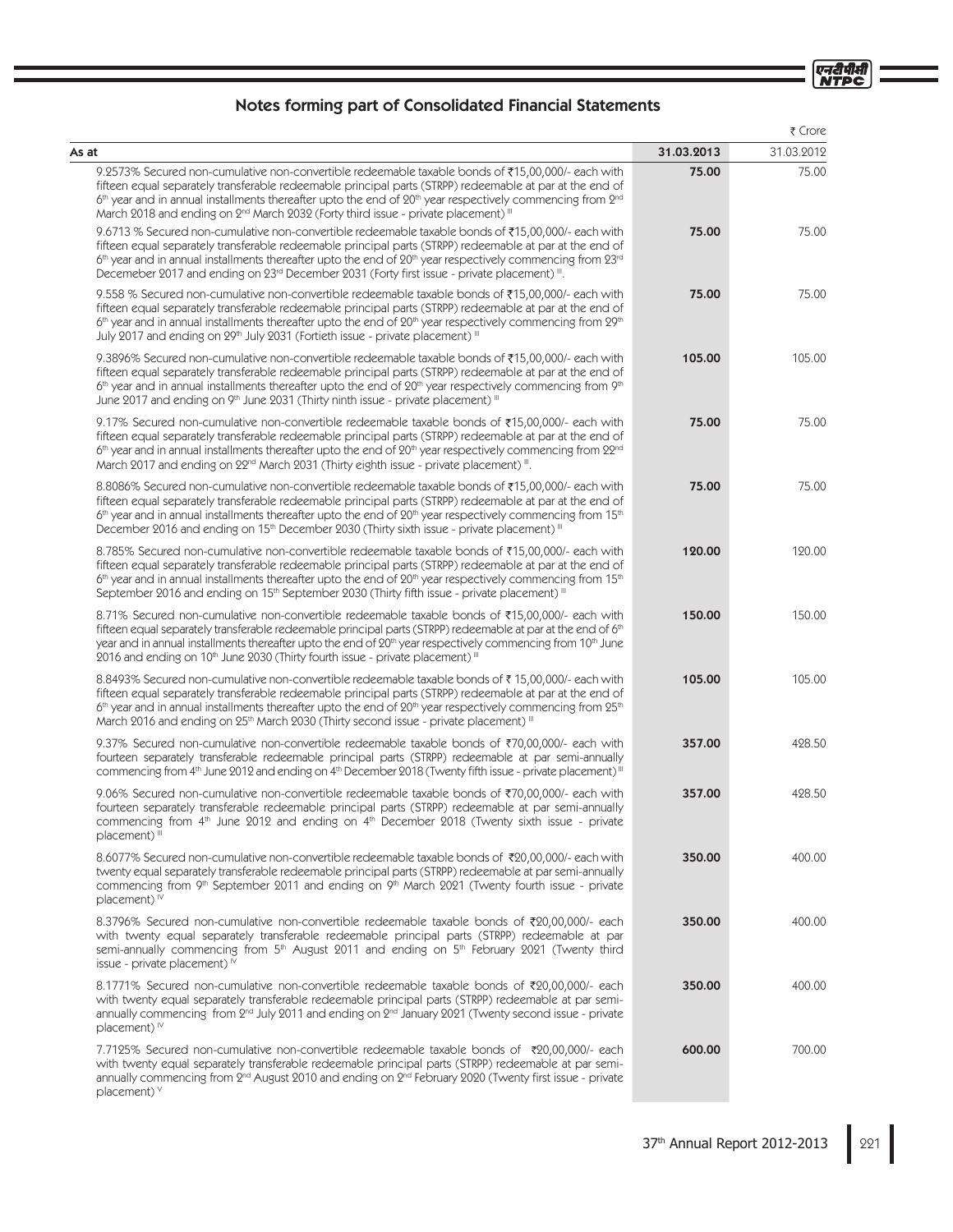|                                                                                                                                                                                                                                                                                                                                                                                                                     |            | ₹ Crore    |
|---------------------------------------------------------------------------------------------------------------------------------------------------------------------------------------------------------------------------------------------------------------------------------------------------------------------------------------------------------------------------------------------------------------------|------------|------------|
| As at                                                                                                                                                                                                                                                                                                                                                                                                               | 31.03.2013 | 31.03.2012 |
| 7.552% Secured non-cumulative non-convertible redeemable taxable bonds of ₹20,00,000/- each with<br>twenty equal separately transferable redeemable principal parts (STRPP) redeemable at par semi-annually<br>commencing from 23rd September 2009 and ending on 23rd March 2019 (Twentieth Issue - private<br>placement) <sup>VI</sup>                                                                             | 250.00     | 300.00     |
| 5.95% Secured non-cumulative non-convertible redeemable taxable bonds of ₹10,00,000/- each with<br>five equal separately transferable redeemable principal parts (STRPP) redeemable at par at the end of 6th<br>year and in annual installments thereafter upto the end of 10 <sup>th</sup> year respectively from 15 <sup>th</sup> September 2003<br>(Eighteenth issue - private placement) VII                    |            | 100.00     |
| 9.55% Secured non-cumulative non-convertible taxable redeemable bonds of ₹10,00,000/- each with<br>ten equal separately transferable redeemable principal parts (STRPP) redeemable at par at the end of the<br>6 <sup>th</sup> year and in annual installments thereafter upto the end of 15 <sup>th</sup> year respectively from 30 <sup>th</sup> April 2002<br>(Thirteenth issue - Part B - private placement) IX | 300.00     | 375.00     |
| 9.55% Secured non-cumulative non-convertible taxable redeemable bonds of ₹10,00,000/- each<br>redeemable at par in ten equal annual instalments commencing from the end of 6 <sup>th</sup> year and upto the end<br>of 15 <sup>th</sup> year respectively from 18 <sup>th</sup> April 2002 (Thirteenth issue -Part A - private placement) $\frac{1}{x}$                                                             | 300.00     | 375.00     |
| Unsecured*                                                                                                                                                                                                                                                                                                                                                                                                          |            |            |
| 8.73% Secured non-cumulative non-convertible redeemable taxable bonds of ₹10,00,000/- each<br>redeemable at par in full on 7 <sup>th</sup> March 2023 (Forty eighth issue-private placement)                                                                                                                                                                                                                        | 300.00     |            |
|                                                                                                                                                                                                                                                                                                                                                                                                                     | 9,704.00   | 9,057.00   |
| Foreign currency notes                                                                                                                                                                                                                                                                                                                                                                                              |            |            |
| <b>Unsecured</b>                                                                                                                                                                                                                                                                                                                                                                                                    |            |            |
| 4.75 % Fixed rate notes due for repayment on 3rd October 2022                                                                                                                                                                                                                                                                                                                                                       | 2,745.50   |            |
| 5.625 % Fixed rate notes due for repayment on 14 <sup>th</sup> July 2021                                                                                                                                                                                                                                                                                                                                            | 2,745.50   | 2,581.50   |
| 5.875 % Fixed rate notes due for repayment on 2 <sup>nd</sup> March 2016                                                                                                                                                                                                                                                                                                                                            | 1,647.30   | 1,548.90   |
| <b>Term Loans</b>                                                                                                                                                                                                                                                                                                                                                                                                   |            |            |
| <b>From banks</b>                                                                                                                                                                                                                                                                                                                                                                                                   |            |            |
| <b>Secured</b>                                                                                                                                                                                                                                                                                                                                                                                                      |            |            |
| Rupee loans ×                                                                                                                                                                                                                                                                                                                                                                                                       | 2,986.65   | 2,517.84   |
| <b>Unsecured</b>                                                                                                                                                                                                                                                                                                                                                                                                    |            |            |
| Foreign currency loans                                                                                                                                                                                                                                                                                                                                                                                              | 4,766.70   | 3,927.15   |
| Rupee Ioans                                                                                                                                                                                                                                                                                                                                                                                                         | 13,919.18  | 9,503.36   |
| <b>From Others</b>                                                                                                                                                                                                                                                                                                                                                                                                  |            |            |
| <b>Secured</b>                                                                                                                                                                                                                                                                                                                                                                                                      |            |            |
| Foreign currency loan (guaranteed by GOI)                                                                                                                                                                                                                                                                                                                                                                           |            | 99.09      |
| Rupee loans <sup>x</sup>                                                                                                                                                                                                                                                                                                                                                                                            | 8,313.13   | 6,385.94   |
| <b>Unsecured</b>                                                                                                                                                                                                                                                                                                                                                                                                    |            |            |
| Foreign currency loans (guaranteed by GOI)                                                                                                                                                                                                                                                                                                                                                                          | 2,604.09   | 2,999.49   |
| Other foreign currency loans                                                                                                                                                                                                                                                                                                                                                                                        | 1,864.55   | 1,872.51   |
| Rupee Ioans                                                                                                                                                                                                                                                                                                                                                                                                         | 13,090.55  | 14,358.43  |
| <b>Deposits</b>                                                                                                                                                                                                                                                                                                                                                                                                     |            |            |
| <b>Unsecured</b>                                                                                                                                                                                                                                                                                                                                                                                                    |            |            |
| Fixed deposits<br><b>Others</b>                                                                                                                                                                                                                                                                                                                                                                                     | 0.52       | 0.47       |
| <b>Unsecured</b>                                                                                                                                                                                                                                                                                                                                                                                                    |            |            |
| Bonds application money pending allottment**                                                                                                                                                                                                                                                                                                                                                                        | 200.00     |            |
| Long term maturities of finance lease obligations (Secured) XI                                                                                                                                                                                                                                                                                                                                                      | 0.05       | 0.26       |
| Total <sup>#</sup>                                                                                                                                                                                                                                                                                                                                                                                                  | 64,587.72  | 54,851.94  |
|                                                                                                                                                                                                                                                                                                                                                                                                                     |            |            |

# Includes ₹8,651.80 crore (previous year ₹7,932.53 crore) share of jointly controlled entities.

\* Formalities for creation of security as per terms of bond issue are in progress.

\*\* Bond application money received in respect of 8.80% Secured non-cumulative non-convertible redeemable taxable bonds of ₹ 10,00,000/- each redeemable at par in full on 4<sup>th</sup> April 2023 (Forty nineth issue-private placement).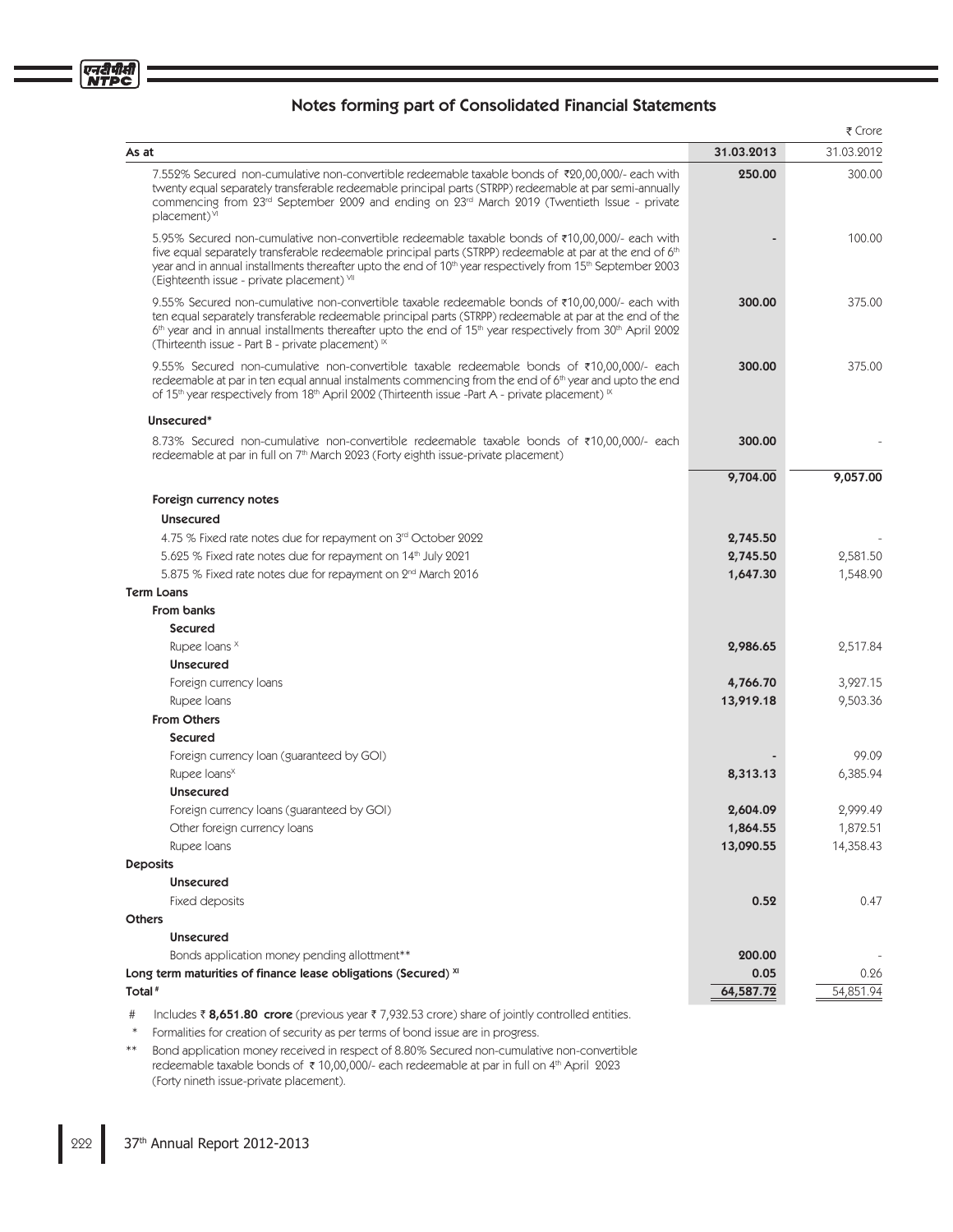a) **Details of terms of repayment and rate of interest**  $\bar{\zeta}$  **CrossFermion Section 2.8 SPSF Fermion Section 2.8 SPSF** 

| <b>Particulars</b>                                  |            | Non current portion |            | Current portion |
|-----------------------------------------------------|------------|---------------------|------------|-----------------|
|                                                     | 31.03.2013 | 31.03.2012          | 31.03.2013 | 31.03.2012      |
| <b>Term loans</b>                                   |            |                     |            |                 |
| Secured                                             |            |                     |            |                 |
| Rupee Ioans - Banks                                 | 2,986.65   | 2,517.84            | 192.87     | 168.70          |
| Rupee Ioans - Others                                | 8,313.13   | 6,385.94            | 357.82     | 256.63          |
| Foreign currency loan (guaranteed by GOI) - Others  |            | 99.09               | 96.44      | 186.38          |
|                                                     | 11,299.78  | 9,002.87            | 647.13     | 611.71          |
| Unsecured                                           |            |                     |            |                 |
| Foreign currency loans (guaranteed by GOI) - Others | 2,604.09   | 2,999.49            | 171.73     | 183.64          |
| Foreign currency loans - Banks                      | 4,766.70   | 3,927.15            | 233.59     | 219.64          |
| Other foreign currency loans - Others               | 1,864.55   | 1,872.51            | 576.19     | 646.04          |
| Rupee Ioans - Banks                                 | 13,919.18  | 9,503.36            | 1,759.13   | 1,695.35        |
| Rupee Ioans - Others                                | 13,090.55  | 14,358.43           | 1,367.73   | 740.33          |
|                                                     | 36,245.07  | 32,660.94           | 4,108.37   | 3,485.00        |
| Fixed deposits (unsecured)                          | 0.52       | 0.47                | 0.11       | 11.79           |

 $\overline{1}$ Secured rupee term loan from banks carry interest linked to SBI base rate or fixed interest rate ranging from 8% to 12% p.a., with monthly/ quarterly/half-yearly rests. These loans are repayable in quarterly/half-yearly installments as per the terms of the respective loan agreements. The repayment period extends from a period of four to fifteen years after a moratorium period of six months from the COD, or three to five years from the date of the loan agreement.

ii) Secured rupee term loan from others carry interest linked to SBI base rate, SBI Advance Rate,rate notified by the lender for category 'A' public scetor undertaking, AAA bond yield rates or fixed interest rate ranging from 8% to 12.25% p.a., with monthly/quarterly/half-yearly rests. These loans are repayable in quarterly/half-yearly installments as per the terms of the respective loan agreements. The repayment period extends from a period of four to fifteen years after a moratorium period of six months from the COD, or three to five years from the date of the loan agreement.

 $\overline{iii}$ Secured foreign currency Ioan (guaranteed by GOI) carries floating rate of interest linked to Currency Weighted LIBOR and is repayable on 15th June 2013.

iv) Unsecured foreign currency loans (guaranteed by GOI)-others carry fixed rate of interest ranging from 1.80% p.a. to 2.30% p.a. and are repayable in 27 to 36 semiannual instalments as of 31<sup>st</sup> March 2013.

- W Unsecured foreign currency loans – Banks include loans of ₹ 591.81 crore (previous year ₹ 635.95 crore) which carry fixed rate of interest of 4.31% p.a. and loans of ₹ 4**,408.48 Crore** (previous year ₹ 3,510.84 Crore) which carry floating rate of interest linked to 6M LIBOR. These loans are repayable in 2 to 26 semiannual instalments as of 31<sup>st</sup> March 2013, commencing after moratorium period if any, as per the terms of the respective loan agreements.
- $Vi$ ) Unsecured foreign currency loans – Others include loans of ₹ **1,071.57 crore** (previous year ₹ 654.40 crore) which carry fixed rate of interest ranging from 3.50% p.a. to 4.31% p.a., loans of ₹ **1,277.60** crore (previous year ₹ 1,675.48 crore) which carry floating rate of interest linked to 6M LIBOR / 6M EURIBOR and a loan of ₹ 91.57 crore (previous year ₹ 188.67 crore) which carries floating rate of interest linked to the cost of borrowings of the Multilateral Agency lender. These loans are repayable in 2 to 24 semiannual installments as of 31st March 2013, commencing after moratorium period if any, as per the terms of the respective loan agreements.
- vii) Unsecured rupee term loans carry interest ranging from 5.707 % to 12.75 % p.a. with monthly/quarterly/half-yearly rests. These loans are repayable in quarterly/half-yearly/yearly installments as per the terms of the respective loan agreements. The repayment period extends from a period of five to fifteen years after a moratorium period of six months to five years.
- viii) Unsecured fixed deposits carry interest @ 6.75% to 8.00% p.a. payable quarterly/monthly for non-cumulative schemes and on maturity in case of cumulative schemes compounded quarterly. The deposits are repayable during a period of one to three years from the date of issue.
- $b)$ The finance lease obligations are repayable in installments as per the terms of the respective lease agreements generally over a period of four vears.
- $\overline{C}$ There has been no default in repayment of any of the loans or interest thereon as at the end of the year.

#### Details of securities

- l Secured by (I) English mortgage,on first pari-passu charge basis, of the office premises of the Company at Mumbai and (II) Equitable mortgage, by way of first charge, by deposit of title deeds of the immovable properties pertaining to National Capital Power Station
- II Secured by (I) English mortgage,on first pari-passu charge basis, of the office premises of the Company at Mumbai and (II) Hypothecation of all the present and future movable assets (excluding receivables) of Singrauli Super Thermal Power Station, Anta Gas Power Station, Auraiya Gas Power Station, Barh Super Thermal Power Project, Farakka Super Thermal Power Station, Kahalgaon Super Thermal Power Station, Koldam Hydel Power Project, Simhadri Super Thermal Power Project, Sipat Super Thermal Power Project, Talcher Thermal Power Station, Talcher Super Thermal Power Project, Tanda Thermal Power Station, Vindhyachal Super Thermal Power Station, National Capital Power Station, Dadri Gas Power Station, Feroze Gandhi Unchahar Power Station, Loharinag Pala Hydro Power Project and Tapovan-Vishnugad Hydro Power Project as first charge, ranking pari-passu with charge, if any, already created in favour of the Company's Bankers on such movable assets hypothecated to them for working capital requirement.



एनरीपीर्स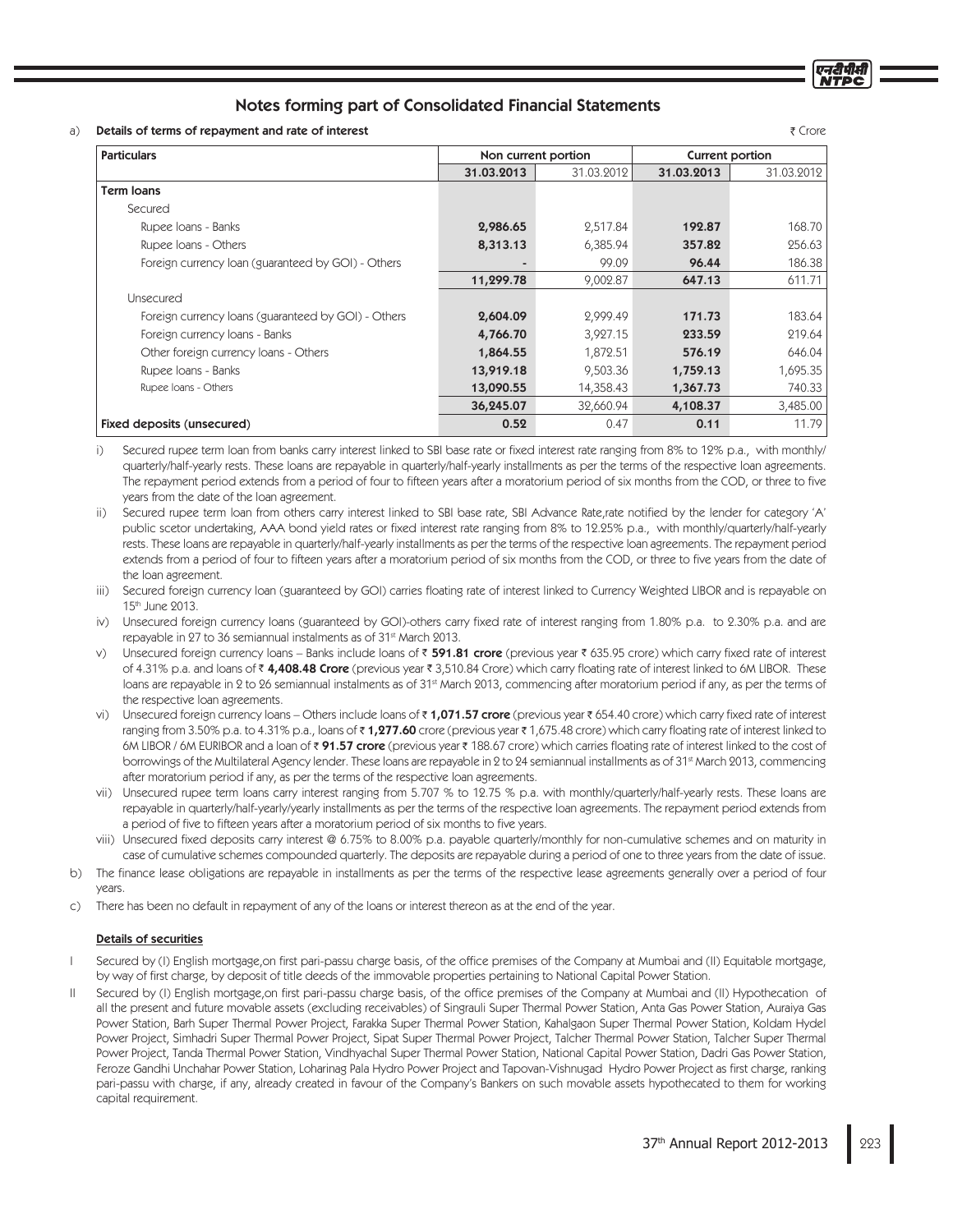#### एनटीपीसी **ITPC**

# Notes forming part of Consolidated Financial Statements

- III Secured by (I) English mortgage, on first pari passu charge basis, of the office premises of the Company at Mumbai and (II) Equitable mortgage of the immovable properties, on first pari-passu charge basis, pertaining to Sipat Super Thermal Power Project by extension of charge already created.
- IV Secured by (I) English mortgage,on first pari-passu charge basis, of the office premises of the Company at Mumbai and (II)Equitable mortgage, by way of first charge, by deposit of the title deeds of the immovable properties pertaining to Sipat Super Thermal Power Project.
- V Secured by (I) English mortgage,on first pari-passu charge basis, of the office premises of the Company at Mumbai, (II) Hypothecation of all the present and future movable assets (excluding receivables) of Barh Super Thermal Power Project on first pari-pasu charge basis, ranking pari passu with charge already created in favour of Trustee for other Series of Bonds and (III) Equitable mortgage of the immovable properties, on first paripassu charge basis, pertaining to Ramagundam Super Thermal Power Station by extension of charge already created.
- VI Secured by (I) English mortgage,on first pari-passu charge basis, of the office premises of the Company at Mumbai and (II) Equitable mortgage, by way of first charge, by deposit of title deeds of the immovable properties pertaining to Ramagundam Super Thermal Power Station.
- VII Secured by (I) English mortgage,on first pari-passu charge basis, of the office premises of the Company at Mumbai, (II) Hypothecation of all the present and future movable assets (excluding receivables) of Singrauli Super Thermal Power Station, Anta Gas Power Station, Auraiya Gas Power Station, Barh Super Thermal Power Project, Farakka Super Thermal Power Station, Kahalgaon Super Thermal Power Station, Koldam Hydel Power Project, Simhadri Super Thermal Power Project, Sipat Super Thermal Power Project, Talcher Thermal Power Station, Talcher Super Thermal Power Project, Tanda Thermal Power Station, Vindhyachal Super Thermal Power Station, National Capital Power Station, Dadri Gas Power Station, Feroze Gandhi Unchahar Power Station, Loharinag Pala Hydro Power Project and Tapovan-Vishnugad Hydro Power Project as first charge, ranking paripassu with charge, if any, already created in favour of the Company's Bankers on such movable assets hypothecated to them for working capital requirement and (III) Equitable mortgage of the immovable properties, on first pari-passu charge basis, pertaining to National Capital Power Station by extension of charge already created.
- VIII Secured by (I) English mortgage,on first pari-passu charge basis, of the office premises of the Company at Mumbai, (II) Equitable mortgage of the immovable properties, on first pari-passu charge basis, pertaining to National Capital Power Station by extension of charge already created.
- IX Secured by (I) English mortgage,on first pari-passu charge basis, of the office premises of the Company at Mumbai, (II) Hypothecation of all the present and future movable assets (excluding receivables) of Singrauli Super Thermal Power Station, Anta Gas Power Station, Auraiya Gas Power Station, Barh Super Thermal Power Project, Farakka Super Thermal Power Station, Kahalgaon Super Thermal Power Station, Koldam Hydel Power Project, Simhadri Super Thermal Power Project, Sipat Super Thermal Power Project, Talcher Thermal Power Station, Talcher Super Thermal Power Project, Tanda Thermal Power Station, Vindhyachal Super Thermal Power Station, National Capital Power Station, Dadri Gas Power Station, Feroze Gandhi Unchahar Power Station, Loharinag Pala Hydro Power Project and Tapovan-Vishnugad Hydro Power Project as first charge, ranking paripassu with charge, if any, already created in favour of the Company's Bankers on such movable assets hypothecated to them for working capital requirement and (III) Equitable mortgage of the immovable properties, on first pari-passu charge basis, pertaining to Singrauli Super Thermal Power Station by extension of charge already created.
- X (i) Secured by all moveable & immoveable, present and future assets belonging to Joint Venture entity at Vallur.
- (ii) Secured by equitable mortagage/hypothecation of all the present and future Fixed Assets and Moveable Assets of Bhilai Expansion Project (CPP - III) belonging to Joint Venture entity.
- (iii) Secured by equitable mortagage/hypothecation of all the present and future Fixed Assets and Moveable Assets of CPP-II at Rourkela, Durgapur, Bhilai & Corporate office belonging to Joint Venture entity.
- (iv) Secured by first charge by way of hypothecation of all moveable assets of Indira Gandhi Super Thermal Power Project (3 X 500 MW) Coal Based Thermal Power Project at Jhajjar Distt. in state of Haryana belonging to Joint Venture entity, comprising its movable plant and machinery, machinery spares, tools and accessories, furniture & fixture, vehicles and all other movable assets, present and future, including intangible assets, goodwill, uncalled capital receivable of the project except for specified receivables on which first charges would be ceded to working capital lenders present and future and

Secured by first charge by way of mortgage by deposit of title deed of lands (approx 2049.11 acres) and other immovable properties of Indira Gandhi Super Thermal Power Project (3 x 500 MW) coal based thermal power project at jhajjar district in State of Haryana together with all buildings and structure erected/ constructed/ standing thereon and all plant and machinery, and equipment attached to the earth or permanently fastened to the earth comprised therein, in respect of which the Joint venture entity is as a owner seized and possessed of and otherwise well and fully entitled to both present and future assets.

- (v) Secured by English mortgage/ hypothecation of all present and future fixed and movable assets of Nabinagar TPP (4\*250) MW of Bharitiya Rail Bijilee Company Ltd., a subsidiary company, as first charge, ranking pari passu with charge already created with PFC for 60% of total debts and balance 40% with REC.
- (vi) Secured by equitable mortgage/hypothecation of all the present and future Fixed Assets and Moveable Assets of Power Plant and associated LNG facilities at village Anjanwel Guhagar, Distt. Ratnagiri belonging to Joint Venture entity.
- (vii) Secured by a first priority charge on all assets of the Project, present & future, movable & immovable and land from consortium led by SBI for Kanti Bijlee Utpadan Nigam Ltd. expansion project. The security will rank pari-pasu with all term lenders of the project. The charge has been created in favour of Security trustee i.e. SBI Cap Trustee Co. Ltd. Legal mortgage of land in favour of security trustee is pending.
- (viii) Secured by Equitable mortgage, by way of first charge, by deposit of the title deeds of the immovable properties pertaining to Meja Thermal Power Project. Deed of Hypothecation for all present and future movable assets of Meja Urja Nigam Private Limited has also been executed with the Security Trustee
- (ix) Secured by a first priority charge on all assets of the Nabinagar Power Generating Company Pvt.Ltd., present and future, movable and immovable through a deed of hypothecation and simple mortgage of land.
- (x) Secured by first charge on all movable and immovable, present and future assets of the NTPC Tamilnadu Energy Company Ltd.
- Secured against fixed assets obtained under finance lease.
- XII Security cover mentioned at sl. no. I to X is above 100% of the debt securities outstanding.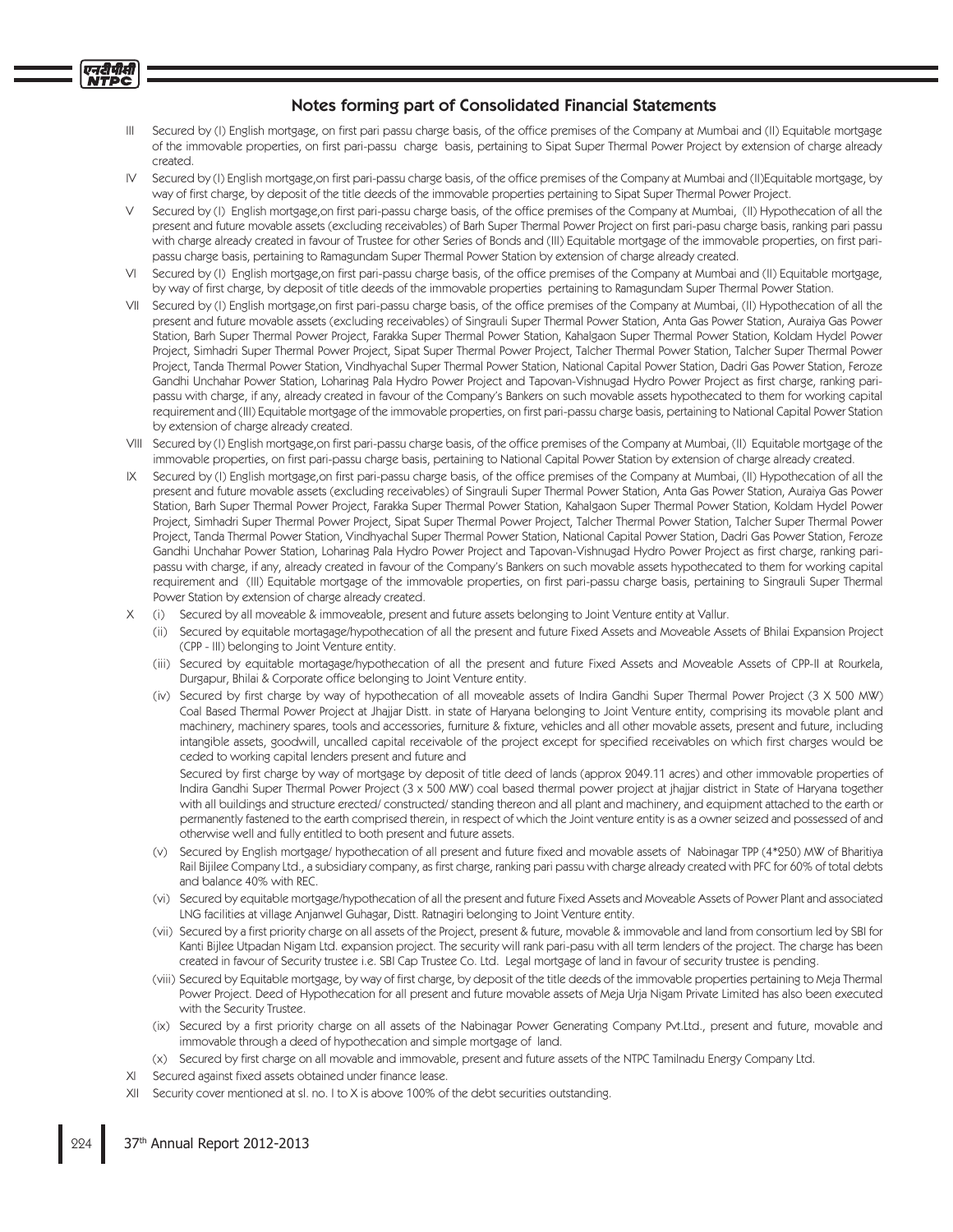# 54 Short term horrowings

| 5A. Short term borrowings |            | ₹ Crore    |
|---------------------------|------------|------------|
| As at                     | 31.03.2013 | 31.03.2012 |
| Loans repayable on demand |            |            |
| <b>From Banks</b>         |            |            |
| Secured                   |            |            |
| Cash Credit               | 382.16     | 150.16     |
| Total #                   | 382.16     | 150.16     |

# Includes ₹ 347.12 crore (previous year ₹ 109.94 crore) share of jointly controlled entities.

a) Includes cash credit fully secured against stock in trade of Kanti Bijlee Utpadan Nigam Ltd. with interest as per prevailing bank norms.

b) Includes borrowings secured by way of first pari-passu charge along with Power Finance Corporation Ltd. on the fixed assets, revenue and receivables of Aravali Power Company Pvt. Ltd. in favour of its working capital lending banks. Rate of interest is applicable at the bank base rate of the respective banks.

Includes Bank overdraft secured by charge on spare, present and future stock of coal and fuel at various places of NTPC Tamilnadu Energy Company  $\mathsf{C}$ ) Limited.

d) There has been no default in payment of principal and interest as at the end of the year.

# A Deferred tay liabilities (net)

|                     |                                              | ז כוטופ             |
|---------------------|----------------------------------------------|---------------------|
| As at<br>01.04.2012 | Additions/<br>Adjustments<br>during the year | As at<br>31.03.2013 |
|                     |                                              |                     |
| 6.201.99            | 317.90                                       | 6,519.89            |
|                     |                                              |                     |
| 1,153.08            | (363.44)                                     | 789.64              |
| 329.82              | 4.31                                         | 334.13              |
| 4,719.09            | 677.03                                       | 5,396.12            |
| 3,954.60            | 360.80                                       | 4,315.40            |
| 764.49              | 316.23                                       | 1,080.72            |
|                     |                                              |                     |

Includes ₹ 183.23 crore (previous year ₹ 126.15 crore) share of jointly controlled entities.  $#$ 

The net increase during the year in the deferred tax liability of ₹ 316.23 crore (previous year ₹ 92.84 crore) has been debited to Statement of Profit a) and Loss.

Deferred tax assets and deferred tax liabilities have been offset as they relate to the same governing laws.  $b)$ 

# 7 Other Iona-term liabilities

| $1.9$ and $101.3$ with navigate                 |            | R CIOIR    |
|-------------------------------------------------|------------|------------|
| As at                                           | 31.03.2013 | 31.03.2012 |
| Trade payables                                  | 6.83       | 5.41       |
| Deferred foreign currency fluctuation liability | 135.60     | 134.43     |
| Other liabilities                               |            |            |
| Payable for capital expenditure                 | 2,066.54   | 1,644.76   |
| <b>Others</b>                                   | 4.84       | 6.97       |
| Total #                                         | 2,213.81   | ,791.57    |

# Includes ₹ 21.36 crore (previous year ₹ 4.46 crore) share of jointly controlled entities.

a) In line with accounting policy no.L.3 (Note 1) deferred foreign currency fluctuation liability to the extent of ₹1.17 crore (previous year ₹37.76 crore) has been made during the year.

b) Other liabilities - Others include deposits received from contractors, customers and parties towards sale of scrap etc.

# <sup>0</sup> Long torm provisions

| <b>O. LUITY-VEITH PROVISIONS</b>         |           | いしいし       |
|------------------------------------------|-----------|------------|
| As at                                    | 31.3.2013 | 31.03.2012 |
| Provision for employee benefits          |           |            |
| Opening balance                          | 613.85    | 568.52     |
| Additions/ (adjustments) during the year | 138.63    | 45.33      |
| Closing balance                          | 752.48    | 613.85     |
| Contractual obligations                  |           |            |
| Opening balance                          | 9.64      |            |
| Additions during the year                | 1.70      | 9.78       |
| Amounts adjusted during the year         | 2.62      | 0.14       |
| Closing balance                          | 8.72      | 9.64       |
| Total <sup>#</sup>                       | 761.20    | 623.49     |

# Includes ₹ 21.26 crore (previous year ₹ 19.79 crore) share of jointly controlled entities. Disclosure required by AS 15 on 'Employees Benefits' has been made in Note no.40.

 $F$  Crore

एनदीपीसी

 $\overline{z}$   $\overline{z}$   $\overline{z}$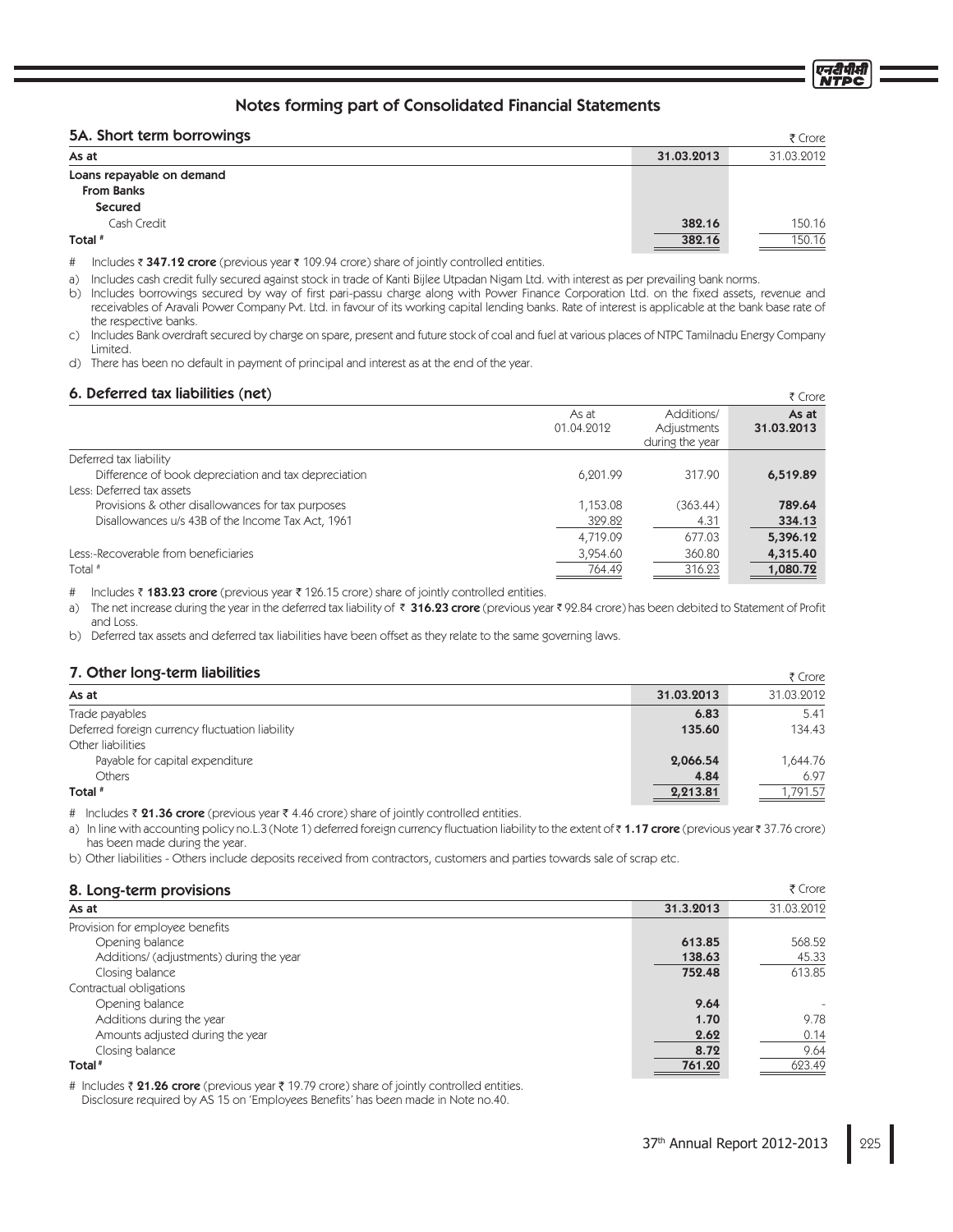| 9. Trade payables       |            | ₹ Crore    |
|-------------------------|------------|------------|
| As at                   | 31.03.2013 | 31.03.2012 |
| For goods and services# | 5,888.67   | 5,037.97   |

# Includes ₹ 237.30 crore (previous year ₹ 209.42 crore) share of jointly controlled entities.

# **10. Other current liabilities**  $\frac{3}{5}C_1 \times 5B_2$

|                                                         |            | $1$ CIOIR  |
|---------------------------------------------------------|------------|------------|
| As at                                                   | 31.03.2013 | 31.03.2012 |
| Current maturities of long term borrowings              |            |            |
| <b>Bonds-Secured</b>                                    | 693.00     | 693.00     |
| From Banks                                              |            |            |
| Secured                                                 |            |            |
| Rupee term loans                                        | 192.87     | 168.70     |
| Unsecured                                               |            |            |
| Other foreign currency loans                            | 233.59     | 219.64     |
| Rupee term loans                                        | 1,759.13   | 1,695.35   |
| From Others                                             |            |            |
| Secured                                                 |            |            |
| Rupee term loans                                        | 357.82     | 256.63     |
| Foreign currency loan (guaranteed by GOI)               | 96.44      | 186.38     |
| Unsecured                                               |            |            |
| Foreign currency loans (guaranteed by GOI)              | 171.73     | 183.64     |
| Other foreign currency loans                            | 576.19     | 646.04     |
| Rupee term loans                                        | 1367.73    | 740.33     |
| Fixed deposits                                          | 0.11       | 11.79      |
|                                                         | 5,448.61   | 4,801.50   |
| Current maturities of finance lease obligations-secured | 0.29       | 0.49       |
| Interest accrued but not due on borrowings              | 670.55     | 533.02     |
| Unpaid dividends                                        | 15.67      | 11.50      |
| Unpaid matured deposits and interest accrued thereon    | 0.20       | 0.26       |
| Unpaid matured bonds and interest accrued thereon       | 0.59       | 0.59       |
| Book overdraft                                          | 20.88      | 3.64       |
| Advances from customers and others                      | 424.50     | 419.27     |
| Payable for capital expenditure                         | 4,195.52   | 4,400.06   |
| Other payables                                          |            |            |
| Tax deducted at source and other statutory dues         | 189.46     | 169.34     |
| Deposits from contractors and others                    | 1,264.91   | 1,205.71   |
| Gratuity obligations                                    | 93.12      | 60.16      |
| Payable to employees                                    | 468.81     | 332.02     |
| Others                                                  | 349.43     | 258.23     |
| Total #                                                 | 13,142.54  | 12,195.79  |
|                                                         |            |            |

- # Includes ₹1,490.20 crore (previous year ₹1,453.54 crore) share of jointly controlled entities.
- a) Unpaid dividends, matured deposits and bonds including the interest accrued thereon include the amounts which have not been claimed by the investor/holders of the equity shares/bonds/fixed deposits. Out of the above, no amount is due for payment to investor education and protection fund.
- b) Details in respect of rate of interest and terms of repayment of secured and unsecured current maturities of long term borrowings indicated above are disclosed in Note 5.
- c) Other payables Others include amount payable to hospitals, retired employees etc..
- d) Payable for capital expenditure includes liabilities of ₹ **378.77 crore** (previous year ₹ 371.01 crore) towards an equipment supplier pending evaluation of performance and guarantee test results of steam/turbine generators at some of the stations. Pending settlement, liquidated damages recoverable for shortfall in performance of these equipments, if any, have not been recognised.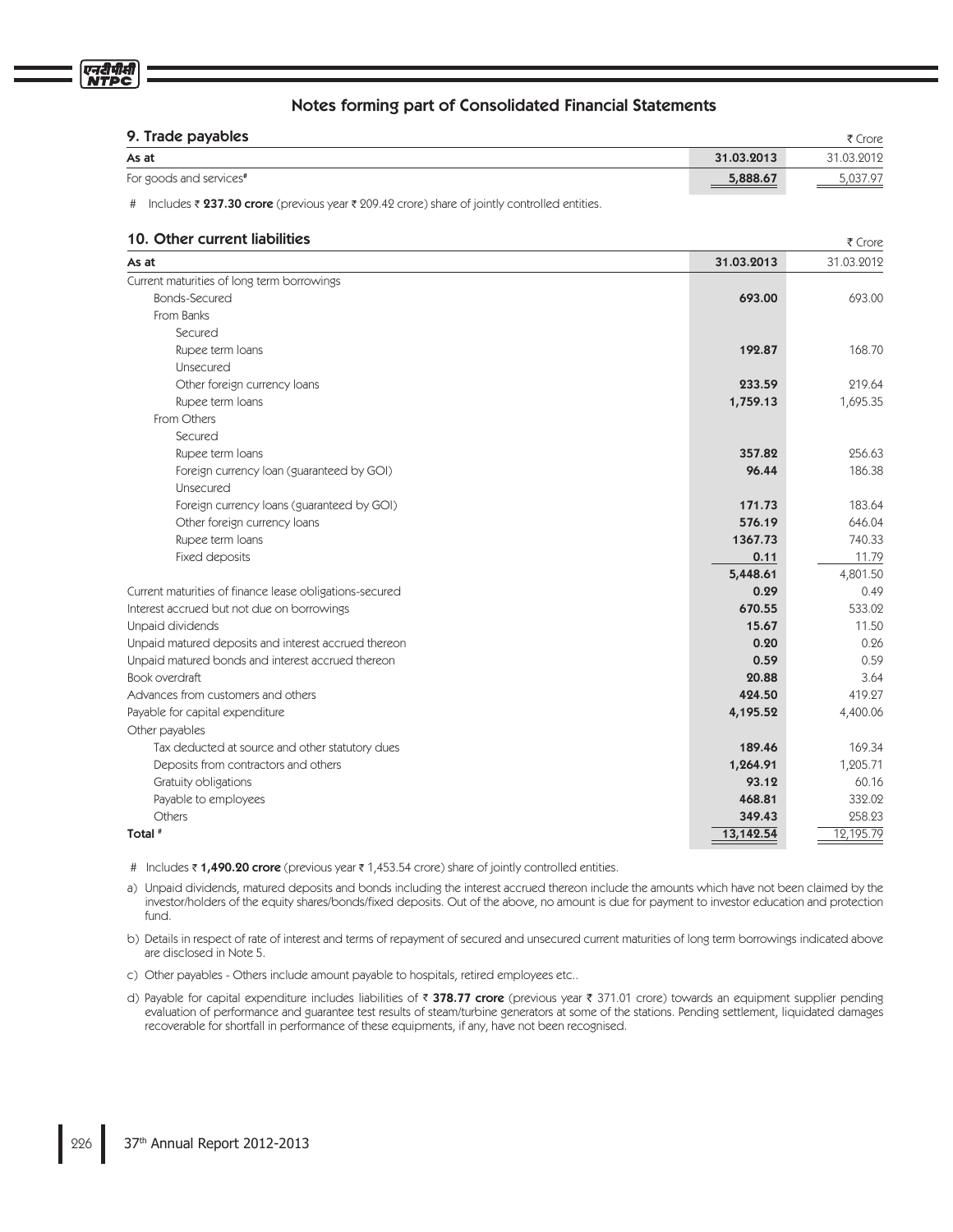एनदीपीर्स

# Notes forming part of Consolidated Financial Statements

| 11. Short-term provisions                                    |            | ₹ Crore    |
|--------------------------------------------------------------|------------|------------|
| As at                                                        | 31.03.2013 | 31.03.2012 |
| Provision for employee benefits                              |            |            |
| Opening balance                                              | 1,163.67   | 1,183.28   |
| Additions/ (adjustments) during the year                     | 266.16     | (19.61)    |
| Closing balance                                              | 1,429.83   | 1,163.67   |
| Provision for proposed dividend                              |            |            |
| Opening balance                                              | 473.29     | 662.18     |
| Additions during the year                                    | 1,718.27   | 473.29     |
| Amounts used during the year                                 | 473.29     | 662.18     |
| Closing balance                                              | 1,718.27   | 473.29     |
| Provision for tax on proposed dividend                       |            |            |
| Opening balance                                              | 76.78      | 107.65     |
| Additions during the year                                    | 291.99     | 76.78      |
| Amounts paid during the year                                 | 76.78      | 107.65     |
| Closing balance                                              | 291.99     | 76.78      |
| Provision for obligations incidental to land acquisition     |            |            |
| Opening balance                                              | 376.97     | 309.69     |
| Additions during the year                                    | 1,969.15   | 138.46     |
| Amounts paid during the year                                 | 138.98     | 25.58      |
| Amounts adjusted during the year                             | (21.58)    | 45.60      |
| Closing balance                                              | 2,228.72   | 376.97     |
| Provision for tariff adjustment                              |            |            |
| Opening balance                                              | 1,228.39   | 14.69      |
| Additions during the year                                    | 104.90     | 1,526.45   |
| Amounts reversed during the year                             |            | 312.75     |
| Closing balance                                              | 1,333.29   | 1,228.39   |
| Provision for shortage in fixed assets pending investigation |            |            |
| Opening balance                                              | 1.31       | 1.00       |
| Additions during the year                                    | 0.27       | 0.74       |
| Amounts adjusted during the year                             | 0.10       | 0.07       |
| Amounts reversed during the year                             | 0.39       | 0.36       |
| Closing balance                                              | 1.09       | 1.31       |
| Others                                                       |            |            |
| Opening balance                                              | 90.68      | 20.71      |
| Additions during the year                                    | 224.72     | 43.60      |
| Amounts adjusted during the year                             | 29.11      | (26.37)    |
| Amounts reversed during the year                             | 0.46       |            |
| Closing balance                                              | 285.83     | 90.68      |
| Total <sup>#</sup>                                           | 7,289.02   | 3,411.09   |

# Includes ₹ **155.18 crore** (previous year ₹ 167.37 crore) share of jointly controlled entities.

a) Disclosure required by AS 15 on 'Employees Benefits' has been made in Note no.40.

- b) In terms of guidelines of Department of Public Enterprises (DPE), Government of India (GOI) dated 26.11.2008 and 02.04.2009 and subsquent clarification issued by the DPE, the Company is allowed to contribute upto 30% of employees salary (basic pay plus DA) towards superannuation benefits including pension w.e.f. 1st January 2007. Consequent upon receipt of approval from the Ministry of Power (MoP), GOI for introduction of a defined contribution pension scheme in the Company w.e.f 1<sup>st</sup> January 2007, a separate pension trust has been formed for administration of the pension scheme. The pension scheme is yet to be made operational as clarification on certain issues referred to MoP and DPE are awaited. Pending this, an amount of ₹ **156.90 crore** (previous year ₹ 174.55 crore) for the year and ₹ **458.40 crore** up to 31st March 2013 (upto the previous year ₹ 301.50 crore) has been provided and included in provision for employee benefits.
- c) Other provisions include ₹ 46.27 crore (previous year ₹ 41.19 crore) towards cost of unfinished minimum work programme demanded by the Ministry of Petroleum and Natural Gas (MoP&NG) including interest thereon in relation to block AA-ONN-2003/2 [Refer Note 31 D (ii)] and ₹ **200.84** crore (previous year  $\bar{\tau}$  18.07 crore) towards provision for litigation cases.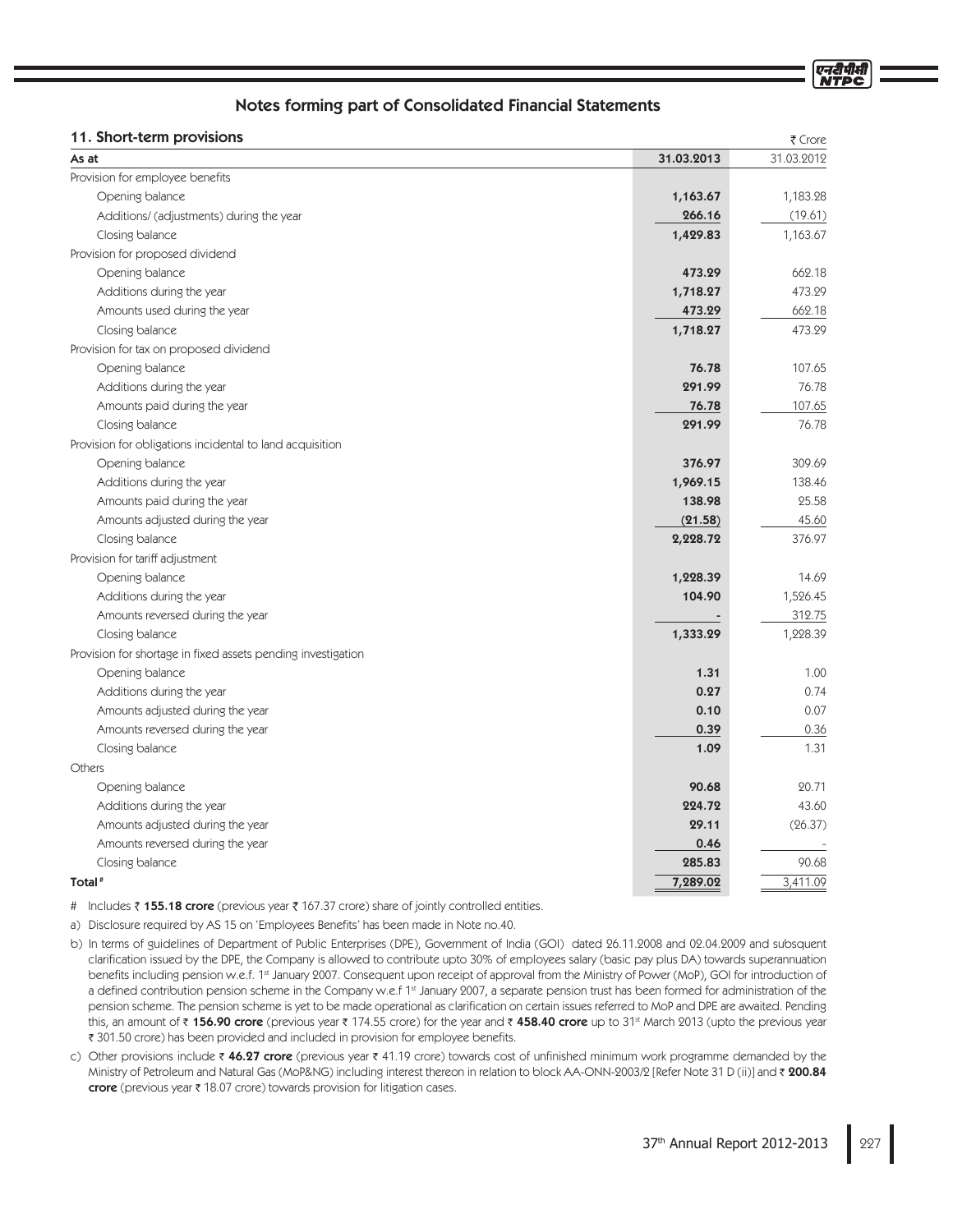#### 10 Tangible accete

| <b>Tangible assets</b><br>12.                             |                     |           |                       |                                            |           |                 |                                        |                |                                                       | ₹ Crore   |
|-----------------------------------------------------------|---------------------|-----------|-----------------------|--------------------------------------------|-----------|-----------------|----------------------------------------|----------------|-------------------------------------------------------|-----------|
|                                                           | Gross Block         |           |                       |                                            |           |                 | Net Block<br>Depreciation/Amortisation |                |                                                       |           |
|                                                           | As at<br>01.04.2012 |           | Additions Deductions/ | As at<br>Adjustments 31.03.2013 01.04.2012 | Upto      | For<br>the year | Deductions/                            | Upto           | As at<br>Adjustments 31.03.2013 31.03.2013 31.03.2012 | As at     |
| Land:                                                     |                     |           |                       |                                            |           |                 |                                        |                |                                                       |           |
| (including development expenses)                          |                     |           |                       |                                            |           |                 |                                        |                |                                                       |           |
| Freehold                                                  | 2,986.22            | 1,272.43  | (944.99)              | 5,203.64                                   |           |                 |                                        | $\blacksquare$ | 5,203.64                                              | 2,986.22  |
| Leasehold                                                 | 724.64              | 750.58    | (53.91)               | 1,529.13                                   | 141.68    | 29.56           | (2.62)                                 | 173.86         | 1,355.27                                              | 582.96    |
| Roads, bridges, culverts & helipads                       | 536.63              | 98.78     | (2.86)                | 638.27                                     | 181.86    | 25.01           | (0.02)                                 | 206.89         | 431.38                                                | 354.77    |
| Building:                                                 |                     |           |                       |                                            |           |                 |                                        |                |                                                       |           |
| Freehold                                                  |                     |           |                       |                                            |           |                 |                                        |                |                                                       |           |
| Main plant                                                | 3,703.13            | 1,310.32  | (73.86)               | 5,087.31                                   | 1,257.62  | 138.35          | (0.71)                                 | 1,396.68       | 3,690.63                                              | 2,445.51  |
| Others                                                    | 2,371.04            | 257.39    | (8.22)                | 2,636.65                                   | 884.71    | 105.20          | (0.29)                                 | 990.20         | 1,646.45                                              | 1,486.33  |
| Leasehold                                                 | 50.96               |           | (0.65)                | 51.61                                      | 24.74     | 3.00            | $\sim$                                 | 27.74          | 23.87                                                 | 26.22     |
| Temporary erection                                        | 34.94               | 4.67      | 1.44                  | 38.17                                      | 33.14     | 2.53            | 0.32                                   | 35.35          | 2.82                                                  | 1.80      |
| Water supply, drainage & sewerage system                  | 642.92              | 43.91     | (1.99)                | 688.82                                     | 298.25    | 23.80           | (0.10)                                 | 322.15         | 366.67                                                | 344.67    |
| MGR track and signalling system                           | 1,267.97            | 24.84     | (62.75)               | 1,355.56                                   | 593.15    | 42.72           | (0.01)                                 | 635.88         | 719.68                                                | 674.82    |
| Railway siding                                            | 433.53              | 56.60     | (7.58)                | 497.71                                     | 157.47    | 22.31           | 0.05                                   | 179.73         | 317.98                                                | 276.06    |
| Earth dam reservoir                                       | 298.22              | 38.17     | (0.80)                | 337.19                                     | 95.38     | 16.45           | (0.01)                                 | 111.84         | 225.35                                                | 202.84    |
| Plant and equipment                                       | 73,680.28           | 18,544.47 | (1, 111.29)           | 93,336.04                                  | 32,939.30 | 3,811.87        | 96.46                                  | 36,654.71      | 56,681.33                                             | 40,740.98 |
| Furniture and fixtures                                    | 405.97              | 40.87     | 2.82                  | 444.02                                     | 238.19    | 18.88           | 2.22                                   | 254.85         | 189.17                                                | 167.78    |
| Vehicles including speedboats                             |                     |           |                       |                                            |           |                 |                                        |                |                                                       |           |
| Owned                                                     | 12.19               | 0.73      | 1.31                  | 11.61                                      | 6.02      | 0.73            | 0.67                                   | 6.08           | 5.53                                                  | 6.17      |
| Leased                                                    | 2.07                | 0.02      | (0.24)                | 2.33                                       | 1.43      | 0.56            | (0.03)                                 | 2.02           | 0.31                                                  | 0.64      |
| Office equipment                                          | 143.94              | 22.94     | 2.79                  | 164.09                                     | 72.96     | 9.36            | 3.11                                   | 79.21          | 84.88                                                 | 70.98     |
| EDP, WP machines and satcom equipment                     | 375.19              | 41.52     | 14.09                 | 402.62                                     | 260.01    | 28.13           | 12.67                                  | 275.47         | 127.15                                                | 115.18    |
| Construction equipments                                   | 161.15              | 15.49     | 1.28                  | 175.36                                     | 82.63     | 10.48           | 2.34                                   | 90.77          | 84.59                                                 | 78.52     |
| Electrical installations                                  | 336.76              | 76.27     | (2.96)                | 415.99                                     | 153.08    | 13.56           | 0.21                                   | 166.43         | 249.56                                                | 183.68    |
| Communication equipments                                  | 94.84               | 4.10      | 0.60                  | 98.34                                      | 49.29     | 5.00            | 0.82                                   | 53.47          | 44.87                                                 | 45.55     |
| Hospital equipments                                       | 29.34               | 3.37      | 0.20                  | 32.51                                      | 15.44     | 0.99            | 0.16                                   | 16.27          | 16.24                                                 | 13.90     |
| Laboratory and workshop equipments                        | 41.65               | 11.27     | (0.08)                | 53.00                                      | 13.26     | 2.01            | (0.01)                                 | 15.28          | 37.72                                                 | 28.39     |
| Assets under 5 KM scheme of the GOI                       |                     | 0.53      | ł,                    | 0.53                                       | ä,        | 0.01            | $\sim$                                 | 0.01           | 0.52                                                  |           |
| Capital expenditure on assets not owned by the<br>Company | 219.61              | 5.46      | (0.23)                | 225.30                                     | 140.11    | 12.78           | 0.32                                   | 152.57         | 72.73                                                 | 79.50     |
| Assets of Government                                      | 2.84                |           | 0.03                  | 2.81                                       |           |                 |                                        |                | 2.81                                                  | 2.84      |
| Less:Grants from Government                               | 2.84                |           | 0.03                  | 2.81                                       |           |                 |                                        |                | 2.81                                                  | 2.84      |
| Total <sup>#</sup>                                        | 88,553.19           | 22,624.73 | (2, 247.88)           | 113,425.80                                 | 37,639.72 | 4,323.29        | 115.55                                 | 41,847.46      | 71,578.34                                             | 50,913.47 |
| Previous year                                             | 78,907.62           | 7,734.38  | (1,911.19)            | 88,553.19                                  | 34,255.47 | 3,450.96        | 66.71                                  | 37,639.72      | 50,913.47                                             | 44,652.15 |

# Includes ₹ 8,270.35 crore (previous year ₹ 5,449.53 crore) share of jointly controlled entities.

a) The conveyancing of the title to 12,211 acres of freehold land of value ₹1788.36 crore (previous year 10,860 acres of value ₹584.02 crore), buildings & structures of value ₹136.74 crore (previous year ₹136.60 crore), and also execution of lease agreements for 10,703 acres of land of value ₹476.70 crore (previous year 9,494 acres, value ₹ 337.36 crore) in favour of the Company are awaiting completion of legal formalities.

b) Leasehold land includes 2,002 acres valuing ₹ 642.07 crore (previous year 819 acres valuing ₹ 29.67 crore) acquired on perpetual lease and accordingly not amortised

c) Land does not include cost of 1,181 acres (previous year 1,181 acres) of land in possession of the Company. This will be accounted for on settlement of the price thereof by the State Government Authorities.

d) Land includes 1,233 acres of value ₹ 14.99 crore (previous year 1,237 acres of value ₹ 14.90 crore) not in possession of the Company. The Company is taking appropriate steps for repossession of the same.

e) Land includes an amount of ₹152.48 crore (previous year ₹124.77 crore) deposited with various authorities in respect of land in possession which is subject to adjustment on final determination of price.

- Possession of land measuring 98 acres (previous year 98 acres) consisting of 79 acres of free-hold land (previous year 79 acres) and 19 acres of lease hold  $f$ land (previous year 19 acres) of value ₹ 0.21 crore (previous year ₹ 0.21 crore) was transferred to Uttar Pradesh Rajya Vidyut Utpadan Nigam Ltd. (erstwhile UPSEB) for a consideration of ₹0.21 crore. Pending approval for transfer of the said land, the area and value of this land has been included in the total land of the Company. The consideration received from erstwhile UPSEB is disclosed under Note -10 - 'Other Current Liabilities -as other liabilities'
- g) Ministry of Power, Government of India vide its notification no. 2/38/99-BTPS (Volume VII) dated 22<sup>nd</sup> September 2006 transferred land of a power station to the Company on operating lease of 50 years. Lease rent for the year amounting to ₹6.20 crore (previous year ₹6.18 crore) has been charged to the Statement of Profit and Loss
- h) The Company has received an opinion from the EAC of the ICAI on accounting treatment of capital expenditure on assets not owned by the Company wherein it was opined that such expenditure are to be charged to the statement of profit and loss as and when incurred. The Company has represented that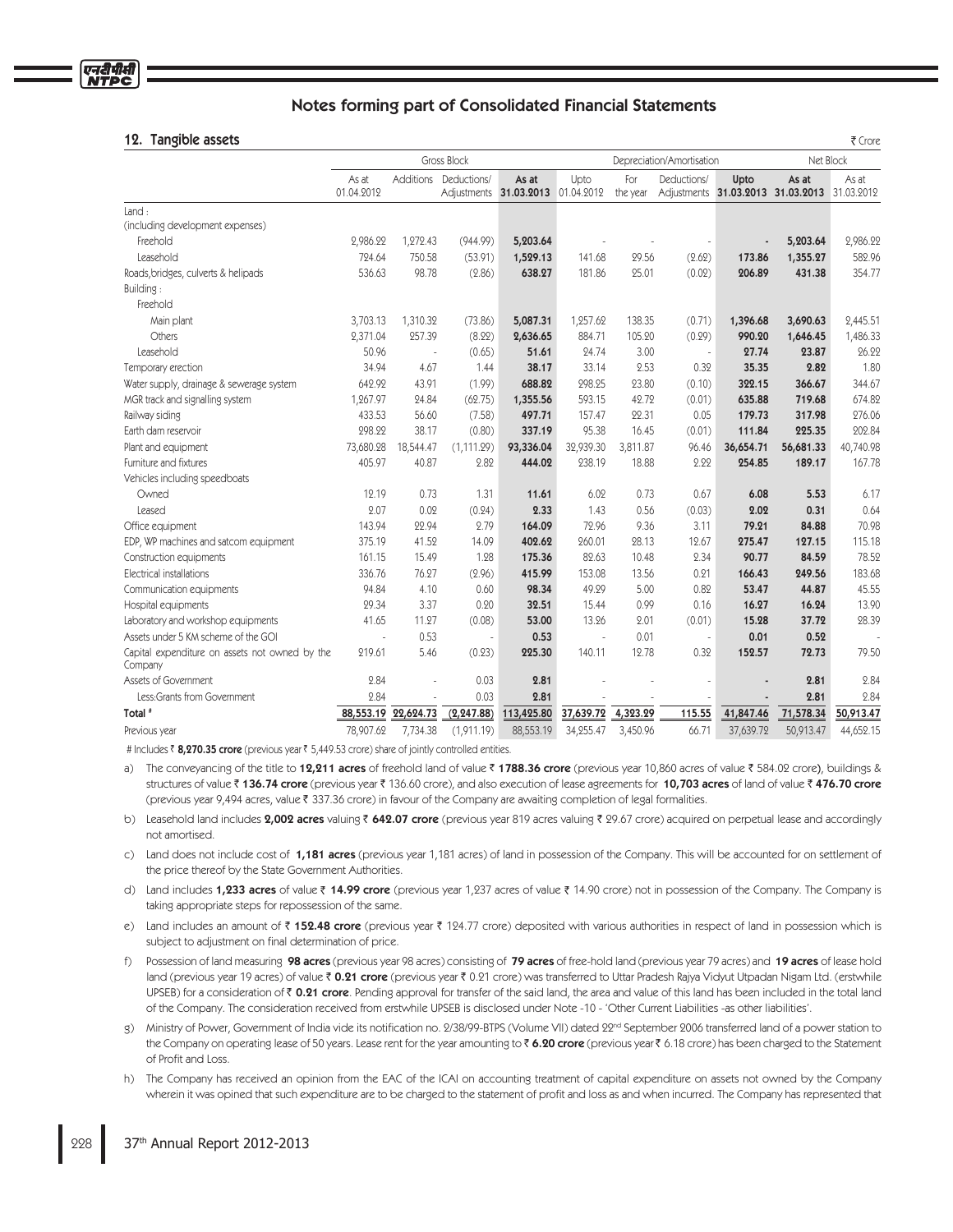such expenditure being essential for setting up of a project, the same be accounted in line with the existing accounting practice and sought a review. Pending receipt of communication from ICAI regarding the review, existing treatment has been continued as per the relevant accounting policy.

- i) Assets under 5 KM scheme of the GOI represent expenditure on electrification of villages within 5 KM periphery of the plant.
- j) From the accounting periods commencing on or after 7th December 2006, the Company adjusts exchange differences arising on translation/settlement of long-term foreign currency monetary items relating to the acquisition of a depreciable asset to the cost of asset and depreciates the same over the remaining life of the asset.
- k) The borrowing costs capitalised during the year ended 31<sup>st</sup> March 2013 is ₹ 2,718.48 crore (previous year ₹ 2,782.88 crore). The Company capitalised the borrowings costs in the capital work-in-progress (CWIP). Similarly, exchange differences for the year are disclosed in the 'Addition' column of CWIP and allocated to various heads of CWIP in the year of capitalisation through 'Deductions/Adjustment' column of CWIP. Exchange differences in respect of assets already capitalised are disclosed in the 'Deductions/Adjsutment' column of fixed assets. Asset-wise details of exchange differences and borrowing costs included in the cost of major fixed assets and CWIP through 'Addition' or 'Deductions/Adjustment' column are given below:

|                                                            |                                                                                              |                                                |                                           | $\sim$                                   |
|------------------------------------------------------------|----------------------------------------------------------------------------------------------|------------------------------------------------|-------------------------------------------|------------------------------------------|
|                                                            |                                                                                              | For the year ended 31 <sup>st</sup> March 2013 | For the year ended 31st March 2012        |                                          |
|                                                            | Exch. difference<br><b>Borrowing costs</b><br>incl in fixed assets/<br>incl in fixed assets/ |                                                | Exch. difference<br>incl in fixed assets/ | Borrowing costs<br>incl in fixed assets/ |
|                                                            | <b>CWIP</b>                                                                                  | <b>CWIP</b>                                    | <b>CWIP</b>                               | <b>CWIP</b>                              |
| Building:                                                  |                                                                                              |                                                |                                           |                                          |
| Main plant                                                 | 2.15                                                                                         | 165.89                                         | 26.94                                     | 70.23                                    |
| Others                                                     | 0.18                                                                                         | 33.92                                          | 3.73                                      | 34.16                                    |
| Hydraulic works, barrages, dams, tunnels and power channel |                                                                                              | 194.24                                         |                                           | 238.53                                   |
| MGR track and signalling system                            |                                                                                              | 12.82                                          | 1.54                                      | 7.84                                     |
| Railway siding                                             | 0.03                                                                                         | 18.42                                          | 0.03                                      | 5.27                                     |
| Plant and equipment                                        | 655.55                                                                                       | 1,906.36                                       | 1,026.74                                  | 1,899.17                                 |
| Others including pending allocation                        | 398.10                                                                                       | 386.83                                         | 602.23                                    | 527.68                                   |
| Total                                                      | 1,056.01                                                                                     | 2,718.48                                       | 1,661.21                                  | 2,782.88                                 |

#### Intangible assets

|                     |                     |       | Gross Block                          |                     | Amortisation       |                 |                            |                    | Net Block           |                     |  |
|---------------------|---------------------|-------|--------------------------------------|---------------------|--------------------|-----------------|----------------------------|--------------------|---------------------|---------------------|--|
|                     | As at<br>01.04.2012 |       | Additions Deductions/<br>Adjustments | As at<br>31.03.2013 | Upto<br>01.04.2012 | For<br>the year | Deductions/<br>Adjustments | Upto<br>31.03.2013 | As at<br>31.03.2013 | As at<br>31.03.2012 |  |
| Software            | 95.87               | 3.36  | 0.79                                 | 98.44               | 90.28              | 2.99            | (0.23)                     | 93.50              | 4.94                | 5.59                |  |
| Right of Use - Land | 7.79                | 41.17 | (0.10)                               | 49.06               | 2.51               | 2.38            |                            | 4.89               | 44.17               | 5.28                |  |
| - Others            | 222.58              | ٠     | (7.27)                               | 229.85              | 16.05              | 9.16            | $\sim$                     | 25.21              | 204.64              | 206.53              |  |
| Total <sup>#</sup>  | 326.24              | 44.53 | (6.58)                               | 377.35              | 108.84             | 14.53           | (0.23)                     | 123.60             | 253.75              | 217.40              |  |
| Previous year       | 299.68              | 6.76  | (19.80)                              | 326.24              | 90.83              | 17.16           | (0.85)                     | 108.84             | 217.40              | 208.85              |  |

# Includes ₹ 5.01 crore (previous year ₹ 5.33 crore) share of jointly controlled entities.

a) The right of use of land, other than perpetual in nature, is amortised over its life or 25 years whicever is less.

b) Cost of acquisition of the right for drawl of water amounting to ₹ 226.33 crore (previous year ₹ 219.06 crore) is included under intangible assets - Right of use - Others.

| Depreciation/amortisation of Tangible and Intangible Assets for the year is allocated as given below: | ₹ Crore    |            |  |
|-------------------------------------------------------------------------------------------------------|------------|------------|--|
|                                                                                                       | 31.03.2013 | 31.03.2012 |  |
| Charged to Statement of Profit and Loss                                                               | 3,823.22   | 3.107.09   |  |
| Allocated to the fuel cost                                                                            | 216.33     | 180.04     |  |
| Transferred to expenditure during construction period (net) - Note 28                                 | 41.37      | 37.17      |  |
| Transferred to development of coal mines                                                              | 1.20       | 0.98       |  |
| Adjustment with deffered income/expense from deferred foreign currency fluctuation                    | 255.70     | 142.84     |  |
|                                                                                                       | 4,337.82   | 3.468.12   |  |

एनटी पीक्ष

 $F$  Cross

₹ Crore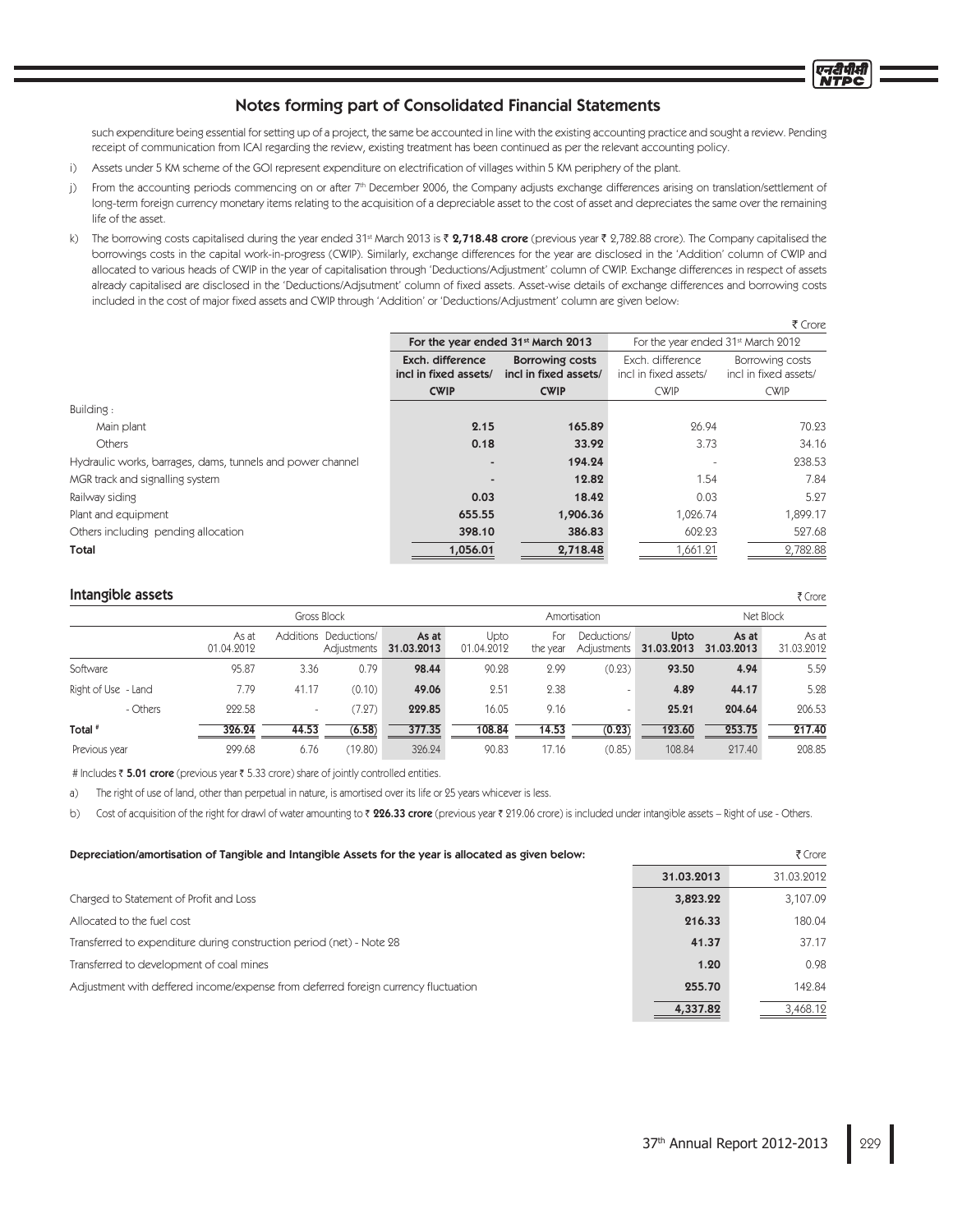# 12 Capital work-in-progress

| בסיוצטוק־ווו־חוטיונסט גו                                   |            |           |              |                | र Crore    |
|------------------------------------------------------------|------------|-----------|--------------|----------------|------------|
|                                                            | As at      |           | Deductions & |                | As at      |
|                                                            | 01.04.2012 | Additions | Adjustments  | Capitalised    | 31.03.2013 |
| Development of land                                        | 561.13     | 133.19    | 115.03       | 0.04           | 579.25     |
| Roads, bridges, culverts & helipads                        | 103.29     | 51.39     | (32.74)      | 98.32          | 89.10      |
| Piling and foundation                                      | 950.99     | 151.59    | 201.31       | $\overline{a}$ | 901.27     |
| Buildings:                                                 |            |           |              |                |            |
| Main plant                                                 | 2,905.21   | 1,007.90  | 529.79       | 1,304.45       | 2,078.87   |
| <b>Others</b>                                              | 594.68     | 474.38    | 70.18        | 263.47         | 735.41     |
| Temporary erection                                         | 15.98      | 6.22      | 13.20        | 2.15           | 6.85       |
| Water supply, drainage and sewerage system                 | 75.42      | 28.74     | 0.25         | 39.48          | 64.43      |
| Hydraulic works, barrages, dams, tunnels and power channel | 3,452.97   | 645.23    | 2.10         |                | 4,096.10   |
| MGR track and signalling system                            | 219.57     | 221.36    | 99.04        | 24.84          | 317.05     |
| Railway siding                                             | 219.42     | 126.15    | (78.18)      | 56.60          | 367.15     |
| Earth dam reservoir                                        | 73.56      | 14.40     | 2.09         | 35.34          | 50.53      |
| Plant and machinery                                        | 36,546.18  | 12,078.86 | (1,349.48)   | 18,342.31      | 31,632.21  |
| Furniture and fixtures                                     | 5.82       | 18.53     | 0.04         | 12.32          | 11.99      |
| Vehicles                                                   | 0.18       |           | (0.46)       |                | 0.64       |
| Office equipment                                           | 4.95       | 0.82      | 2.24         | 0.21           | 3.32       |
| EDP/WP machines & satcom equipment                         | 0.22       | 2.21      | (2.11)       | 0.23           | 4.31       |
| Construction equipments                                    | 0.45       | 0.03      | 0.37         | $\equiv$       | 0.11       |
| Electrical installations                                   | 208.86     | 86.08     | 88.13        | 54.30          | 152.51     |
| Communication equipment                                    | 1.93       | 1.98      | (0.15)       | 0.98           | 3.08       |
| Hospital equipments                                        | 0.38       |           | 0.23         |                | 0.15       |
| Laboratory and workshop equipments                         | 1.46       |           | 1.30         |                | 0.16       |
| Assets under 5 KM scheme of the GOI                        | 2.24       | 48.67     | (7.85)       | 0.53           | 58.23      |
| Capital expenditure on assets not owned by the company     | 19.81      | 32.57     | 13.66        | 5.46           | 33.26      |
| Exploratory wells-in-progress                              | 7.66       |           | 0.02         |                | 7.64       |
| Development of coal mines                                  | 279.74     | 96.42     | (0.00)       |                | 376.16     |
|                                                            | 46,252.10  | 15,226.72 | (331.99)     | 20,241.03      | 41,569.78  |
| <b>Expenditure pending allocation</b>                      |            |           |              |                |            |
| Survey, investigation, consultancy and supervision charges | 317.79     | 41.11     | 23.35        | L.             | 335.55     |
| Difference in exchange on foreign currency loans           | 628.68     | 795.23    | 572.55       | $\overline{a}$ | 851.36     |
| Expenditure towards diversion of forest land               | 172.16     | 78.83     | 16.99        | $\overline{a}$ | 234.00     |
| Pre-commisioning expenses (net)                            | 257.13     | 371.64    | 528.38       | L.             | 100.39     |
| Expenditure during construction period (net)               | 370.00     | 3,696.32* | (399.90)     | L.             | 4,466.22   |
| Less: Allocated to related works                           |            | 3,833.98  |              |                | 3,833.98   |
|                                                            | 47,997.86  | 16,375.87 | 409.38       | 20,241.03      | 43,723.32  |
| Less: Provision for unserviceable works                    | 22.45      |           | (48.99)      |                | 71.44      |
| Construction stores (net of provision)                     | 2,421.58   |           | (479.90)     |                | 2,901.48   |
| Total <sup>#</sup>                                         | 50,396.99  | 16,375.87 | (21.53)      | 20,241.03      | 46,553.36  |
| Previous year                                              | 41,091.99  | 16,906.18 | 787.49       | 6,813.69       | 50,396.99  |

# Includes ₹ 5,242.45 crore (previous year ₹ 6,628.60 crore) share of jointly controlled entities.

 $\ast$ Brought from expenditure during construction period (net) - Note 28

a) Construction stores are net of provision for shortages pending investigation amounting to  $\bar{\zeta}$  0.63 crore (previous year  $\bar{\zeta}$  1.98 crore)

b) Pre-commissioning expenses for the year amounting to  $\bar{\zeta}$  672.32 crore (previous year  $\bar{\zeta}$  617.38 crore) and after adjustment of pre-commissioning sales of ₹300.68 crore (previous year ₹307.02 crore) resulted in net pre-commissioning expenditure of ₹371.64 crore (previous year ₹310.36 crore).

c) Additions to the development of coal mines includes expenditure during construction period of ₹ 96.42 crore (previous year ₹ 84.69 crore)

d) Assets under 5 KM scheme of the GOI:

Assets under 5 KM scheme of the GOI represent expenditure on electrification of villages within 5 KM periphery of the generation plants of the Company in terms of MOP Scheme.

|                                     | As at      |                  | Deductions & |             | As at      |
|-------------------------------------|------------|------------------|--------------|-------------|------------|
|                                     | 01.04.2012 | <b>Additions</b> | Adjustments  | Capitalised | 31.03.2013 |
| Intangible Assets under Development |            |                  |              |             |            |
| Software                            | 1.27       | 0.05             | 0.04         |             | 1.28       |
| Total #                             | 1.27       | 0.05             | 0.04         |             | 1.28       |
| Previous year                       | 0.03       | .94              |              |             | 1.27       |

# Includes ₹ 1.28 crore (previous year ₹ 1.23 crore) share of jointly controlled entities.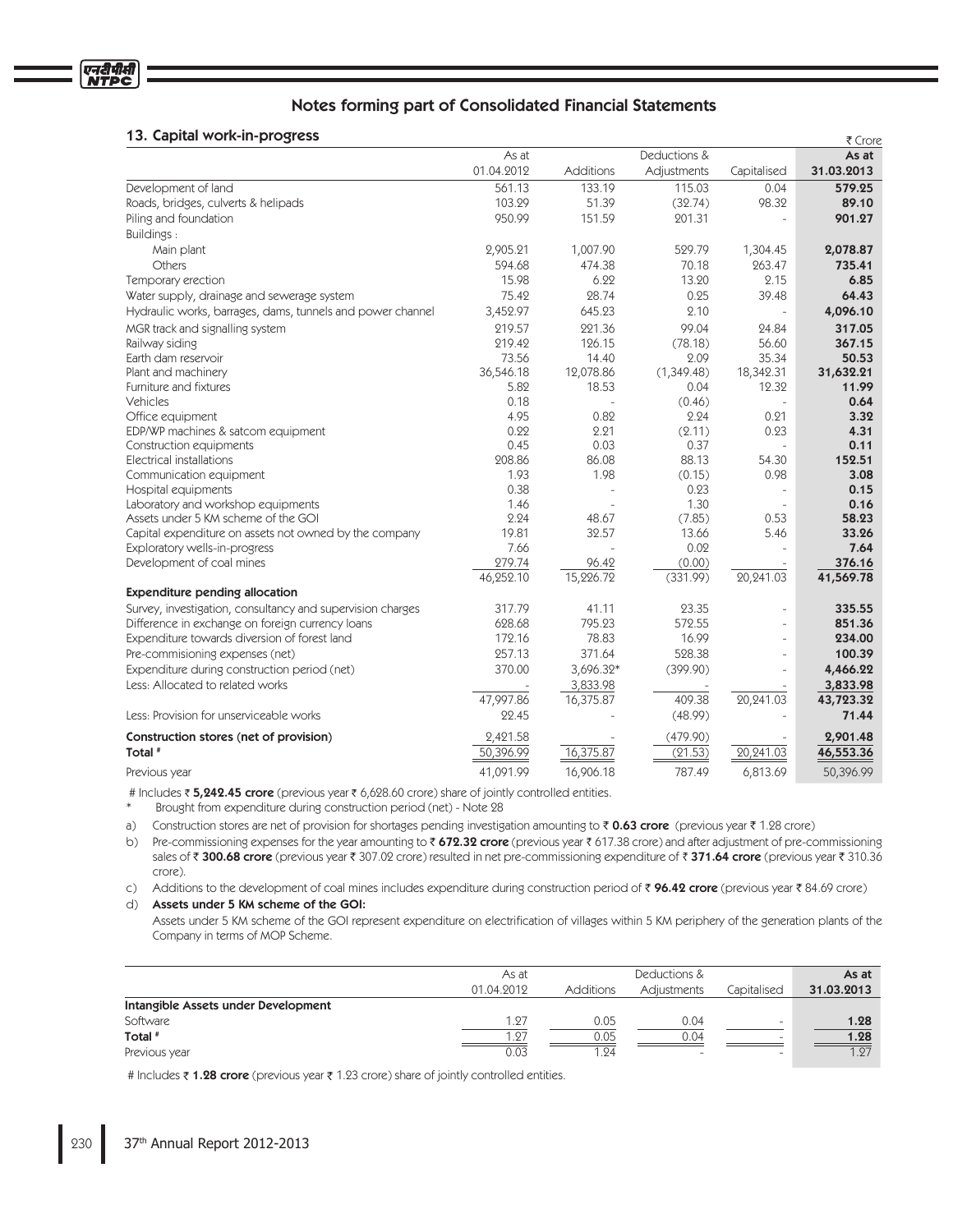एन<u>री</u>पीसी **NTPC** 

# Notes forming part of Consolidated Financial Statements

# 14. Non-current Investments

| ו אי ואטוו-רעווופווג ווואפטנוופוונא                                                   |                      |                                                                  |            | ₹ Crore    |
|---------------------------------------------------------------------------------------|----------------------|------------------------------------------------------------------|------------|------------|
| As at                                                                                 |                      |                                                                  | 31.03.2013 | 31.03.2012 |
|                                                                                       | Number of            | Face value per                                                   |            |            |
|                                                                                       | shares/bonds/        | share/bond/                                                      |            |            |
|                                                                                       | securities           | security                                                         |            |            |
|                                                                                       | Current year/        | Current year/<br>(previous year) (previous year) $(\bar{\zeta})$ |            |            |
|                                                                                       |                      |                                                                  |            |            |
| Long term-Trade                                                                       |                      |                                                                  |            |            |
| Equity Instruments (fully paid up-unless otherwise stated)                            |                      |                                                                  |            |            |
| Quoted                                                                                |                      |                                                                  |            |            |
| <b>Joint Venture Companies</b><br>PTC India Ltd.                                      | 12000000             | 10                                                               | 12.00      | 12.00      |
|                                                                                       | (12000000)           | (10)                                                             |            |            |
|                                                                                       |                      |                                                                  | 12.00      | 12.00      |
| Cooperative societies                                                                 |                      |                                                                  |            | $\ast$     |
| Bonds (fully-paid up)                                                                 |                      |                                                                  |            |            |
| <b>Unquoted</b>                                                                       |                      |                                                                  |            |            |
| 8.50 % Tax-Free State Government Special Bonds of the Government of<br>Andhra Pradesh | 2521300              | 1000                                                             | 252.13     | 378.20     |
|                                                                                       | (3781950)            | (1000)                                                           |            |            |
| Assam                                                                                 | 102928               | 1000                                                             | 10.29      | 15.44      |
|                                                                                       | (154392)             | (1000)                                                           |            |            |
| Bihar                                                                                 | 3788800              | 1000                                                             | 378.88     | 568.32     |
|                                                                                       | (5683200)            | (1000)                                                           |            |            |
| Chattisgarh                                                                           | 966440               | 1000                                                             | 96.64      | 144.97     |
|                                                                                       | (1449660)            | (1000)                                                           |            |            |
| Gujarat                                                                               | 1674480              | 1000                                                             | 167.45     | 251.17     |
|                                                                                       | (2511720)<br>2150000 | (1000)<br>1000                                                   | 215.00     | 322.50     |
| Haryana                                                                               | (3225000)            | (1000)                                                           |            |            |
| Himachal Pradesh                                                                      | 66776                | 1000                                                             | 6.68       | 10.02      |
|                                                                                       | (100164)             | (1000)                                                           |            |            |
| Jammu and Kashmir                                                                     | 734720               | 1000                                                             | 73.47      | 110.21     |
|                                                                                       | (1102080)            | (1000)                                                           |            |            |
| Jharkhand                                                                             | 1920256              | 1000                                                             | 192.03     | 288.04     |
|                                                                                       | (2880376)            | (1000)                                                           |            |            |
| Kerala                                                                                | 2004800              | 1000                                                             | 200.48     | 300.72     |
| Madhya Pradesh                                                                        | (3007200)<br>1661680 | (1000)<br>1000                                                   | 166.17     | 249.25     |
|                                                                                       | (2492520)            | (1000)                                                           |            |            |
| Maharashtra                                                                           | 762800               | 1000                                                             | 76.28      | 114.42     |
|                                                                                       | (1144200)            | (1000)                                                           |            |            |
| Orissa                                                                                | 2205748              | 1000                                                             | 220.57     | 330.86     |
|                                                                                       | (3308622)            | (1000)                                                           |            |            |
| Punjab                                                                                | 692460               | 1000                                                             | 69.25      | 103.87     |
| Rajasthan                                                                             | (1038690)<br>435000  | (1000)<br>1000                                                   | 43.50      | 43.50      |
|                                                                                       | (435000)             | (1000)                                                           |            |            |
| Sikkim                                                                                | 68392                | 1000                                                             | 6.84       | 10.26      |
|                                                                                       | (102588)             | (1000)                                                           |            |            |
| Uttar Pradesh                                                                         | 7979800              | 1000                                                             | 797.98     | 1,196.97   |
|                                                                                       | (11969700)           | (1000)                                                           |            |            |
| Uttaranchal                                                                           | 799300               | 1000                                                             | 79.93      | 119.89     |
|                                                                                       | (1198950)            | (1000)                                                           |            |            |
| West Bengal                                                                           | 2348496              | 1000                                                             | 234.85     | 352.27     |
|                                                                                       | (3522744)            | (1000)                                                           | 3,288.42   | 4,910.88   |
|                                                                                       |                      |                                                                  |            |            |
| Total #                                                                               |                      |                                                                  | 3,300.42   | 4,922.88   |
| <b>Quoted investments</b>                                                             |                      |                                                                  |            |            |
| Book value                                                                            |                      |                                                                  | 12.00      | 12.00      |
| Market value                                                                          |                      |                                                                  | 71.94      | 73.32      |
| <b>Unquoted investments</b>                                                           |                      |                                                                  |            | 4,910.88   |
| Book value                                                                            |                      |                                                                  | 3,288.42   |            |

Investments have been valued considering the accounting policy no. J (Note1).

\* Equity shares of ₹30,200/- (previous year ₹30,200/-) held in various Company's employees co-operative societies.

# Share of jointly controlled entities is ₹ Nil (previous year ₹ Nil).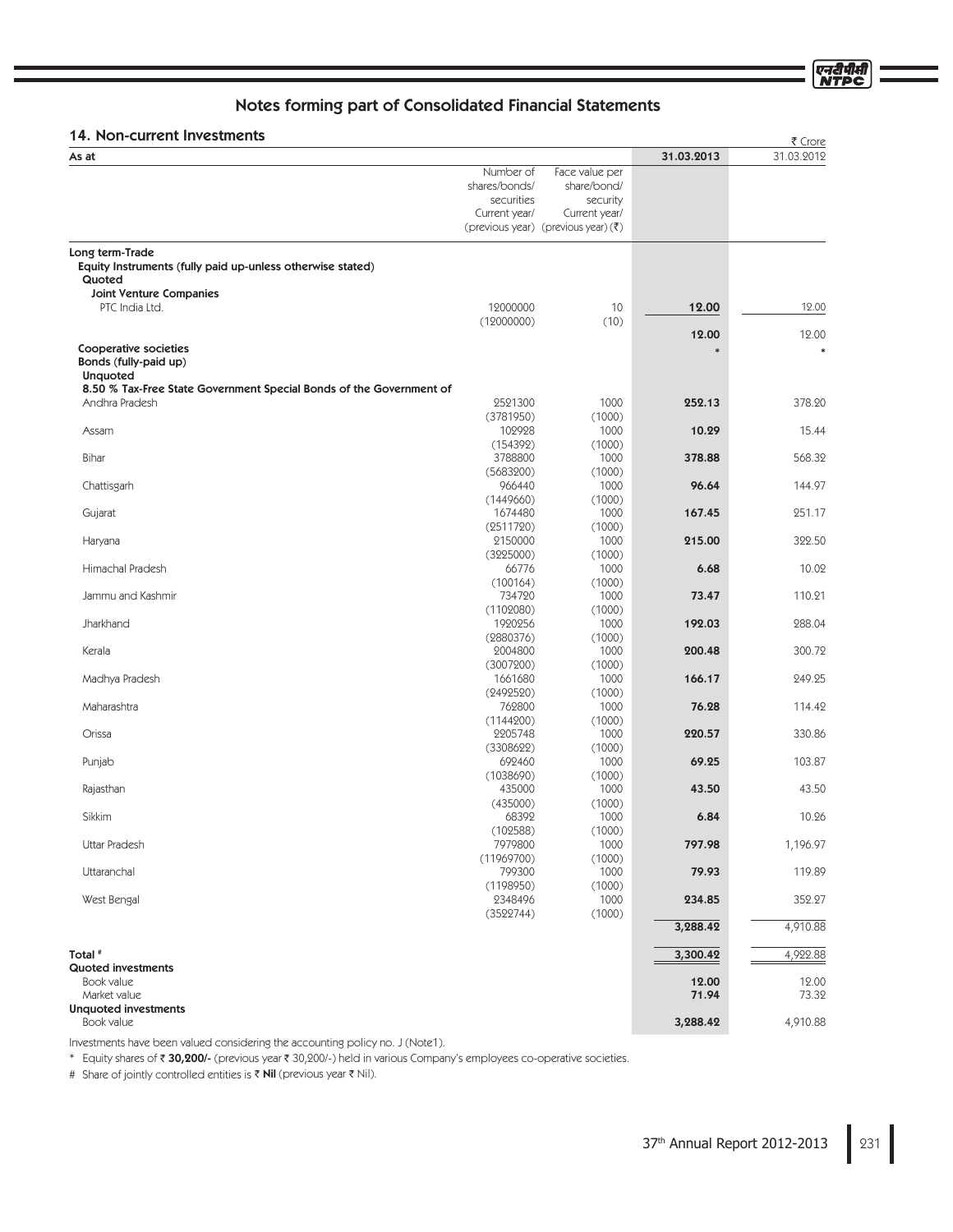

| 31.03.2012<br>31.03.2013<br>As at<br>Capital Advances<br>Secured<br>62.90<br>19.64<br>Unsecured<br>Covered by Bank Guarantee<br>4,725.28<br>1,595.31<br>Others<br>3,281.30<br>1,877.95<br>Considered doubtful<br>2.54<br>2.19<br>Less: Allowance for bad & doubtful advances<br>2.19<br>2.54<br>3,492.90<br>8,069.48<br>91.61<br>Security Deposits (Unsecured)<br>93.90<br>Loans<br>0.05<br>Related parties-Unsecured<br>0.03<br>Employees (including accrued interest)<br>Secured<br>400.27<br>380.55<br>144.14<br>Unsecured<br>138.24<br>Loan to state government in settlement of dues from customers-Unsecured<br>239.31<br>335.04<br>Others-Secured<br>14.29<br>21.42<br>875.30<br>798.04<br>Advances<br>Contractors & Suppliers, including material issued on loan<br>Unsecured<br>92.18<br>84.85<br>Others-Secured<br>0.16<br>0.18<br>85.01<br>92.36<br>Advance tax deposit & tax deducted at source<br>11,932.58<br>10,370.99<br>Less: Provision for current tax<br>8,770.20<br>10,036.37<br>1,896.21<br>1,600.79<br>MAT credit recoverable<br>108.66<br>70.44<br>Total #<br>11,058.65<br>6,216.05 | 15. Long-term loans and advances (Considered good, unless otherwise stated) | ₹ Crore |
|------------------------------------------------------------------------------------------------------------------------------------------------------------------------------------------------------------------------------------------------------------------------------------------------------------------------------------------------------------------------------------------------------------------------------------------------------------------------------------------------------------------------------------------------------------------------------------------------------------------------------------------------------------------------------------------------------------------------------------------------------------------------------------------------------------------------------------------------------------------------------------------------------------------------------------------------------------------------------------------------------------------------------------------------------------------------------------------------------------|-----------------------------------------------------------------------------|---------|
|                                                                                                                                                                                                                                                                                                                                                                                                                                                                                                                                                                                                                                                                                                                                                                                                                                                                                                                                                                                                                                                                                                            |                                                                             |         |
|                                                                                                                                                                                                                                                                                                                                                                                                                                                                                                                                                                                                                                                                                                                                                                                                                                                                                                                                                                                                                                                                                                            |                                                                             |         |
|                                                                                                                                                                                                                                                                                                                                                                                                                                                                                                                                                                                                                                                                                                                                                                                                                                                                                                                                                                                                                                                                                                            |                                                                             |         |
|                                                                                                                                                                                                                                                                                                                                                                                                                                                                                                                                                                                                                                                                                                                                                                                                                                                                                                                                                                                                                                                                                                            |                                                                             |         |
|                                                                                                                                                                                                                                                                                                                                                                                                                                                                                                                                                                                                                                                                                                                                                                                                                                                                                                                                                                                                                                                                                                            |                                                                             |         |
|                                                                                                                                                                                                                                                                                                                                                                                                                                                                                                                                                                                                                                                                                                                                                                                                                                                                                                                                                                                                                                                                                                            |                                                                             |         |
|                                                                                                                                                                                                                                                                                                                                                                                                                                                                                                                                                                                                                                                                                                                                                                                                                                                                                                                                                                                                                                                                                                            |                                                                             |         |
|                                                                                                                                                                                                                                                                                                                                                                                                                                                                                                                                                                                                                                                                                                                                                                                                                                                                                                                                                                                                                                                                                                            |                                                                             |         |
|                                                                                                                                                                                                                                                                                                                                                                                                                                                                                                                                                                                                                                                                                                                                                                                                                                                                                                                                                                                                                                                                                                            |                                                                             |         |
|                                                                                                                                                                                                                                                                                                                                                                                                                                                                                                                                                                                                                                                                                                                                                                                                                                                                                                                                                                                                                                                                                                            |                                                                             |         |
|                                                                                                                                                                                                                                                                                                                                                                                                                                                                                                                                                                                                                                                                                                                                                                                                                                                                                                                                                                                                                                                                                                            |                                                                             |         |
|                                                                                                                                                                                                                                                                                                                                                                                                                                                                                                                                                                                                                                                                                                                                                                                                                                                                                                                                                                                                                                                                                                            |                                                                             |         |
|                                                                                                                                                                                                                                                                                                                                                                                                                                                                                                                                                                                                                                                                                                                                                                                                                                                                                                                                                                                                                                                                                                            |                                                                             |         |
|                                                                                                                                                                                                                                                                                                                                                                                                                                                                                                                                                                                                                                                                                                                                                                                                                                                                                                                                                                                                                                                                                                            |                                                                             |         |
|                                                                                                                                                                                                                                                                                                                                                                                                                                                                                                                                                                                                                                                                                                                                                                                                                                                                                                                                                                                                                                                                                                            |                                                                             |         |
|                                                                                                                                                                                                                                                                                                                                                                                                                                                                                                                                                                                                                                                                                                                                                                                                                                                                                                                                                                                                                                                                                                            |                                                                             |         |
|                                                                                                                                                                                                                                                                                                                                                                                                                                                                                                                                                                                                                                                                                                                                                                                                                                                                                                                                                                                                                                                                                                            |                                                                             |         |
|                                                                                                                                                                                                                                                                                                                                                                                                                                                                                                                                                                                                                                                                                                                                                                                                                                                                                                                                                                                                                                                                                                            |                                                                             |         |
|                                                                                                                                                                                                                                                                                                                                                                                                                                                                                                                                                                                                                                                                                                                                                                                                                                                                                                                                                                                                                                                                                                            |                                                                             |         |
|                                                                                                                                                                                                                                                                                                                                                                                                                                                                                                                                                                                                                                                                                                                                                                                                                                                                                                                                                                                                                                                                                                            |                                                                             |         |
|                                                                                                                                                                                                                                                                                                                                                                                                                                                                                                                                                                                                                                                                                                                                                                                                                                                                                                                                                                                                                                                                                                            |                                                                             |         |
|                                                                                                                                                                                                                                                                                                                                                                                                                                                                                                                                                                                                                                                                                                                                                                                                                                                                                                                                                                                                                                                                                                            |                                                                             |         |
|                                                                                                                                                                                                                                                                                                                                                                                                                                                                                                                                                                                                                                                                                                                                                                                                                                                                                                                                                                                                                                                                                                            |                                                                             |         |
|                                                                                                                                                                                                                                                                                                                                                                                                                                                                                                                                                                                                                                                                                                                                                                                                                                                                                                                                                                                                                                                                                                            |                                                                             |         |
|                                                                                                                                                                                                                                                                                                                                                                                                                                                                                                                                                                                                                                                                                                                                                                                                                                                                                                                                                                                                                                                                                                            |                                                                             |         |
|                                                                                                                                                                                                                                                                                                                                                                                                                                                                                                                                                                                                                                                                                                                                                                                                                                                                                                                                                                                                                                                                                                            |                                                                             |         |
|                                                                                                                                                                                                                                                                                                                                                                                                                                                                                                                                                                                                                                                                                                                                                                                                                                                                                                                                                                                                                                                                                                            |                                                                             |         |
|                                                                                                                                                                                                                                                                                                                                                                                                                                                                                                                                                                                                                                                                                                                                                                                                                                                                                                                                                                                                                                                                                                            |                                                                             |         |
|                                                                                                                                                                                                                                                                                                                                                                                                                                                                                                                                                                                                                                                                                                                                                                                                                                                                                                                                                                                                                                                                                                            |                                                                             |         |

# Includes ₹ 926.65 crore (previous year ₹ 299.11 crore) share of jointly controlled entities.

a) Capital advances include ₹ **226.27 crore** (previous year ₹ 162.29 crore), paid to a contractor pending settlement of certain claims which are under arbitration. The amount will be adjusted in the cost of related work or recovered from the party, depending upon the outcome of the arbitration proceedings.

b) Other Ioans represent Ioan given to Andhra Pradesh Industrial Infrastructure Corporation Ltd. (APIIC).

| 15 A. Other non current assets              |            | ₹ Crore    |
|---------------------------------------------|------------|------------|
| As at                                       | 31.03.2013 | 31.03.2012 |
| Long term trade receivables                 |            |            |
| Unsecured, considered good                  | 9.33       | 1.42       |
| Deferred foreign currency fluctuation asset | 1,136.16   | 1.373.74   |
| Total #                                     | 1,145.49   | ,375.16    |

# Includes ₹ **10.53 crore** (previous year ₹ 1.63 crore) share of jointly controlled entities.

In line with accounting policy no.L.3 disclosed in Note 1, deferred foreign currency fluctuation asset has been accounted and (-)  $\bar{\tau}$  296.96 crore (previous year ₹ 129.78 crore) being exchange fluctuations on account of interest and finance charges has been recognised as energy sales in Note 22.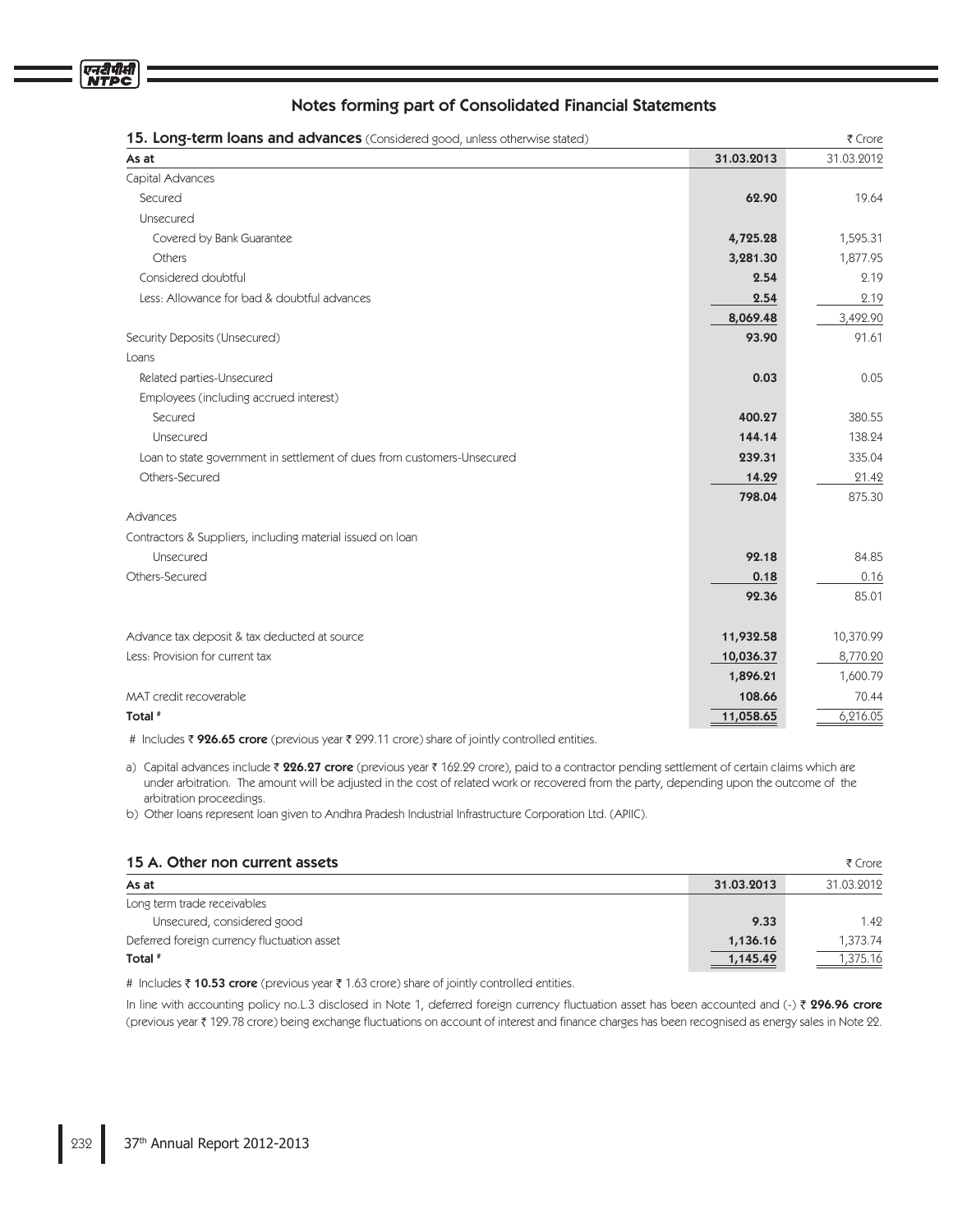एनदीपीसी<br>NTPC

# Notes forming part of Consolidated Financial Statements

# 16. Current investments  $\frac{3}{5}$

| <b>IO. CUITEIIL IIIVESUIIEIILS</b>                                                   |                                |                                                 |            | र Crore    |
|--------------------------------------------------------------------------------------|--------------------------------|-------------------------------------------------|------------|------------|
| As at                                                                                |                                |                                                 | 31.03.2013 | 31.03.2012 |
|                                                                                      | Number of bonds/<br>securities | Face value per<br>bond/ security                |            |            |
|                                                                                      | Current year/                  | Current year/                                   |            |            |
|                                                                                      |                                | (previous year) (previous year) $(\bar{\zeta})$ |            |            |
| <b>Trade</b><br>Current maturities of long term investments<br>Bonds (fully-paid up) |                                |                                                 |            |            |
| Unquoted                                                                             |                                |                                                 |            |            |
| 8.50% Tax-Free State Government Special Bonds of the Government of                   |                                |                                                 |            |            |
| Andhra Pradesh                                                                       | 1260650<br>(1260650)           | 1000<br>(1000)                                  | 126.07     | 126.07     |
| Assam                                                                                | 51464<br>(51464)               | 1000<br>(1000)                                  | 5.15       | 5.15       |
| Bihar                                                                                | 1894400<br>(1894400)           | 1000<br>(1000)                                  | 189.44     | 189.44     |
| Chattisgarh                                                                          | 483220<br>(483220)             | 1000<br>(1000)                                  | 48.32      | 48.32      |
| Gujarat                                                                              | 837240<br>(837240)             | 1000<br>(1000)                                  | 83.73      | 83.73      |
| Haryana                                                                              | 1075000<br>(1075000)           | 1000<br>(1000)                                  | 107.50     | 107.50     |
| Himachal Pradesh                                                                     | 33388<br>(33388)               | 1000<br>(1000)                                  | 3.34       | 3.34       |
| Jammu and Kashmir                                                                    | 367360<br>(367360)             | 1000<br>(1000)                                  | 36.74      | 36.74      |
| Jharkhand                                                                            | 960120<br>(960120)             | 1000<br>(1000)                                  | 96.01      | 96.01      |
| Kerala                                                                               | 1002400<br>(1002400)           | 1000<br>(1000)                                  | 100.24     | 100.24     |
| Madhya Pradesh                                                                       | 830840<br>(830840)             | 1000<br>(1000)                                  | 83.08      | 83.08      |
| Maharashtra                                                                          | 381400<br>(381400)             | 1000<br>(1000)                                  | 38.14      | 38.14      |
| Orissa                                                                               | 1102874<br>(1102874)           | 1000<br>(1000)                                  | 110.29     | 110.29     |
| Punjab                                                                               | 346230<br>(346230)             | 1000<br>(1000)                                  | 34.62      | 34.62      |
| Sikkim                                                                               | 34196<br>(34196)               | 1000<br>(1000)                                  | 3.42       | 3.42       |
| Uttar Pradesh                                                                        | 3989900<br>(3989900)           | 1000<br>(1000)                                  | 398.99     | 398.99     |
| Uttaranchal                                                                          | 399650<br>(399650)             | 1000<br>(1000)                                  | 39.96      | 39.96      |
| West Bengal                                                                          | 1174248<br>(1174248)           | 1000<br>(1000)                                  | 117.42     | 117.42     |
| Total <sup>#</sup>                                                                   |                                |                                                 | 1,622.46   | 1,622.46   |
| Includes ₹ Nil (previous year ₹ Nil) share of jointly controlled entities.<br>#      |                                |                                                 |            |            |
| <b>Unquoted investments</b>                                                          |                                |                                                 |            |            |
| Book value                                                                           |                                |                                                 | 1,622.46   | 1,622.46   |

a) Investments have been valued considering the accounting policy no.J (Note 1).

b) The above investments are unquoted and hence market value is not applicable.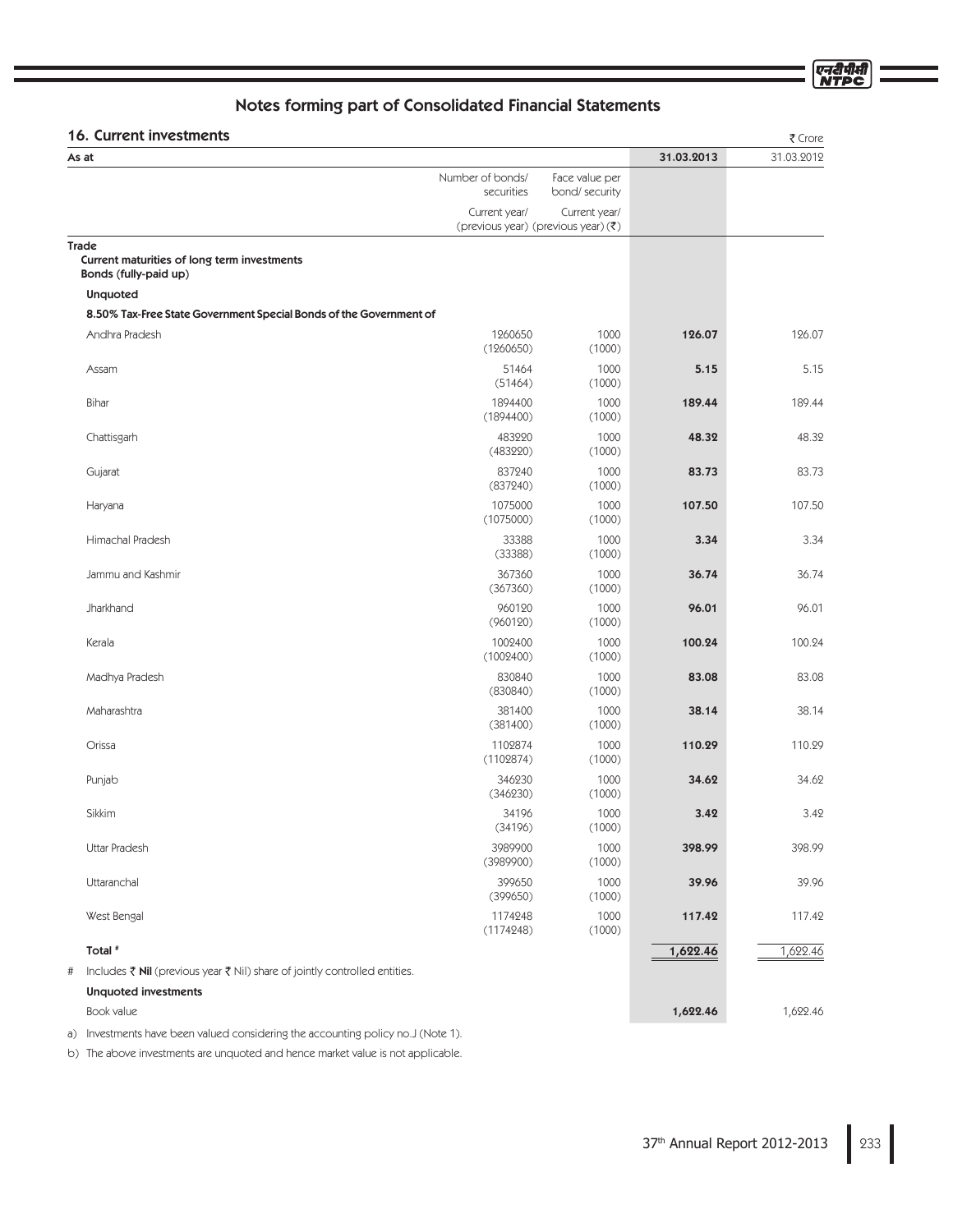| 17. Inventories                                                                                |            | ₹ Crore    |
|------------------------------------------------------------------------------------------------|------------|------------|
| As at                                                                                          | 31.03.2013 | 31.03.2012 |
| Coal                                                                                           | 1,039.74   | 1,258.91   |
| Fuel oil                                                                                       | 400.27     | 261.23     |
| Naphtha                                                                                        | 146.77     | 177.04     |
| Stores and spares                                                                              | 2,440.60   | 2,080.13   |
| Chemicals & consumables                                                                        | 76.96      | 48.00      |
| Loose tools                                                                                    | 6.76       | 6.25       |
| Steel Scrap                                                                                    | 25.89      | 25.66      |
| <b>Others</b>                                                                                  | 503.86     | 382.14     |
|                                                                                                | 4,640.85   | 4,239.36   |
| Less: Provision for shortages                                                                  | 2.56       | 2.24       |
| Provision for obsolete/ unserviceable items/                                                   |            |            |
| dimunition in value of surplus inventory                                                       | 62.51      | 59.21      |
| Total <sup>#</sup>                                                                             | 4,575.78   | 4,177.91   |
| # Includes ₹ 495.57 crore (previous year ₹ 456.28 crore) share of jointly controlled entities. |            |            |
| Inventories include material-in-transit                                                        |            |            |
| Coal                                                                                           | 79.71      | 87.58      |
| Stores and spares                                                                              | 31.56      | 51.23      |
| Chemicals & consumables                                                                        | 0.62       | 0.25       |
| Loose tools                                                                                    | 0.05       | 0.16       |
| Others                                                                                         | 2.75       | 1.43       |
|                                                                                                | 114.69     | 140.65     |
|                                                                                                |            |            |

a) Inventory items, other than steel scrap have been valued considering the accounting policy no. K.1 (Note 1). Steel scrap has been valued at estimated realisable value.

b) Inventories-Others include steel, cement, ash bricks etc.

# 18. Trade Receivables \$SPSF

| As at                                                                                | 31.03.2013 | 31.03.2012 |
|--------------------------------------------------------------------------------------|------------|------------|
| Outstanding for a period exceeding six months from the date they are due for payment |            |            |
| Unsecured, considered good                                                           | 204.12     | 107.18     |
| Considered doubtful                                                                  | 0.03       | 840.70     |
| Less: Allowance for bad & doubtful receivables                                       | 0.03       | 840.70     |
|                                                                                      | 204.12     | 107.18     |
| Others-Unsecured, considered good                                                    | 5,892.52   | 6,573.84   |
| Total #                                                                              | 6,096.64   | 6,681.02   |
|                                                                                      |            |            |

# Includes  $\bar{\tau}$  517.53 crore (previous year  $\bar{\tau}$  622.69 crore) share of jointly controlled entities. Refer Note no. 33 for write back of Allowance for bad and doubtful receivables.

| 19. Cash and bank balances                                               |            | ₹ Crore    |
|--------------------------------------------------------------------------|------------|------------|
| As at                                                                    | 31.03.2013 | 31.03.2012 |
| Cash & cash equivalents                                                  |            |            |
| Balances with banks                                                      |            |            |
| Current accounts                                                         | 418.94     | 543.83     |
| Deposits with original maturity upto three months                        | 59.53      | 544.75     |
| Cheques & drafts on hand                                                 | 74.98      | 1.83       |
| Cash on hand                                                             |            | 0.02       |
| Others (stamps in hand)                                                  | 0.09       | 0.10       |
| Other bank balances                                                      |            |            |
| Deposits with original maturity of more than three months <sup>(a)</sup> | 18,110.68  | 16,919.18  |
| Others *                                                                 | 73.90      | 77.68      |
| Total <sup>#</sup>                                                       | 18,738.12  | 18.087.39  |

# Includes ₹ **533.54 crore** (previous year ₹ 520.25 crore) share of jointly controlled entities.

a) Includes bank deposits with original maturity of more than twelve months amounting to ₹ **0.02 crore** (previous year ₹ 9.44 crore).

| Not available for use to the Company and include: |       |       |
|---------------------------------------------------|-------|-------|
| Unpaid dividend account balance                   | 15.67 | 11.49 |
| Balance with Reserve Bank of India##              | 1.77  | 1.77  |
| Security with government authorities:             |       |       |
| As per court orders                               |       | 0.10  |
| As per demand                                     | 0.01  | 8.61  |
| Margin money with banks                           | 56.45 | 55.71 |
|                                                   | 73.90 | 77.68 |

## Out of margin money kept with Reserve Bank of India in terms of Rule 3A of the Companies (Acceptance of Deposits) Rules, 1975 for fixed deposits from public.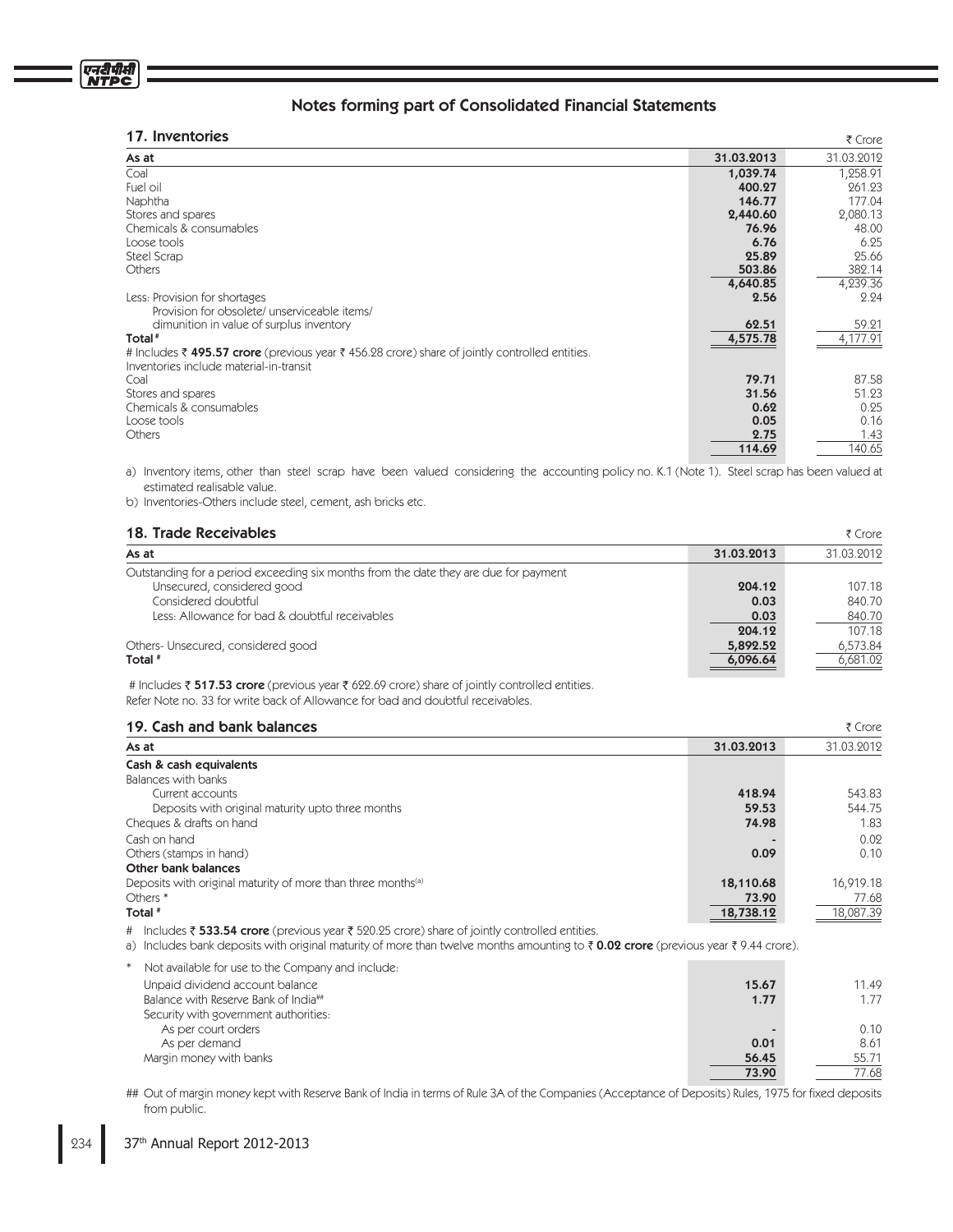| 20. Short-term loans and advances (Considered Good, Unless Otherwise Stated) |            | ₹ Crore    |
|------------------------------------------------------------------------------|------------|------------|
| As at                                                                        | 31.03.2013 | 31.03.2012 |
| Loans                                                                        |            |            |
| Related parties                                                              |            |            |
| Unsecured                                                                    | 0.04       | 0.03       |
| Employees (including accrued interest)                                       |            |            |
| Secured                                                                      | 76.92      | 70.67      |
| Unsecured                                                                    | 91.68      | 83.73      |
| Considered doubtful                                                          |            | 0.22       |
| Loan to state government in settlement of dues from customers-unsecured      | 95.73      | 95.73      |
| Others                                                                       |            |            |
| Secured                                                                      | 35.71      | 28.58      |
| Unsecured                                                                    |            | 0.27       |
| Less: allowance for bad & doubtful loans                                     |            | 0.22       |
|                                                                              | 300.08     | 279.01     |
| Advances                                                                     |            |            |
| Related parties                                                              |            |            |
| Unsecured                                                                    | 4.08       | 1.64       |
| <b>Employees</b>                                                             |            |            |
| Unsecured                                                                    | 9.21       | 10.07      |
| Considered doubtful                                                          | 0.11       | 0.08       |
| Contractors & suppliers, including material issued on loan                   |            |            |
| Secured                                                                      | 6.71       | 5.60       |
| Unsecured                                                                    | 605.88     | 960.18     |
| Considered doubtful                                                          | 1.53       | 1.64       |
| Others                                                                       |            |            |
| Unsecured                                                                    | 131.95     | 97.53      |
| Considered doubtful                                                          | 1.03       | 1.01       |
| Less: Allowance for bad & doubtful advances                                  | 2.67       | 2.73       |
| Security deposits (Unsecured)                                                | 757.83     | 1,075.02   |
|                                                                              | 660.39     | 322.63     |
| Total <sup>#</sup>                                                           | 1,718.30   | 1,676.66   |

# Includes ₹ 107.42 crore (previous year ₹ 111.35 crore) share of jointly controlled entities.

a) Other loans represent loans of ₹ **35.71 crore** (previous year ₹ 28.58 crore) given to APIIC.

b) Other advances mainly represent prepaid expenses amounting to ₹57.89 crore (previous year ₹ 54.49 crore).

c) Security deposit (unsecured) includes ₹ 200.35 crore (previous year ₹ 163.46 crore) sales tax deposited under protest with sales tax authorities.

# **21. Other current assets**  $\frac{3}{5}$  Crore

| As at                               | 31.03.2013 | 31.03.2012 |
|-------------------------------------|------------|------------|
| Interest accrued:                   |            |            |
| <b>Bonds</b>                        | 243.19     | 312.14     |
| Term deposits                       | 875.02     | 804.91     |
| Others                              | 23.98      | 18.68      |
|                                     | 1,142.19   | 1,135.73   |
| Claims recoverable                  |            |            |
| Unsecured, considered good          | 4,782.01   | 1,848.46   |
| Considered doubtful                 | 13.05      | 13.31      |
| Less: Allowance for doubtful claims | 13.05      | 13.31      |
|                                     | 4,782.01   | 1,848.46   |
| Unbilled revenue                    | 6,127.57   | 5,966.52   |
| Assets held for disposal            | 3.03       | 2.08       |
| Others                              | 12.57      | 12.87      |
| Total #                             | 12,067.37  | 8,965.66   |
|                                     |            |            |

- # Includes रैं **285.44 crore** (previous year रैं 193.37 crore) share of jointly controlled entities.
- a) Others include amount recoverable from contractors and other parties towards hire charges, rent/electricity, etc.
- b) Claims recoverables include ₹ **894.72 crore** (previous year ₹ 766.12 crore) towards the cost incurred upto 31\* March 2013 in respect of one of the hydro power projects, the construction of which has been discontinued on the advice of the Ministry of Power, GOI. This includes ₹ **109.65 crore** (previous year ₹ Nil) in respect of two arbitration awards challenged/being challenged by the Company before High Court. In the event the High Court grants relief to the Company, the amount would be adjusted against Short Term Provisions - Others (Note 11). Management expects that the total cost incurred, anticipated expenditure on the safety and stabilisation measures, other recurring site expenses and interest costs as well as claims of contractors/vendors for various packages for this project will be compensated in full by the GOI. Hence no provision is considered necessary.
- c) Claims recoverable includes ₹ **2,520.08 crore** (previous year Nil) recoverable from Government of National Capital Territory of Delhi (GNCTD) towards settlement of dues of erstwhile Delhi Electric Supply Undertaking (DESU). (Refer Note 33).
- d) Unbilled revenue is net off credits to be passed to benificiaries at the time of billing and includes  $\bar{\sigma}$  6,508.72 crore (previous year ₹ 5,411.93 crore) billed to the beneficiaries after 31<sup>st</sup> March for energy sales, sale of goods and services.

एनरीपीर्स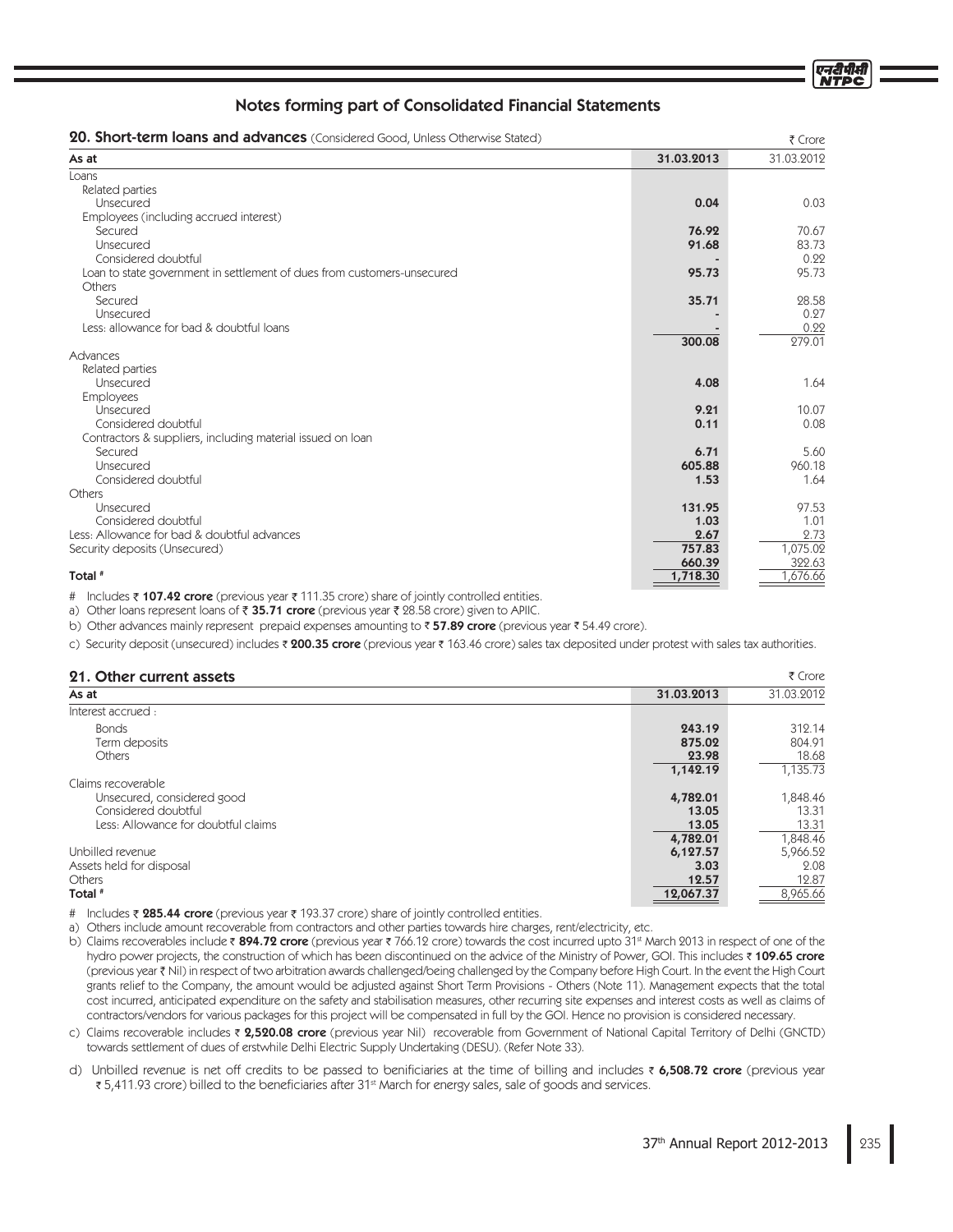# 22. Revenue from operations (gross)

| 22. Revenue from operations (gross)                                                            |            | ₹ Crore                  |
|------------------------------------------------------------------------------------------------|------------|--------------------------|
| For the year ended                                                                             | 31.03.2013 | 31.03.2012               |
| Energy sales (including electricity duty)                                                      | 67,996.09  | 64,840.13                |
| Consultancy, project management and supervision fees (including turnkey construction projects) | 401.67     | 464.74                   |
| Sale of goods (including excise duty)                                                          | 126.69     | 126.09                   |
|                                                                                                | 68,524.45  | 65,430.96                |
| Energy internally consumed                                                                     | 93.17      | 85.61                    |
| Other operating revenues                                                                       |            |                          |
| Interest from customers                                                                        | 432.60     | 515.31                   |
| Recognized from deferred foreign currency fluctuation liability                                | 3.52       | 0.16                     |
| Miscellaneous income                                                                           | 49.22      | 16.53                    |
| Provisions written back                                                                        |            |                          |
| Tariff adjustment                                                                              |            | 312.75                   |
| Doubtful debts                                                                                 | 840.67     | 0.14                     |
| Doubtful loans, advances and claims                                                            | 0.33       | 0.14                     |
| Doubtful construction advances                                                                 |            | 0.03                     |
| Shortage in construction stores                                                                | 1.12       | 0.34                     |
| Shortage in stores                                                                             | 0.71       | 1.10                     |
| Obsolescence in stores                                                                         | 1.30       | 1.02                     |
| Unserviceable capital works                                                                    | 0.90       | $\overline{\phantom{a}}$ |
| Others                                                                                         | 0.39       | 1.80                     |
|                                                                                                | 845.42     | 317.32                   |
|                                                                                                |            |                          |
| Total #                                                                                        | 69,948.38  | 66,365.89                |

# Includes ₹ 3,642.66 crore (previous year ₹ 3,662.79 crore) share of jointly controlled entities.

- a) The Central Electricity Regulatory Commission (CERC) notified the Tariff Regulations, 2009 in January 2009, and First, Second and Third Amendments thereto in May 2011, June 2011 and December 2012 respectively (Regulations, 2009). In line with the Regulations, 2009, the CERC has issued provisional/final tariff orders w.e.f. 1\* April 2009 for all the stations except for Talcher Thermal Power Station (TTPS). Beneficiaries are billed in accordance with the said provisional/final tariff orders except for three stations where it is done on provisional basis. The amount billed for the year ended 31st March 2013 on this basis is ₹ **61,794.68 crore** (previous year ₹ 59,965.57 crore).
- b) In respect of stations for which the CERC has issued final tariff orders under the Regulations, 2009 and Renewable Energy Regulations, 2009, sales have been recognised at ₹ **54,588.81 crore** for the year ended 31st March 2013 (previous year ₹ 55,537.41 crore) after truing up capital expenditure to arrive at the capacity charges. For other stations, pending determination of station-wise final tariff by the CERC, sales have been provisionally recognized at ₹ 8,059.66 crore for the year ended 31st March 2013 (previous year ₹ 5,145.38 crore) on the basis of principles enunciated in the said Regulations, 2009 after truing up capital expenditure to arrive at the capacity charges.
- c) Sales include₹1**,241.90 crore** for the year ended 31st March 2013 (previous year₹547.78 crore) pertaining to previous years recognized based on the orders issued by the CERC/Appellate Tribunal for Electricity (APTEL).
- d) The Company aggrieved over many of the issues as considered by the CERC in the tariff orders for its stations for the period 2004-09 had filed appeals with the APTEL. The APTEL disposed off the appeals favourably directing the CERC to revise the tariff orders as per directions and methodology given. Some of the issues decided in favour of the Company by the APTEL were challenged by the CERC in the Hon'ble Supreme Court of India. Subsequently, the CERC has issued revised tariff orders for all the stations except one for the period 2004-09, considering the judgment of APTEL subject to disposal of appeals pending before the Hon'ble Supreme Court of India. Consequently, the impact of the aforesaid issues amounting to (-) ₹ **45.95 crore** (previous year (-) ₹ 49.16 crore) has been recognized as sales during the year ended 31st March 2013 with corresponding adjustment in 'Provision for Tariff Adjustment'.
- e) Sales include ₹ **246.04 crore** for the year ended 31st March 2013 (previous year (-) ₹ 266.14 crore) on account of income-tax recoverable from customers as per Regulations, 2004. Sales also include ₹ **53.16 crore** (previous year ₹ 37.77 crore) for the year ended 31st March 2013 on account of deferred tax materialized which is recoverable from customers as per Regulations, 2009.
- $f$ Electricity duty on energy sales amounting to  $\bar{\tau}$  564.35 crore (previous year  $\bar{\tau}$  428.65 crore) has been reduced from sales in the statement of profit and loss
- $\mathfrak{g}$ ) Revenue from operations include ₹ 93.17 crore (previous year ₹ 85.61 crore) towards energy internally consumed, valued at variable cost of generation and the corresponding amount is included in power charges (Note-26).
- h) CERC Regulations provides that where after the truing-up, the tariff recovered is less than the tariff approved by the Commission, the generating Company shall recover from the beneficiaries the under recovered amount along-with simple interest. Accordingly, the interest recoverable from the beneficiaries has been accounted and disclosed as 'Interest from customers'.
- $i$ Refer Note 33 (a) in respect of write back of provision for doubtful debts.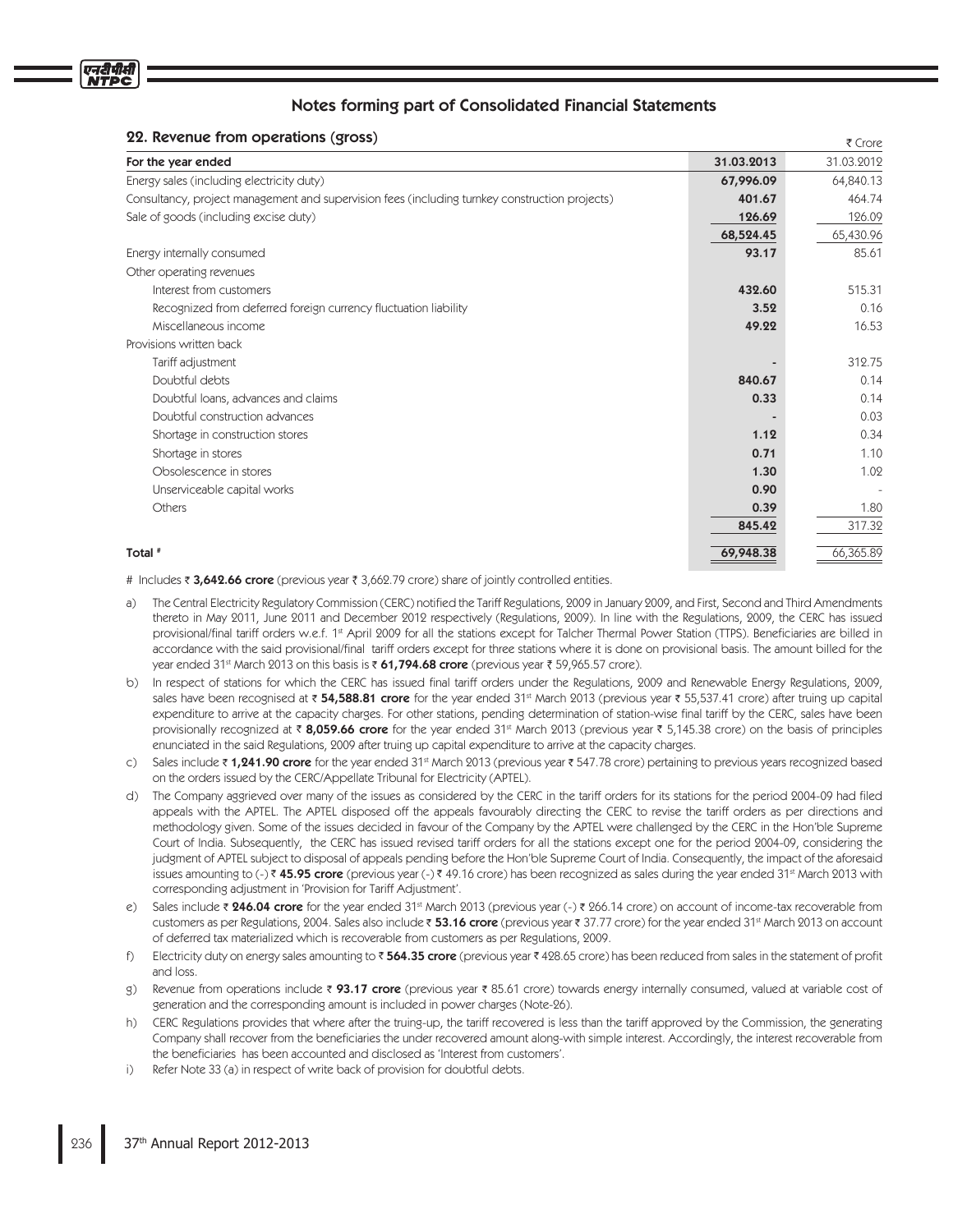एनदीपीर्स

# Notes forming part of Consolidated Financial Statements

# 23. Other income

| 23. Other income                                                          |            | ₹ Crore    |
|---------------------------------------------------------------------------|------------|------------|
| For the year ended                                                        | 31.03.2013 | 31.03.2012 |
| Interest from                                                             |            |            |
| Long-term investments - Government securities (8.5% tax free bonds)       | 520.86     | 659.38     |
| Others                                                                    |            |            |
| Loan to state government in settlement of dues from customers             | 34.58      | 42.72      |
| Loan to employees                                                         | 29.21      | 25.55      |
| Contractors                                                               | 43.84      | 39.28      |
| Deposits with banks                                                       | 1,920.20   | 1,679.41   |
| Income tax refunds                                                        | 39.48      | 100.42     |
| Less : Refundable to customers                                            | 0.02       | 34.47      |
|                                                                           | 39.46      | 65.95      |
| Others                                                                    | 9.36       | 12.23      |
| Dividend from                                                             |            |            |
| Long-term investments in                                                  |            |            |
| Joint ventures                                                            | 103.66     | 60.16      |
| Current investments in                                                    |            |            |
| Mutual funds                                                              | 114.13     | 91.55      |
| Other non-operating income                                                |            |            |
| Surcharge received from customers                                         | 88.67      | 1.39       |
| Hire charges for equipment                                                | 4.35       | 3.26       |
| Net gain in foreign currency transactions & translations                  | 28.12      | 61.25      |
| Sale of scrap                                                             | 89.06      | 80.08      |
| Liquidated damages recovered                                              | 11.82      | 7.13       |
| Miscellaneous income                                                      | 211.44     | 243.78     |
| Profit on disposal of fixed assets                                        | 4.76       | 13.40      |
|                                                                           | 3,253.52   | 3,086.52   |
| Less: Transferred to expenditure during construction period (net)-Note 28 | 53.35      | 73.09      |
| Transferred to development of coal mines                                  | 8.30       | 2.95       |
| Transferred to deferred foreign currency fluctuation asset/liability      | 27.90      | 61.25      |
| Total #                                                                   | 3,163.97   | 2,949.23   |

# Includes ₹ 56.57 crore (previous year ₹ 43.47 crore) share of jointly controlled entities.

Miscellaneous income includes income from township recoveries and receipts towards insurance claims.

# 24. Employee benefits expense

| 24. Employee benefits expense                                       |            | ₹ Crore    |
|---------------------------------------------------------------------|------------|------------|
| For the year ended                                                  | 31.03.2013 | 31.03.2012 |
| Salaries and wages                                                  | 3,667.99   | 3,371.60   |
| Contribution to provident and other funds                           | 392.73     | 320.25     |
| Staff welfare expenses                                              | 373.11     | 312.66     |
|                                                                     | 4,433.83   | 4,004.51   |
| Less: Allocated to fuel cost / Ash utilisation fund                 | 204.56     | 173.95     |
| Transferred to development of coal mines                            | 34.31      | 32.00      |
| Transferred to expenditure during construction period (net)-Note 28 | 643.58     | 537.60     |
| Total #                                                             | 3,551.38   | 3,260.96   |

# Includes ₹ **138.06 crore** (previous year ₹ 113.94 crore) share of jointly controlled entities.

Disclosures required by AS 15 in respect of provision made towards various employees benefits is made in Note 40.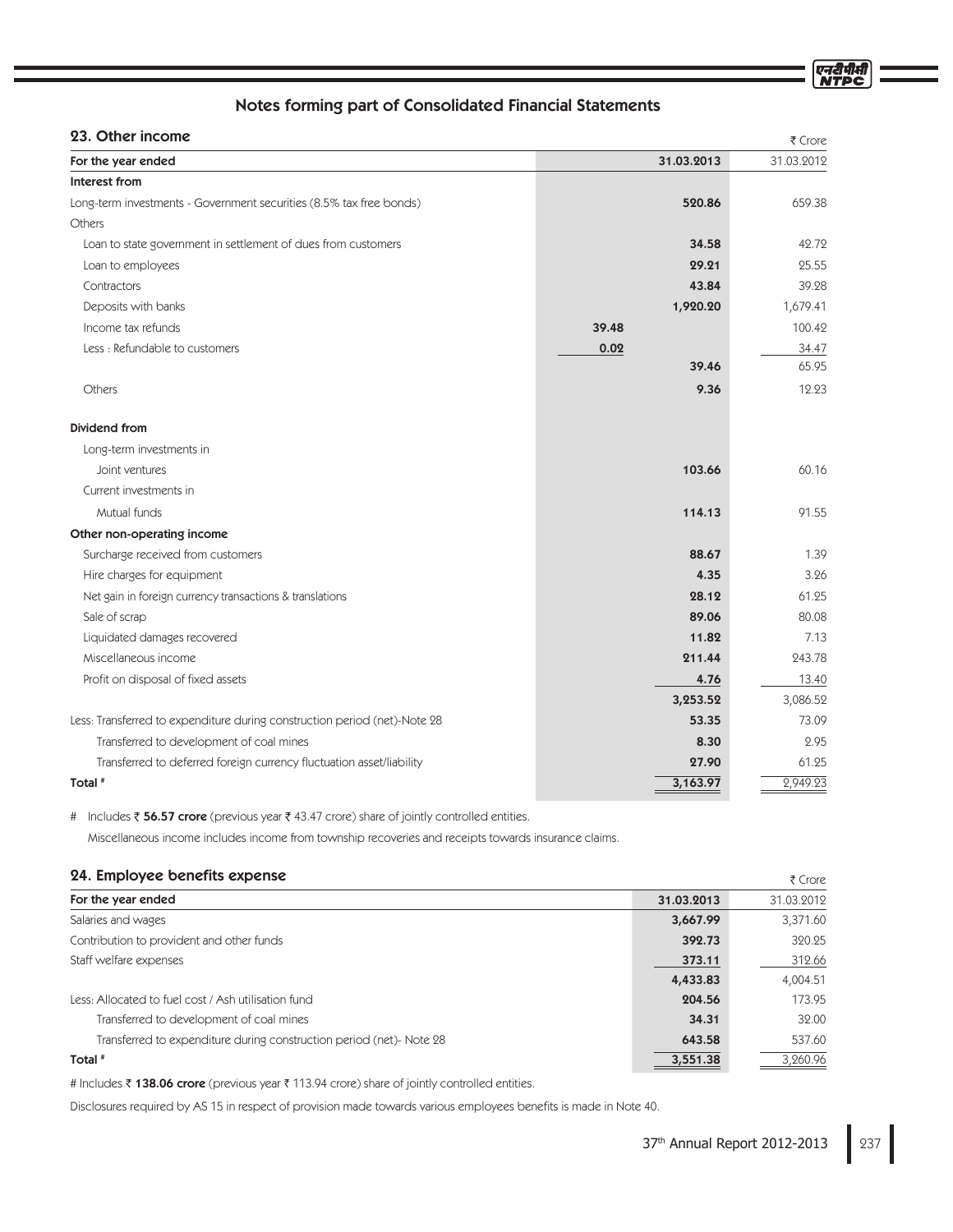| 25. Finance costs                                                         |            | ₹ Crore    |
|---------------------------------------------------------------------------|------------|------------|
| For the year ended                                                        | 31.03.2013 | 31.03.2012 |
| Interest on                                                               |            |            |
| <b>Bonds</b>                                                              | 900.87     | 831.50     |
| Foreign currency term loans                                               | 235.33     | 205.71     |
| Rupee term loans                                                          | 3,833.62   | 3,170.07   |
| Public deposits                                                           | 0.16       | 1.24       |
| Foreign currency bonds/notes                                              | 345.91     | 184.32     |
| Cash credit                                                               | 21.01      | 9.80       |
| Others                                                                    | 73.22      | 66.07      |
|                                                                           | 5,410.12   | 4,468.71   |
| <b>Other Borrowing Costs</b>                                              |            |            |
| Bonds servicing & public deposit expenses                                 | 2.38       | 2.18       |
| Guarantee fee                                                             | 40.19      | 38.47      |
| Management fee                                                            | 36.24      | 10.97      |
| Up-front fee                                                              | 23.87      | 28.83      |
| Foreign currency bonds/notes expenses                                     | 6.05       | 17.10      |
| Insurance premium on foreign currency loans                               | 27.39      |            |
| Others                                                                    | 3.28       | 1.13       |
|                                                                           | 139.40     | 98.68      |
| Exchange differences regarded as an adjustment to interest costs          | (350.21)   | 350.21     |
|                                                                           | 5,199.31   | 4,917.60   |
| Less: Transferred to expenditure during construction period (net)-Note 28 | 2,672.25   | 2,749.14   |
| Transferred to development of coal mines                                  | 46.52      | 33.74      |
| Total <sup>#</sup>                                                        | 2,480.54   | 2,134.72   |

# Includes ₹ 557.26 crore (previous year ₹ 416.17 crore) share of jointly controlled entities.

# 26. Generation, administration & other expenses

|                                              |          |            | ₹ Crore    |
|----------------------------------------------|----------|------------|------------|
| For the year ended                           |          | 31.03.2013 | 31.03.2012 |
| Power charges                                | 204.31   |            | 244.98     |
| Less: Recovered from contractors & employees | 18.88    |            | 18.35      |
|                                              |          | 185.43     | 226.63     |
| Water charges                                |          | 508.16     | 345.00     |
| Stores consumed                              |          | 49.90      | 48.02      |
| Rent                                         | 37.16    |            | 35.18      |
| Less:Recoveries                              | 7.84     |            | 8.16       |
|                                              |          | 29.32      | 27.02      |
| Load dispatch centre charges                 |          | 42.41      | 43.53      |
| Repairs & maintenance                        |          |            |            |
| <b>Buildings</b>                             |          | 181.08     | 149.78     |
| Plant & machinery                            |          |            |            |
| Power stations                               | 1,923.17 |            | 1,676.32   |
| Construction equipment                       | 1.09     |            | 0.95       |
|                                              |          | 1,924.26   | 1,677.27   |
| Others                                       |          | 113.35     | 103.22     |
| Insurance                                    |          | 111.61     | 103.78     |
| Interest payable to customers                |          | 5.72       | (67.57)    |
| Rates and taxes                              |          | 38.11      | 27.41      |
| Water cess & environment protection cess     |          | 35.82      | 25.72      |
| Training & recruitment expenses              | 64.80    |            | 73.99      |
| Less: Fees for application and training      | 1.60     |            | 1.34       |
|                                              |          | 63.20      | 72.65      |
| Communication expenses                       |          | 48.82      | 41.80      |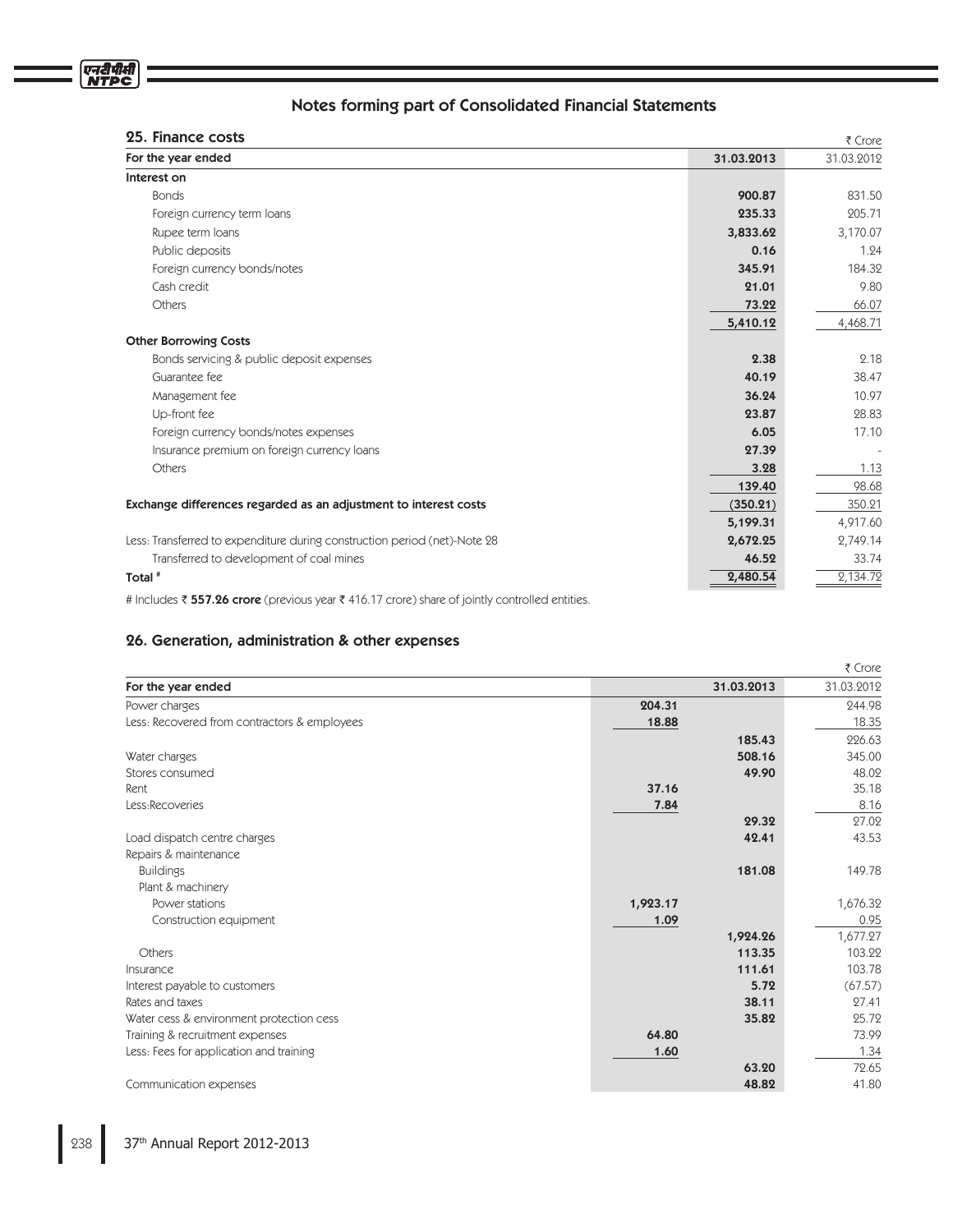एनदीपीसी **NTPC** 

# Notes forming part of Consolidated Financial Statements

|                                                                                      |       |               | ₹ Crore       |
|--------------------------------------------------------------------------------------|-------|---------------|---------------|
| For the year ended                                                                   |       | 31.03.2013    | 31.03.2012    |
| Travelling expenses                                                                  |       | 198.72        | 185.87        |
| Tender expenses                                                                      | 24.52 |               | 23.98         |
| Less: Receipt from sale of tenders                                                   | 3.11  |               | 2.34          |
|                                                                                      |       | 21.41         | 21.64         |
| Payment to auditors                                                                  |       | 3.29          | 2.99          |
| Advertisement and publicity                                                          |       | 13.92         | 12.69         |
| Security expenses                                                                    |       | 357.79        | 314.32        |
| Entertainment expenses                                                               |       | 15.09         | 14.28         |
| Expenses for guest house                                                             | 21.26 |               | 17.89         |
| Less:Recoveries                                                                      | 2.75  |               | 2.23          |
|                                                                                      |       | 18.51         | 15.66         |
| <b>Education expenses</b>                                                            |       | 9.41          | 10.14         |
| Brokerage & commission                                                               | 86.96 | 3.47          | 3.35<br>59.33 |
| Community development and welfare expenses<br>Less: Grants-in-aid                    | 0.39  |               | 0.24          |
|                                                                                      |       | 86.57         | 59.09         |
| Ash utilisation & marketing expenses                                                 | 10.93 |               | 6.32          |
| Less: Sale of ash products                                                           | 0.04  |               | 0.06          |
|                                                                                      |       | 10.89         | 6.26          |
| Directors sitting fee                                                                |       | 0.35          | 0.30          |
| Books and periodicals                                                                |       | 2.72          | 2.01          |
| Professional charges and consultancy fees                                            |       | 41.14         | 52.10         |
| Legal expenses                                                                       |       | 28.34         | 16.60         |
| EDP hire and other charges                                                           |       | 15.34         | 15.17         |
| Printing and stationery                                                              |       | 13.70         | 12.67         |
| Oil & gas exploration expenses                                                       |       | 8.78          | 14.34         |
| Hiring of Vehicles                                                                   |       | 63.22         | 53.31         |
| Rebate to customers                                                                  |       | 579.81        | 662.60        |
| Reimbursement of L.C.charges on sales realisation                                    |       | 0.60          | 4.10          |
| Bank charges                                                                         |       | 4.90          | 4.22          |
| Net loss in foreign currency transactions & translations                             |       | 6.11          | 37.24         |
| Miscellaneous expenses                                                               |       | 113.03        | 104.66        |
| Stores written off<br>Survey & investigation expenses written off                    |       | 0.14<br>4.12  | 0.15<br>7.74  |
| Loss on disposal/write-off of fixed assets                                           |       | 62.25         | 66.48         |
|                                                                                      |       | 5,020.81      | 4,524.24      |
| Less: Allocated to fuel cost / Ash utilisation fund                                  |       | 297.10        | 243.79        |
| Transferred to development of coal mines                                             |       | 13.62         | 12.92         |
| Transferred to deferred foreign currency fluctuation asset/liability                 |       | 2.30          | 17.64         |
| Transferred to expenditure during construction period (net) - Note 28                |       | 395.58        | 444.14        |
|                                                                                      |       | 4,312.21      | 3,805.75      |
| <b>Provisions for</b>                                                                |       |               |               |
| Tariff adjustments                                                                   |       | 103.24        | 14.69         |
| Doubtful debts                                                                       |       |               | 1.01          |
| Doubtful loans, advances and claims                                                  |       | 0.09          | 0.05          |
| Shortage in stores                                                                   |       | 2.01          | 1.26          |
| Obsolescence in stores                                                               |       | 4.67          | 10.77         |
| Shortage in construction stores<br>Unserviceable capital work-in-progress            |       | 0.39<br>49.89 | 0.79<br>3.54  |
| Unfinished minimum work programme for oil and gas exploration                        |       | 5.08          | 41.19         |
| Others                                                                               |       | 43.85         | 2.53          |
|                                                                                      |       | 209.22        | 75.83         |
|                                                                                      |       |               |               |
| Total #                                                                              |       | 4,521.43      | 3,881.58      |
| # Includes ₹ 256.79 crore (previous year ₹ 275.09 crore) share of jointly controlled |       |               |               |
| entities.                                                                            |       |               |               |

 $a)$ 465.49 Spares consumption included in repairs and maintenance and the consumption of the consumption included in repairs and maintenance

 $b)$ CERC Regulations provides that where after the truing-up, the tariff recovered is more than the tariff approved by the Commission, the generating Company shall pay to the beneficiaries the over recovered amount along-with simple interest. Accordingly, the interest payable to the beneficiaries has been accounted and disclosed as 'Interest payable to customers'.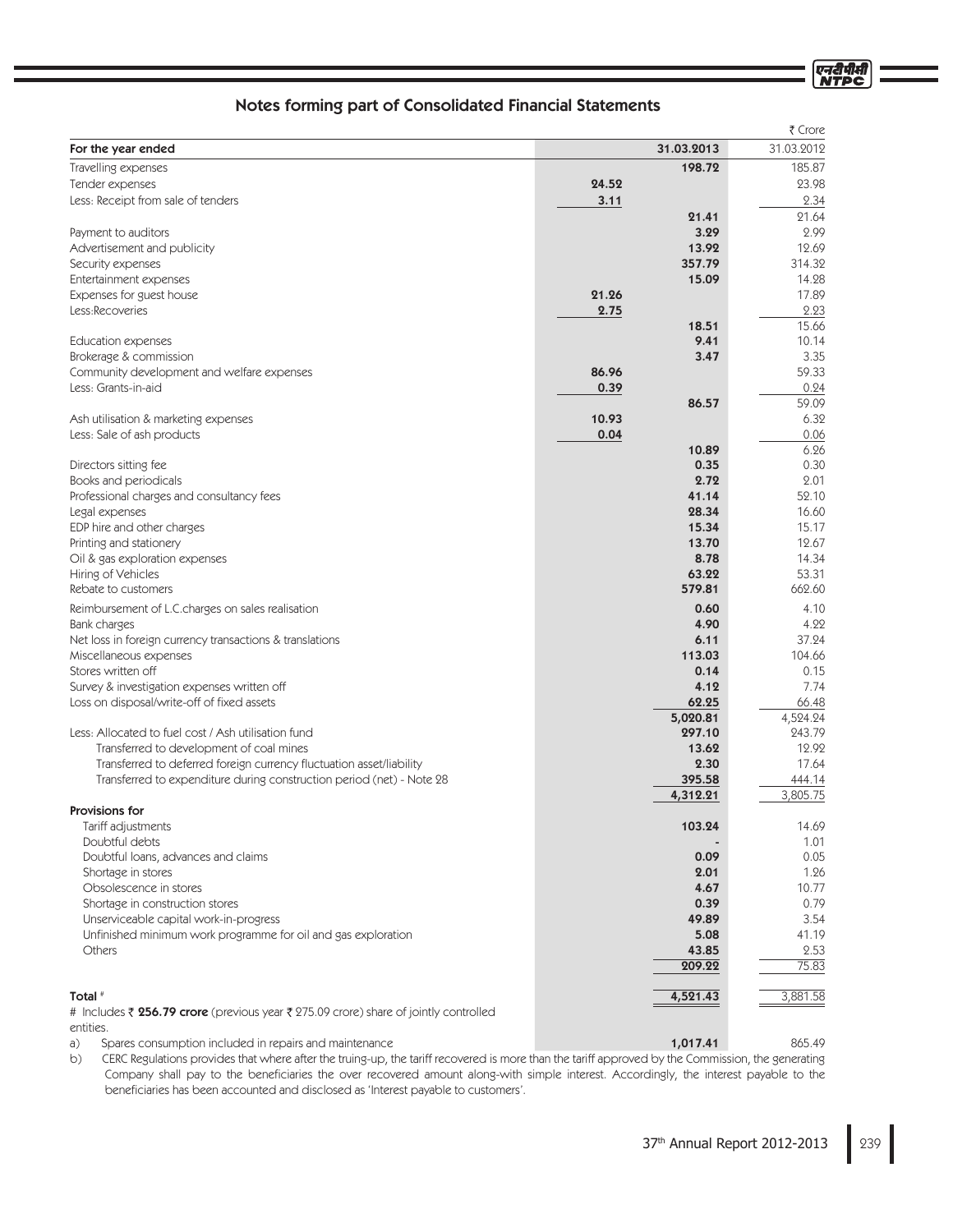#### **27. Prior period items (Net)**  $\frac{1}{5}$  Crore **For the year ended** 31.03.2012 31.03.2012 Revenue 4BMFT 0.06 Others **8.58** 2.23 8.64 11.23 Expenditure  $\mathsf{Employee}$  benefits expense  $(5.13)$  $(328.22)$ Finance costs  $(0.44)$  $(0.44)$  $\blacksquare$   $\blacksquare$   $\blacksquare$   $\blacksquare$   $\blacksquare$   $\blacksquare$   $\blacksquare$   $\blacksquare$   $\blacksquare$   $\blacksquare$   $\blacksquare$   $\blacksquare$   $\blacksquare$   $\blacksquare$   $\blacksquare$   $\blacksquare$   $\blacksquare$   $\blacksquare$   $\blacksquare$   $\blacksquare$   $\blacksquare$   $\blacksquare$   $\blacksquare$   $\blacksquare$   $\blacksquare$   $\blacksquare$   $\blacksquare$   $\blacksquare$   $\blacksquare$   $\blacksquare$   $\blacksquare$   $\blacks$ Other borrowing costs (7.91) (3.91) **Depreciation and amortisation** 3.93  $(0.43)$ Generation, administration and other expenses **3FS** Repairs and maintenance **0.77**  $(1.98)$ Professional consultancy charges and the consultancy charges and the consultancy charges and the consultancy charges and the consultancy charges and the consultancy charges and the consultancy charges and the consultancy c **Communication expenses** 0.04 0.04 Advertisement and publicity **6.12** and the control of the control of the control of the control of the control of the control of the control of the control of the control of the control of the control of the control of the Rates & taxes  $\hspace{1.6cm} 0.24$ Rent **(0.31)**  $1.23$ Net loss in foreign currency transactions & translations and the contraction of the contraction of the contraction of the contraction of the contraction of the contraction of the contraction of the contraction of the contr Others  $(8.46)$  2.00  $(27.53)$   $(326.92)$ Net Expenditure/(Revenue) (36.17)  $(338.15)$ Less: Transferred to expenditure during construction period (net)-Note 28 **Case Community Construction** (20.25)  $(20.25)$ Transferred to deferred foreign currency fluctuation asset/liability and the control of the control of the control of the control of the control of the control of the control of the control of the control of the control of Transferred to development of coal mines  $(1.84)$ Total #  $(33.78)$   $(316.06)$

# Includes ₹ 1.25 crore (previous year ₹ 0.86 crore) share of jointly controlled entities.

# **28. Expenditure during construction period (net)**  $\frac{3}{5}$  Cross

|    | For the year ended                                               | 31.03.2013 |          | 31.03.2012 |
|----|------------------------------------------------------------------|------------|----------|------------|
| А. | <b>Employee benefits expense</b>                                 |            |          |            |
|    | Salaries and wages                                               |            | 561.24   | 471.88     |
|    | Contribution to provident and other funds                        |            | 45.45    | 37.01      |
|    | Staff welfare expenses                                           |            | 36.89    | 28.71      |
|    | Total (A)                                                        |            | 643.58   | 537.60     |
| В. | <b>Finance costs</b>                                             |            |          |            |
|    | Interest on                                                      |            |          |            |
|    | <b>Bonds</b>                                                     |            | 390.47   | 467.08     |
|    | Foreign currency term loans                                      |            | 94.88    | 99.93      |
|    | Rupee term loans                                                 |            | 2,032.61 | 1,824.03   |
|    | Foreign currency bonds/notes                                     |            | 222.88   | 104.91     |
|    | Other borrowing costs                                            |            |          |            |
|    | Foreign currency bonds/notes expenses                            |            | 5.54     | 10.47      |
|    | Management/arrangers/upfront fee                                 |            | 60.11    | 20.77      |
|    | Others                                                           |            | 51.01    | 36.70      |
|    | Exchange differences regarded as an adjustment to interest costs |            | (185.25) | 185.25     |
|    | Total $(B)$                                                      |            | 2,672.25 | 2,749.14   |
| C. | Depreciation and amortisation                                    |            | 41.37    | 37.17      |
| D. | Generation, administration & other expenses                      |            |          |            |
|    | Power charges                                                    | 128.17     |          | 172.27     |
|    | Less: Recovered from contractors & employees                     | 1.92       |          | 2.10       |
|    |                                                                  |            | 126.25   | 170.17     |
|    | Water charges                                                    |            | 11.19    | 47.88      |
|    | Rent                                                             |            | 5.85     | 5.40       |
|    | Repairs & maintenance                                            |            |          |            |
|    | <b>Buildings</b>                                                 | 9.25       |          | 8.35       |
|    | Construction equipment                                           | 0.97       |          | 0.59       |
|    | Others                                                           | 28.55      |          | 21.89      |
|    |                                                                  |            | 38.77    | 30.83      |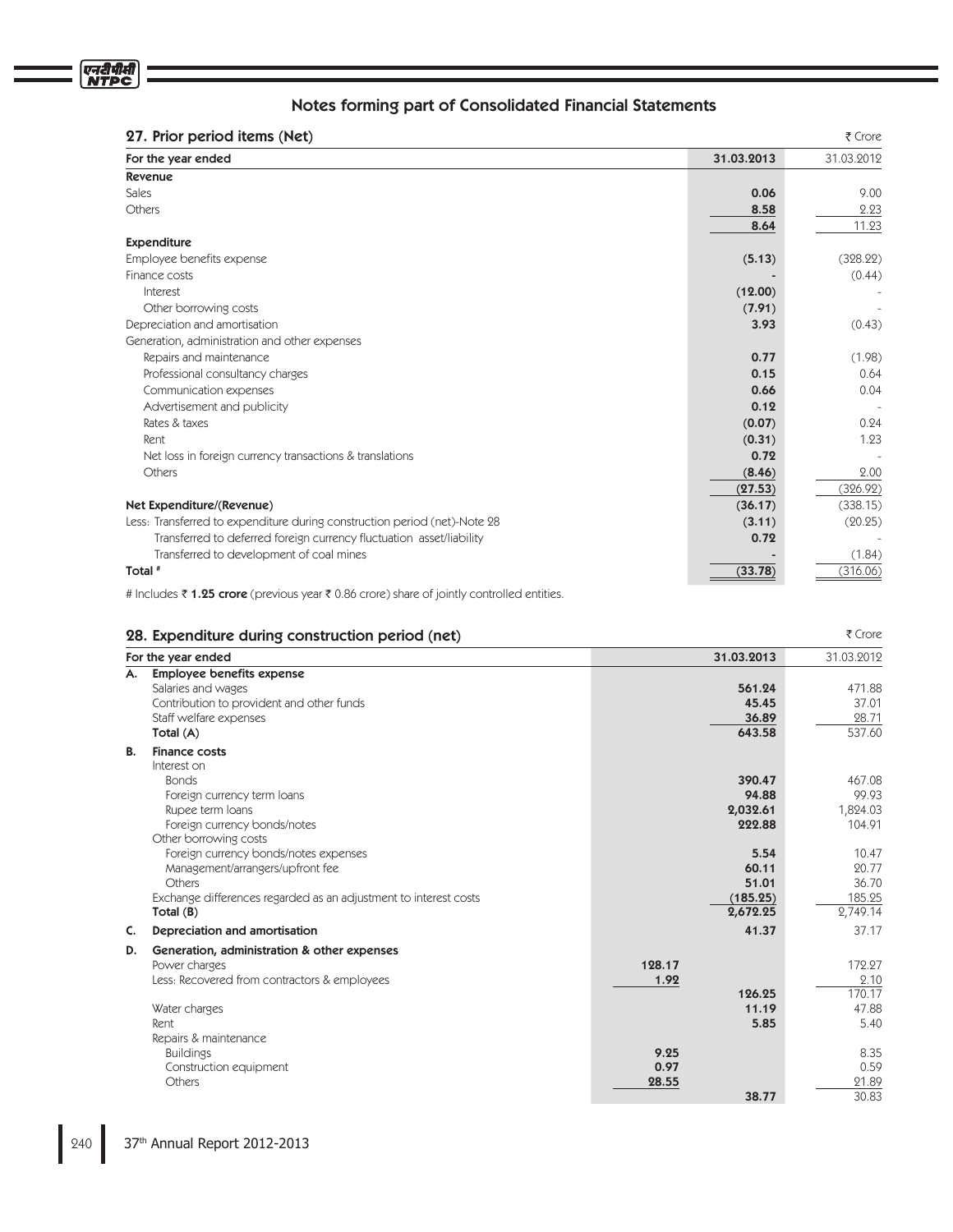|                                          |            | ₹ Crore    |
|------------------------------------------|------------|------------|
| For the period ended                     | 31.03.2013 | 31.03.2012 |
| Insurance                                | 2.26       | 2.12       |
| Rates and taxes                          | 1.39       | 2.54       |
| Communication expenses                   | 7.61       | 6.46       |
| Travelling expenses                      | 40.49      | 36.39      |
| Tender expenses                          | 7.42       | 5.34       |
| Less: Income from sale of tenders        | 0.10       | 0.10       |
|                                          | 7.32       | 5.24       |
| Payment to auditors                      | 0.07       | 0.05       |
| Advertisement and publicity              | 1.73       | 0.89       |
| Security expenses                        | 58.84      | 50.08      |
| Entertainment expenses                   | 2.77       | 2.92       |
| Guest house expenses                     | 5.33       | 3.94       |
| Education expenses                       | 0.01       | 0.02       |
| Books and periodicals                    | 0.93       | 0.35       |
| Community development expenses           | 8.02       | 2.92       |
| Professional charges and consultancy fee | 9.95       | 15.67      |
| Legal expenses                           | 5.55       | 2.28       |
| EDP hire and other charges               | 1.54       | 1.34       |
| Printing and stationery                  | 1.61       | 1.49       |
| Miscellaneous expenses                   | 58.10      | 55.16      |
| Total (D)                                | 395.58     | 444.14     |
| E.<br>Less: Other income                 |            |            |
| Hire charges                             | 3.76       | 2.79       |
| Sale of scrap                            | 1.30       | 8.29       |
| Interest from contractors                | 28.10      | 33.40      |
| Interest others                          | 6.32       | 19.68      |
| Miscellaneous income                     | 13.87      | 8.93       |
| Total (E)                                | 53.35      | 73.09      |
| F.<br>Prior period items (net)           | (3.11)     | (20.25)    |
| Grand total (A+B+C+D-E+F) <sup>#</sup>   | 3,696.32*  | 3,674.71   |

\* Carried to capital work-in-progress - (Note 13)

# Includes ₹ 470.36 crore (previous year ₹ 446.50 crore) share of jointly controlled entities.

29. Previous year figures have been regrouped /rearranged wherever considered necessary.

30. Amount in the financial statements are presented in ₹ crore (upto two decimals) except for per share data and as other-wise stated. Certain amounts, which do not appear due to rounding off, are disclosed separately.

# **31. BASIS OF CONSOLIDATION**

A. The consolidated financial statements relate to NTPC Ltd. (the Company), its Subsidiaries and interest in Joint Ventures, together referred to as 'Group'.

#### a) Basis of Accounting:

- i) The financial statements of the Subsidiary Companies and Joint Ventures in the consolidation are drawn up to the same reporting date as of the Company for the purpose of consolidation.
- ii) The consolidated financial statements have been prepared in accordance with Accounting Standard (AS) 21 -'Consolidated Financial Statements' and Accounting Standard (AS) 27 – 'Financial Reporting of Interest in Joint Ventures' of Companies (Accounting Standards) Rules, 2006 and generally accepted accounting principles.

## b) Principles of consolidation:

The consolidated financial statements have been prepared as per the following principles:

- i) The financial statements of the Company and its subsidiaries are combined on a line by line basis by adding together of the like items of assets, liabilities, income and expenses after eliminating intra-group balances, intra-group transactions, unrealised profits or losses and minority interest have been separately disclosed.
- ii) The consolidated financial statements include the interest of the Company in joint ventures, which has been accounted for using the proportionate consolidation method of accounting and reporting whereby the Company's share of each asset, liability, income and expense of a jointly controlled entity is considered as a separate line item.
- iii) The consolidated financial statements are prepared using uniform accounting policies for like transactions and other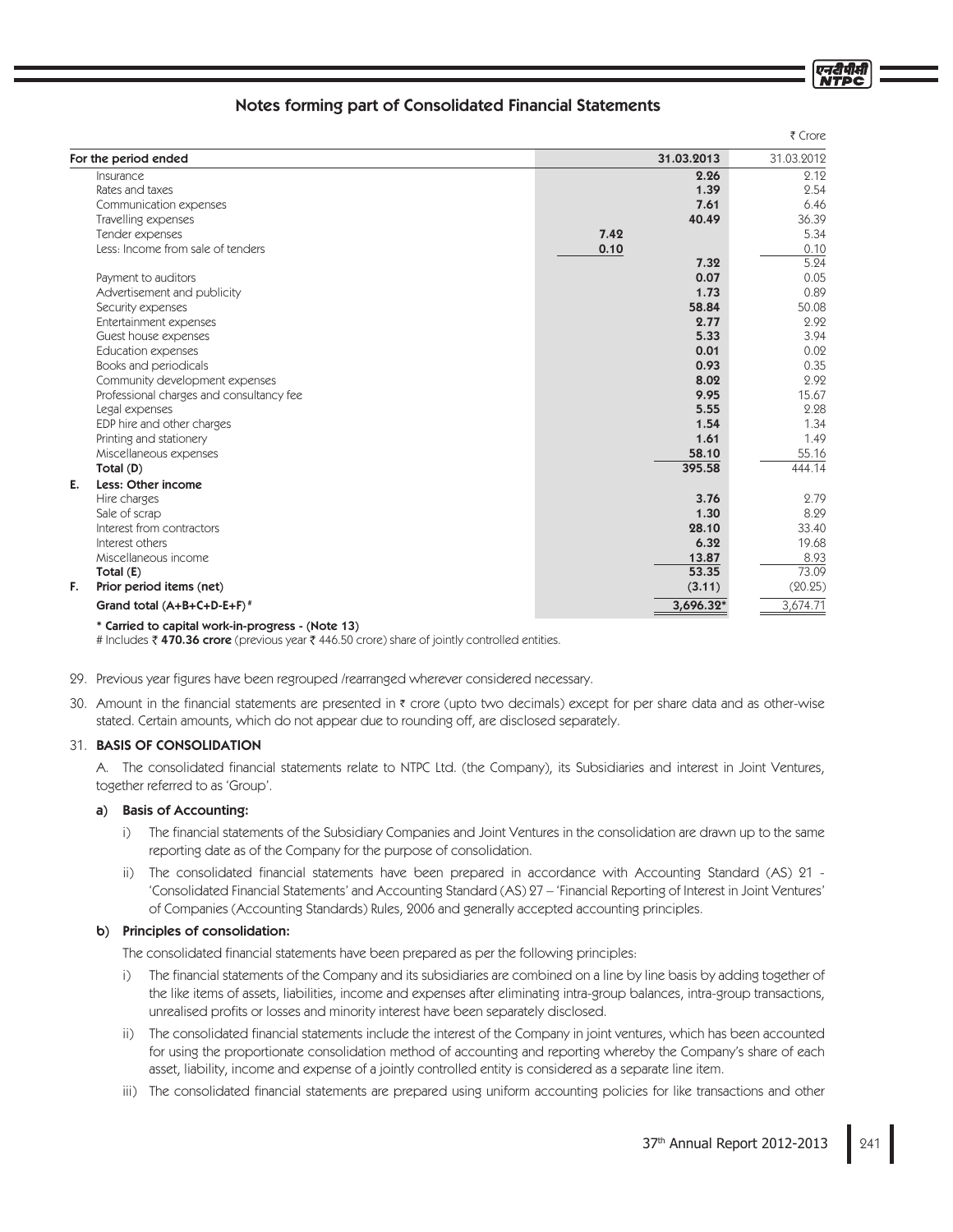events in similar circumstances and are presented to the extent possible, in the same manner as the Company's separate financial statements except as otherwise stated in the notes to the accounts.

- iv) The difference between the cost of investment and the share of net assets at the time of acquisition of shares in the subsidiaries and joint ventures is identified in the financial statements as goodwill or capital reserve, as the case may be.
- Β. The Subsidiaries and Joint Venture Companies considered in the financial statements are as follows:

| Name of the Company                                                                                                                                                                       | Proportion (%) of Shareholding as on |            |
|-------------------------------------------------------------------------------------------------------------------------------------------------------------------------------------------|--------------------------------------|------------|
|                                                                                                                                                                                           | 31.03.2013                           | 31.03.2012 |
| <b>Subsidiary Companies:</b>                                                                                                                                                              |                                      |            |
| NTPC Electric Supply Company Ltd.(including its 50% interest in KINESCO<br>1.<br>Power & Utilities Private Ltd. a joint venture with KINFRA, a statutory body of<br>Government of Kerala) | 100.00                               | 100.00     |
| NTPC Hydro Ltd.(under amalgamation with NTPC Ltd.)<br>2.                                                                                                                                  | 100.00                               | 100.00     |
| NTPC Vidyut Vyapar Nigam Ltd.<br>З.                                                                                                                                                       | 100.00                               | 100.00     |
| Kanti Bijlee Utpadan Nigam Ltd.<br>4.                                                                                                                                                     | 65.00                                | 64.93      |
| 5.<br>Bhartiya Rail Bijlee Company Ltd.                                                                                                                                                   | 74.00                                | 74.00      |
| <b>Joint Venture Companies:</b>                                                                                                                                                           |                                      |            |
| Incorporated in India<br>А.                                                                                                                                                               |                                      |            |
| 1. Utility Powertech Ltd.                                                                                                                                                                 | 50.00                                | 50.00      |
| 2. NTPC - Alstom Power Services Private Ltd.                                                                                                                                              | 50.00                                | 50.00      |
| 3. NTPC-SAIL Power Company Private Ltd.*                                                                                                                                                  | 50.00                                | 50.00      |
| 4. NTPC-Tamilnadu Energy Company Ltd.                                                                                                                                                     | 50.00                                | 50.00      |
| 5. Ratnagiri Gas & Power Private Ltd. *                                                                                                                                                   | 33.41                                | 31.52      |
| 6. Aravali Power Company Private Ltd.                                                                                                                                                     | 50.00                                | 50.00      |
| 7. NTPC-SCCL Global Ventures Private Ltd.*                                                                                                                                                | 50.00                                | 50.00      |
| 8. Meja Urja Nigam Private Ltd.                                                                                                                                                           | 50.00                                | 50.00      |
| 9. NTPC - BHEL Power Projects Private Ltd.*                                                                                                                                               | 50.00                                | 50.00      |
| 10. BF - NTPC Energy Systems Ltd.*                                                                                                                                                        | 49.00                                | 49.00      |
| 11. Nabinagar Power Generating Company Private Ltd.                                                                                                                                       | 50.00                                | 50.00      |
| 12. National Power Exchange Ltd.*                                                                                                                                                         | 16.67                                | 16.67      |
| 13. International Coal Ventures Private. Ltd.*                                                                                                                                            | 14.28                                | 14.28      |
| 14. National High Power Test Laboratory Private Ltd.                                                                                                                                      | 20.00                                | 25.00      |
| 15. Transformers & Electricals Kerala Ltd.                                                                                                                                                | 44.60                                | 44.60      |
| 16. Energy Efficiency Services Ltd. *                                                                                                                                                     | 25.00                                | 25.00      |
| 17. CIL NTPC Urja Private Ltd.*                                                                                                                                                           | 50.00                                | 50.00      |
| 18. Anushakti Vidyut Nigam Ltd.*                                                                                                                                                          | 49.00                                | 49.00      |
| 19. Pan-Asian Renewables Private Ltd.*                                                                                                                                                    | 50.00                                | 50.00      |
| Incorporated outside India<br>В.                                                                                                                                                          |                                      |            |
| 1. Trincomalee Power Company Ltd.* (incorporated in Srilanka)                                                                                                                             | 50.00                                | 50.00      |
| 2. Bangladesh -India Friendship Power Company Private Ltd. <sup>\$</sup><br>(incorporated in Bangladesh)                                                                                  | 50.00                                |            |

\* The financial statements are un-audited.

\$ The joint venture in which shares are to be held by the Company and Bangladesh Power Development Board, equally was incorporated on 31<sup>st</sup> October 2012 for developing coal based power plants in Bangladesh. No investment has been made as at 31<sup>st</sup> March 2013. Further, there were no financial transactions during the year.

C. In the previous year, Board of directors of the company has accorded in-principle approval for amalgamation of NTPC Hydro Limited, a 100% subsidiary company, with NTPC limited. The activities relating to the amalgamation are in progress.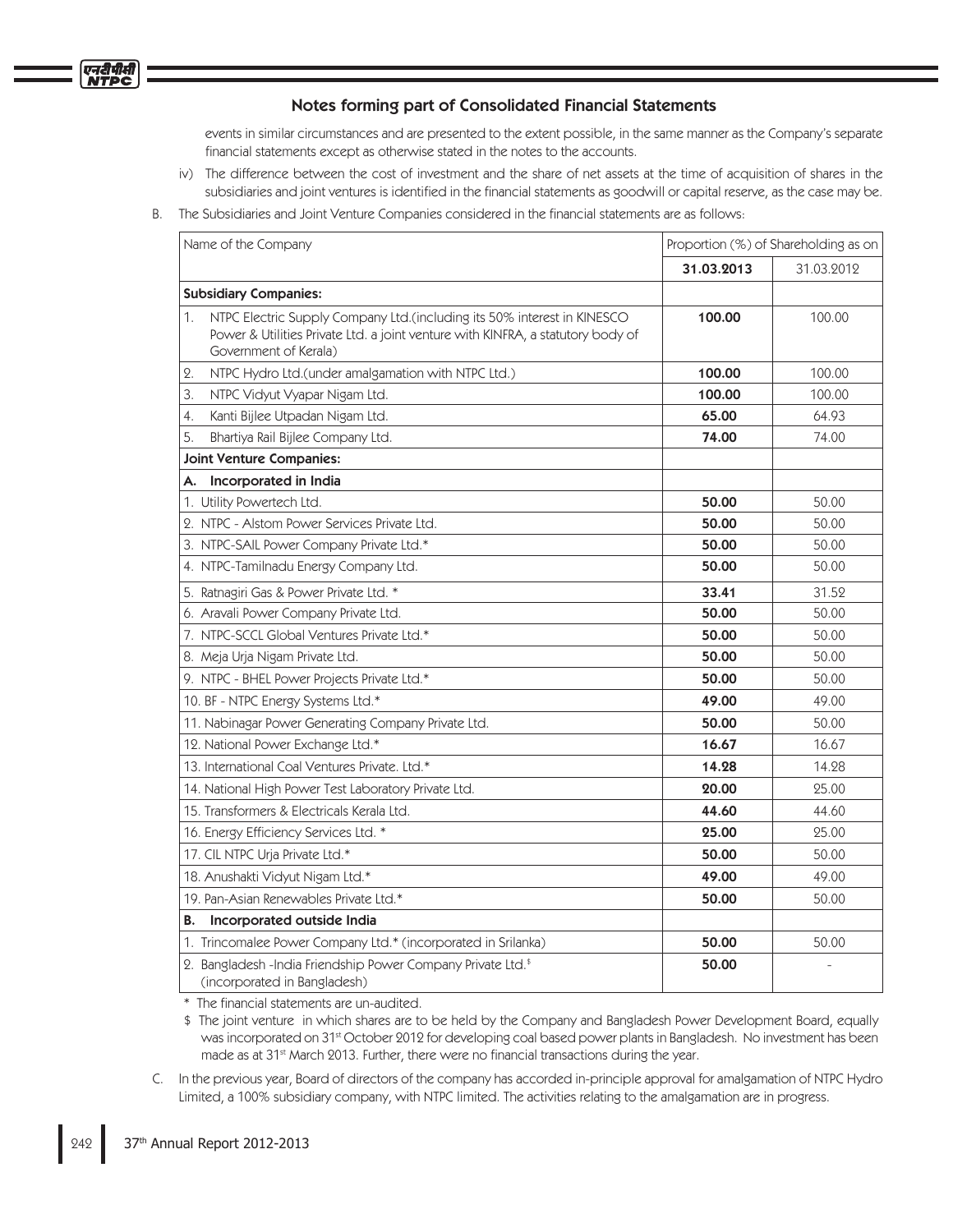D. i) The Company along-with some public sector undertakings has entered into Production Sharing Contracts (PSCs) with GOI for three exploration blocks namely KG- OSN-2009/1, KG-OSN-2009/4 and AN-DWN-2009/13 under VIII round of New Exploration Licensing Policy (NELP VIII) with 10% participating interest (PI) in each of the blocks.

Based on the un-audited statement of the accounts for the above blocks forwarded by M/s Oil & Natural Gas Corporation Ltd., the operator, the Company's share in respect of assets and liabilities as at 31<sup>st</sup> March 2013 and expenditure for the year are given below:

|                                      |                      | こしいし                 |
|--------------------------------------|----------------------|----------------------|
| <b>Item</b>                          | 2012-13 (Un-audited) | 2011-12 (Un-audited) |
| Expenses                             | 2.28                 | 3.61                 |
| Assets                               | 0.06                 | 0.03                 |
| Liabilities                          | 1.43                 | 0.95                 |
| Capital Commitments (Unfinished MWP) | 91.49                | 88.48                |

It is also informed that exploration activities in block KG-OSN-2009/4 has been suspended w.e.f. 11.01.2012 due to non clearance by Defence Ministry, GOI. Further in case of AN-DWN 2009/13, GSPC has submitted notice of withdrawal from the block subsequent to completion of minimum work programme and ONGC has decided to acquire 10% participating interest of GSPC.

Exploration activities in the block AA-ONN-2003/2 were abandoned in January 2011 due to unforeseen geological  $\mathsf{ii}$ ) conditions & withdrawal of the operator. Attempts to reconstitute the consortium to accomplish the residual exploratory activities did not yield result. In the meanwhile, Ministry of Petroleum & Natural Gas demanded the cost of unfinished minimum work programme to the consortium with NTPC's share being USD 7.516 million. During the year provision in this respect has been updated to  $\bar{\tau}$  46.27 crore from  $\bar{\tau}$  41.19 crore along with interest. The Company has sought waiver of the claim citing force majeure conditions at site leading to discontinuation of exploratory activities.

The Company has accounted for expenditure of  $\bar{\zeta}$  0.09 crore for the year 2012-13 towards the establishment expenses of M/s Geopetrol International, the operator to complete the winding up activities of the Block. The Company's share in the assets and liabilities as at 31<sup>st</sup> March 2013 and expenditure for the year is as under:

 $\overline{z}$  Crore

 $F$  Cross

|                        |                      | 1999                 |
|------------------------|----------------------|----------------------|
| <b>Item</b>            | 2012-13 (Un-audited) | 2011-12 (Un-audited) |
| Expenses               | 0.22                 | 0.18                 |
| Assets                 | 14.64                | 14.64                |
| Liabilities            | 2.32                 | 2.10                 |
| Contingent liabilities | 41.42                | 67.57                |

- E. Reduction in the share holding in NHPTL during the year is due to fresh allottment of shares to other partner by the Joint Venture Company.
- F. The company is of the view that the provisions of Accounting Standard (AS) 18 'Related Party Disclosures' and AS 27-'Financial Reporting of Interests in Joint Ventures' are not applicable to the investment made in PTC India Ltd. and the same is not included in the consolidated financial statements.
- 32. a) Some of the balances of trade/other payables and loans and advances are subject to confirmation/reconciliation. Adjsutments, if any will be accounted for on confirmation/reconciliation of the same, which in the opinion of the management will not have a material impact.
	- b) In the opinion of the management, the value of assets, other than fixed assets and non-current investments, on realisation in the ordinary course of business, will not be less than the value at which these are stated in the Balance Sheet.
- 33. a) Government of India, Ministry of Power vide its letters F.No.6/1/2007-Fin.(Vol.VIII) dated 5<sup>th</sup> February 2013 and 29<sup>th</sup> March 2013 directed Government of National Capital Territory of Delhi (GNCTD) to release payment towards settlement of dues of erstwhile Delhi Electric Supply Undertaking (DESU) amounting to ₹835.97 crore as principal and ₹1,684.11 crore as interest to the company. Consequently, provision for doubtful debt of ₹835.97 crore has been written back (Note 22) and interest of ₹1,684.11 crore has been recognised as an exceptional item in the Statement of Profit and Loss during the year.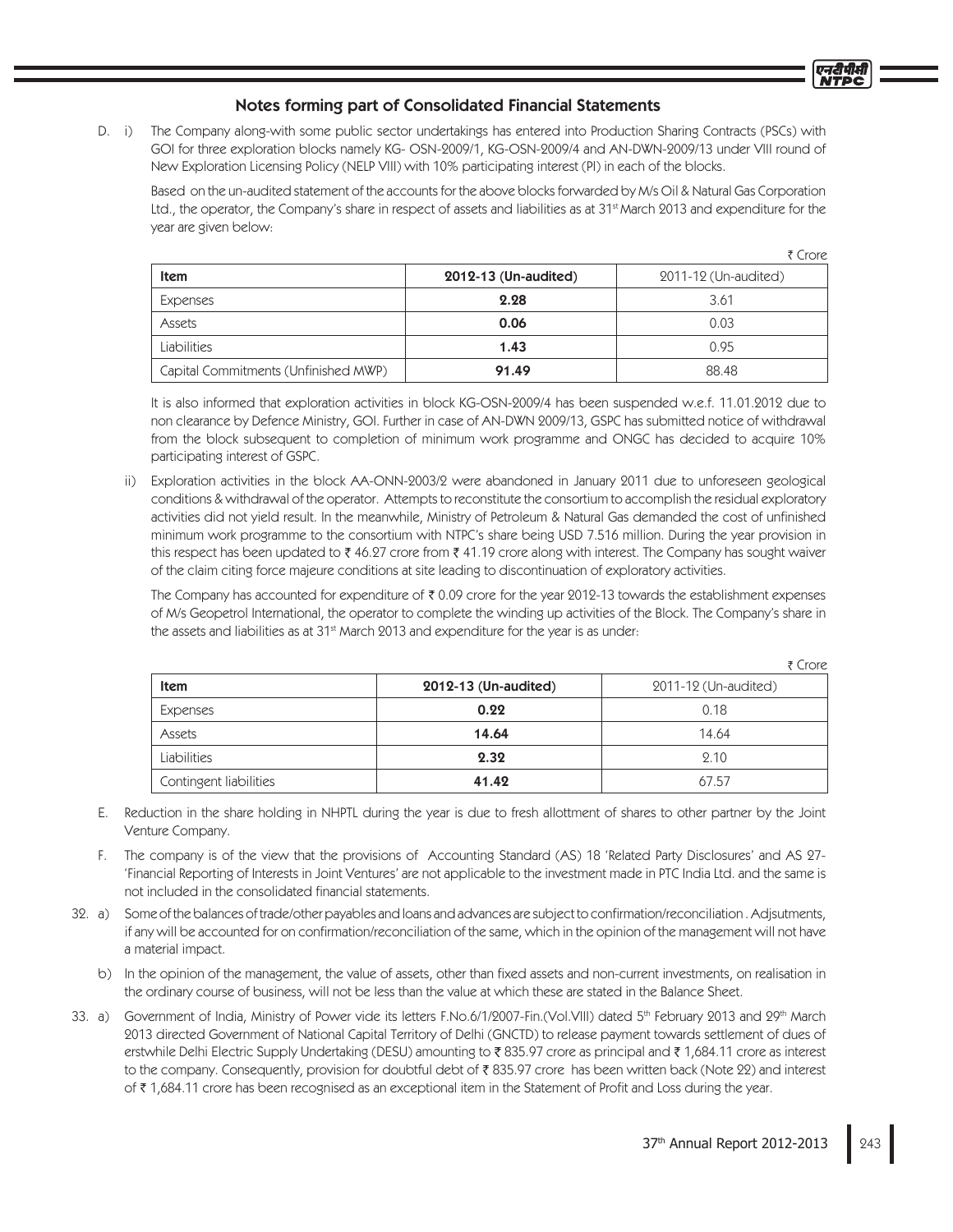- b) NVVN, the subsidiary of the Company had recognised  $\bar{\tau}$  115.82 crore as revenue towards bank guarantee encashed in the previous year in respect of vendors in default relating to bid guarantee submitted for establishment of solar power plants under the Jawaharlal Nehru National Solar Mission. As per the clarification received during the year from the Ministry of New and Renewable Energy, the aforesaid amount has been reversed and disclosed under exceptional items by transferring the same under Other Current Liabilities.
- 34. Vide gazette notification F no.22021/1/2008-CRC/II dated 30.12.2011 issued by Ministry of Coal (MoC), grading and pricing of non-coking coal was migrated from Useful Heat Value (UHV) to Gross Calorific Value (GCV) based system w.e.f. 1st January 2012. The Coal Supply Agreements (CSAs) entered into by the Company were required to be amended to incorporate acceptable procedures for sample collection, preparation, testing and analysis, to facilitate such migration, which are still pending. The Company's Board of Directors approved payments to the coal companies based on the GCV based pricing system, and directed to frame modalities for implementation of GCV based grading system. Accordingly, modalities were framed to effect joint sampling and testing of coal at mine end/station end and future payments to coal companies. The above modalities were communicated to the coal companies w.e.f. October/November 2012, thereafter the Company released payments on the basis of GCV measured at station end following the implementation of the said modalities since variation in the GCV of coal supplied and received at power stations was noticed. The Company regularly informed coal companies about this variation which has not been accepted by them. The issue has been taken up with the coal companies directly and through the MoP and MoC, GOI for resolution. Pending resolution of the issue, difference between the amount billed by the coal companies and the amounts admitted by the company is disclosed as contingent liability with corresponding possible reimbursements from the beneficiaries (Refer Note-49).
- 35. The levy of transit fee/entry tax on supplies of fuel to some of the power stations has been paid under protest as the matters are subjudice at various courts. In case the Company gets refund/demand from fuel suppliers/tax authorities on settlement of these cases, the same will be passed on to respective beneficiaries.
- 36. NTPC Vidyut Vyapar Nigam Ltd. (NVVN) inter-alia is engaged in sale of fly ash & cenosphere which are given by the company free of cost. Pursuant to the gazette notification D.O.S.O 2804(E) dated 3<sup>rd</sup> November 2009, issued by the Ministry of Environment and Forest (MOEF) GOI, the NVVN has created fly ash utilisation fund and a sum of ₹107.96 crore (previous year ₹68.02 crore) has been credited to the fund during the year after netting of related/allocable cost of  $\bar{\tau}$  20.60 crore (previous year  $\bar{\tau}$  16.29 crore) from the sale proceeds.
- 37. Disclosure as per Accounting Standard 5 'Net profit or loss for the period, prior period items and changes in Accounting Policies'
	- a) Ministry of Corporate Affairs, Government of India through Circular no. 25/2012 dated 9th August 2012 has clarified that para 6 of Accounting Standard (AS) 11 and para 4 (e) of AS 16 shall not apply to a Company which is applying para 46-A of AS 11. Accordingly, Company has modifed the related accounting policies. Consequently, exchange differences arising on settlement/translation of foreign currency loans to the extent regarded as an adjustment to interest costs as per para 4 (e) of AS 16 and hitherto charged to statement of Profit and Loss, have now been adjusted in the cost of related assets. As a result, profit for the year ended 31<sup>st</sup> March 2013 is higher by ₹ 14.80 crore, fixed assets are higher by ₹ 173.56 crore and Deferred Income from Foreign Currency Fluctuation is higher by ₹158.76 crore.
	- b) During the year, the Company reviewed its policy for accounting of carpet coal which was hitherto charged to the statement of Profit and Loss and capitalised the cost of carpet coal with the coal handling plant. Consequently, tangible assets and profit for the year of the Group are higher by  $\bar{\tau}$  30.78 crore.
	- c) During the year, the Company has reviewed and modifed the accounting policy related to amortisation of other intangible assets to bring more clarity. However, this does not have any impact on accounts for the year.
- 38. Disclosure as per Accounting Standard 11 on 'Effects of Changes in Foreign Exchange Rates'

The effect of foreign exchange fluctuation during the year is as under:

- The amount of exchange differences (net) debited to the Statement of Profit & Loss is ₹ 3.59 crore (previous year debit of  $i)$ ₹ 19.60 crore).
- ii) The amount of exchange differences (net) debited to the carrying amount of Fixed Assets is ₹ 1,056.01 crore (previous year debit of ₹1,671.05 crore).
- 39. Disclosure as per Accounting Standard 12 on 'Accounting for Government Grants' Revenue grant recognised during the year is ₹ 0.39 crore (previous year ₹ 0.24 crore).

एनटीपीर्स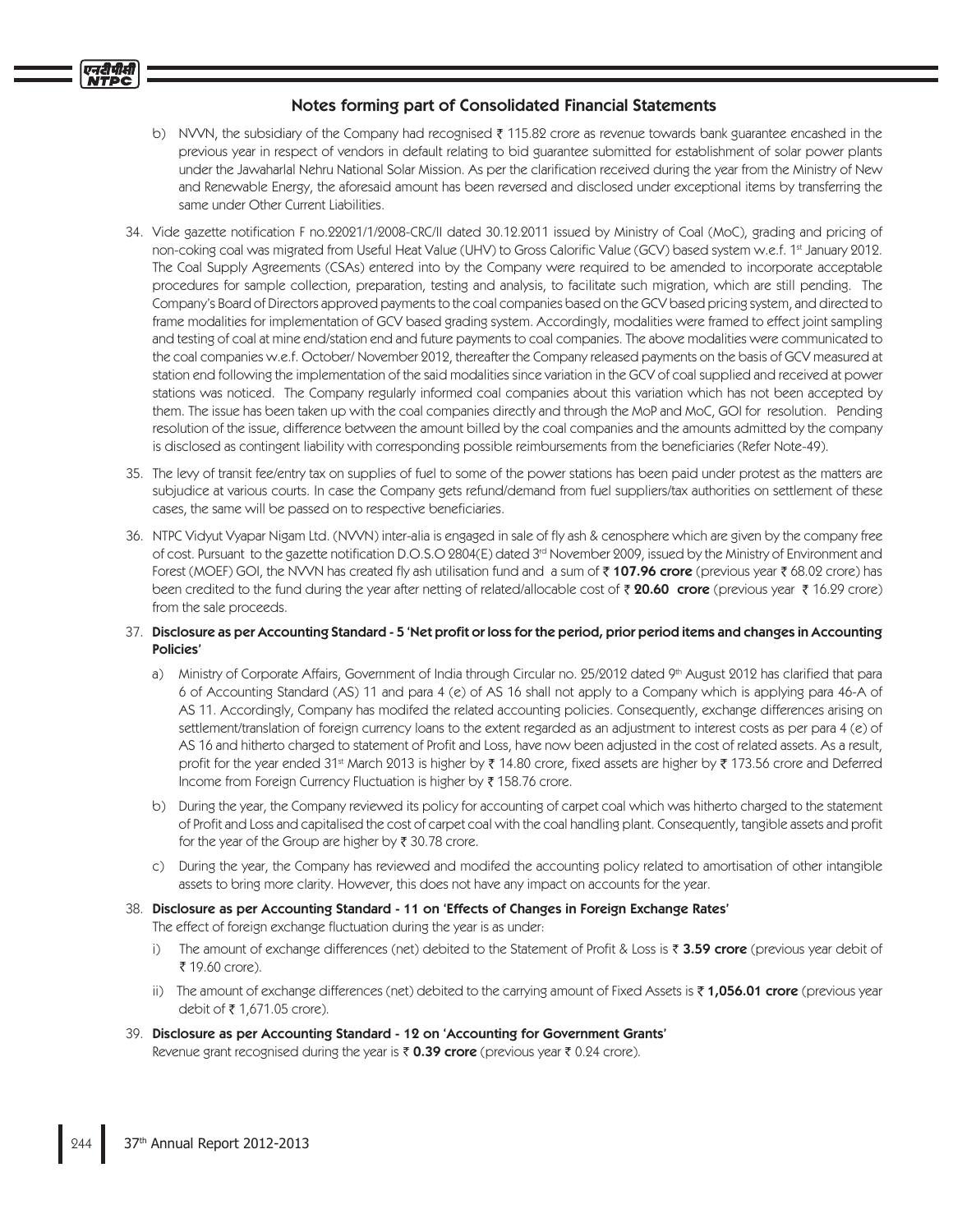# 40. Disclosure as per Accounting Standard - 15 on 'Employee Benefits'

General description of various employee benefit schemes are as under.

# A. Provident Fund

Company pays fixed contribution to provident fund at predetermined rates to a separate trust, which invests the funds in permitted securities. Contribution to family pension scheme is paid to the appropriate authorities. The contribution of ₹ 196.50 crore (previous year ₹ 186.36 crore) to the funds for the year is recognised as expense and is charged to the statement of profit and loss. The obligation of the Company is to make such fixed contribution and to ensure a minimum rate of return to the members as specified by GOI. As per report of the actuary, overall interest earnings and cumulative surplus is more than the statutory interest payment requirement. Hence, no further provision is considered necessary. The details of fair value of plan assets and obligitions are as under:

|                                                  |            | Crore      |
|--------------------------------------------------|------------|------------|
| <b>Particulars</b>                               | 31.03.2013 | 31.03.9019 |
| Obligitions at the end of the year               | 4,755.00   | 4.118.35   |
| Fair value of plan assets at the end of the year | 4,812.77   | 4,183.86   |

# **B.** Gratuity & Pension

The Company has a defined benefit gratuity plan. Every employee who has rendered continuous service of five years or more is entitled to get gratuity at 15 days salary (15/26 X last drawn basic salary plus dearness allowance) for each completed year of service subject to a maximum of  $\bar{\tau}$  0.10 crore on superannuation, resignation, termination, disablement or on death.

The Company has a scheme of pension at one of the stations in respect of employees taken over from erstwhile state government power utility. In respect of other employees of the Company, pension scheme is yet to be implemented as stated in Note 11 (b).

The existing schemes are funded by the Company and are managed by separate trusts. The liability for the same is recognised on the basis of actuarial valuation.

# C. Post-Retirement Medical Facility (PRMF)

The Company has Post-Retirement Medical Facility (PRMF), under which a retired employee and his / her spouse are provided medical facilities in the Company hospitals/empanelled hospitals. They can also avail treatment as out-patient subject to a ceiling fixed by the Company. The liability for the same is recognised on the basis of actuarial valuation.

# **D.** Terminal Benefits

Terminal benefits include settlement at home town for employees & dependents and farewell gift to the superannuating employees. Further, the Company also provides for pension in respect of employees taken over from erstwhile State Government Power Utility at another station. The liability for the same is recognised on the basis of actuarial valuation.

# E. Leave

The Company provides for earned leave benefit (including compensated absences) and half-pay leave to the employees of the Company which accrue annually at 30 days and 20 days respectively. 73.33 % of the earned leave is en-cashable while in service, and upto a maximum of 300 days on separation. Half-pay leave is en-cashable only on separation beyond the age of 50 years up to the maximum of 240 days (HPL). However, total amount of leave that can be encashed on superannuation shall be restricted to 300 days and no commutation of half-pay leave shall be permissible. The liability for the same is recognised on the basis of actuarial valuation.

The above mentioned schemes (C, D and E) are unfunded and are recognised on the basis of actuarial valuation.

The summarised position of various defined benefits recognised in the Statement of Profit and Loss, Balance Sheet are as under: (Figures given in { } are for previous year)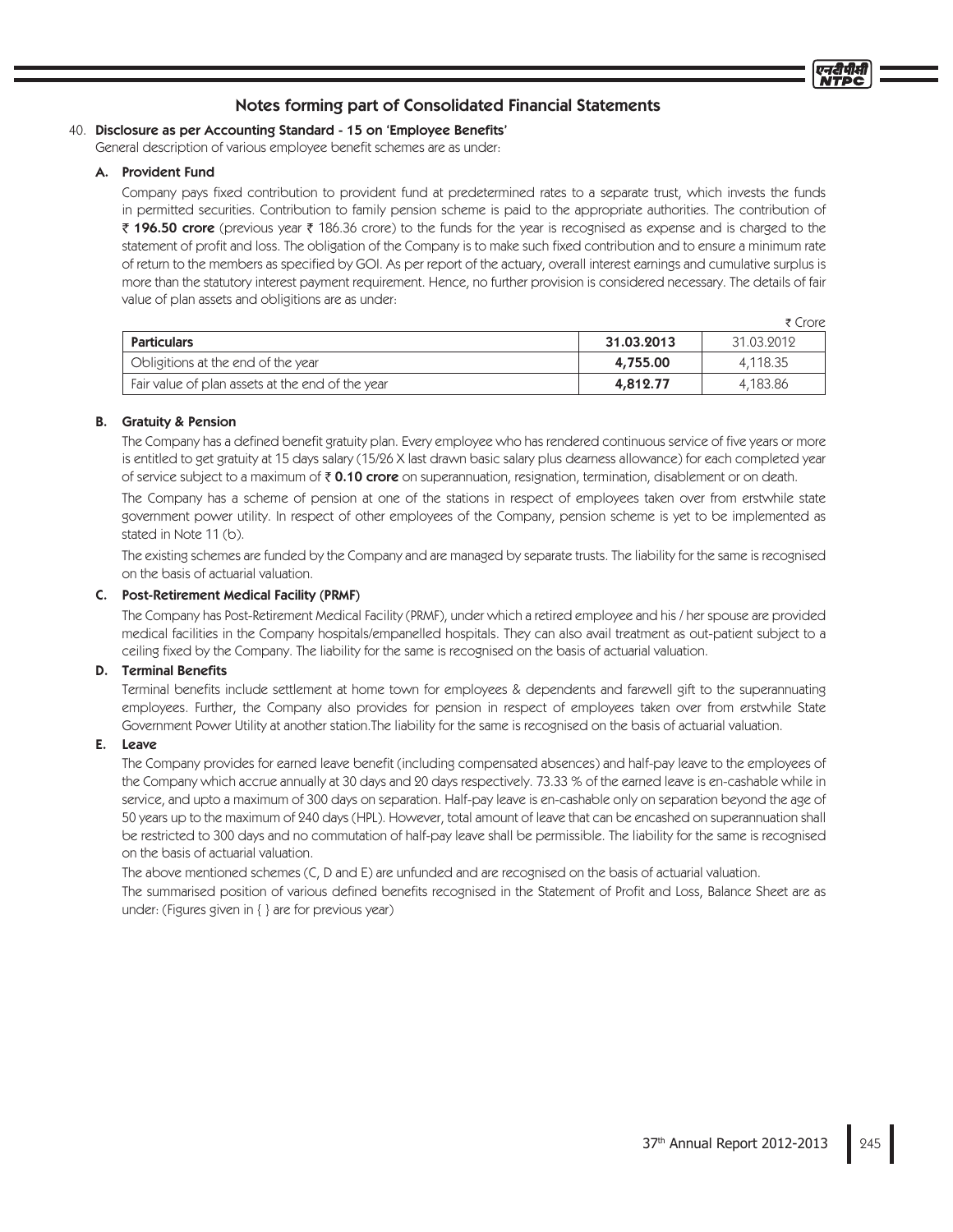# i) Expenses recognised in Statement of Profit & Loss

|                                                  |                          |             |            | ₹ Crore                            |
|--------------------------------------------------|--------------------------|-------------|------------|------------------------------------|
|                                                  | Gratuity/<br>Pension     | <b>PRMF</b> | Leave      | <b>Terminal</b><br><b>Benefits</b> |
| Current service cost                             | 66.42                    | 13.91       | 51.14      | 5.61                               |
|                                                  | ${60.03}$                | ${11.12}$   | ${42.67}$  | ${5.09}$                           |
| Past Service Cost                                | 0.00<br>{⊢}              | {-}         | $\{-\}$    | {−}                                |
| Interest cost on benefit obligation              | 103.92                   | 29.69       | 59.70      | 18.36                              |
|                                                  | ${101.41}$               | ${26.61}$   | ${55.86}$  | ${16.35}$                          |
| Expected return on plan assets                   | (93.42)<br>$\{(82.94)\}$ | $\{ - \}$   | $\{-\}$    | {-}                                |
| Net actuarial (gain)/loss recognised in the year | 48.29                    | 51.09       | 185.46     | 30.21                              |
|                                                  | ${1.56}$                 | ${29.38}$   | ${88.02}$  | ${25.94}$                          |
| Expenses recognised in the Statement of Profit   | 125.21                   | 94.69       | 296.30     | 54.18                              |
| & Loss                                           | ${80.06}$                | ${67.11}$   | ${186.55}$ | ${47.38}$                          |

#### ii) The amount recognised in the Balance Sheet

|                                               |                             |               |          | ₹ Crore                            |
|-----------------------------------------------|-----------------------------|---------------|----------|------------------------------------|
|                                               | Gratuity/<br><b>Pension</b> | <b>PRMF</b>   | Leave    | <b>Terminal</b><br><b>Benefits</b> |
| Present value of obligation as at 31.03.2013  | 1,445.02                    | 452.94        | 861.73   | 272.40                             |
|                                               | ${1298.60}$                 | ${371.11}$    | {746.01} | ${229.83}$                         |
| Fair value of plan assets as at 31.03.2013    | 1,263.83                    |               |          |                                    |
|                                               | ${1169.90}$                 | $\mathcal{A}$ | {-}      | ${-}$                              |
| Net liability recognised in the Balance Sheet | 181.19                      | 452.94        | 861.73   | 272.40                             |
|                                               | {128.70}                    | ${371.11}$    | {746.01} | ${229.83}$                         |

# iii) Changes in the present value of the defined benefit obligations:

|                                                 |                |               |                | ₹ Crore         |
|-------------------------------------------------|----------------|---------------|----------------|-----------------|
|                                                 | Gratuity/      | <b>PRMF</b>   | Leave          | <b>Terminal</b> |
|                                                 | <b>Pension</b> |               |                | <b>Benefits</b> |
| Present value of obligation as at 01.04.2012    | 1,298.60       | 371.11        | 746.01         | 229.83          |
|                                                 | ${1193.04}$    | ${313.07}$    | ${656.81}$     | ${192.53}$      |
| Interest cost                                   | 103.92         | 29.69         | 59.70          | 18.36           |
|                                                 | ${101.41}$     | ${26.61}$     | ${55.86}$      | ${16.35}$       |
| Current service cost                            | 66.42          | 13.91         | 51.14          | 5.61            |
|                                                 | ${60.03}$      | ${11.12}$     | ${42.67}$      | ${5.09}$        |
| Past Service Cost                               |                |               |                |                 |
|                                                 | $\{-\}$        | ${-}$         | $\{\text{-}\}$ | $\{-\}$         |
| Benefits paid                                   | (81.65)        | (12.86)       | (180.58)       | (11.61)         |
|                                                 | $\{(69.86)\}\$ | $\{(9.07)\}\$ | $\{(97.35)\}\$ | ${(10.08)}$     |
| Net actuarial (gain)/loss on obligation         | 57.73          | 51.09         | 185.46         | 30.21           |
|                                                 | ${13.98}$      | ${29.38}$     | ${88.02}$      | ${25.94}$       |
| Present value of the defined benefit obligation | 1,445.02       | 452.94        | 861.73         | 272.40          |
| as at 31.03.2013                                | ${1298.60}$    | ${371.11}$    | {746.01}       | ${229.83}$      |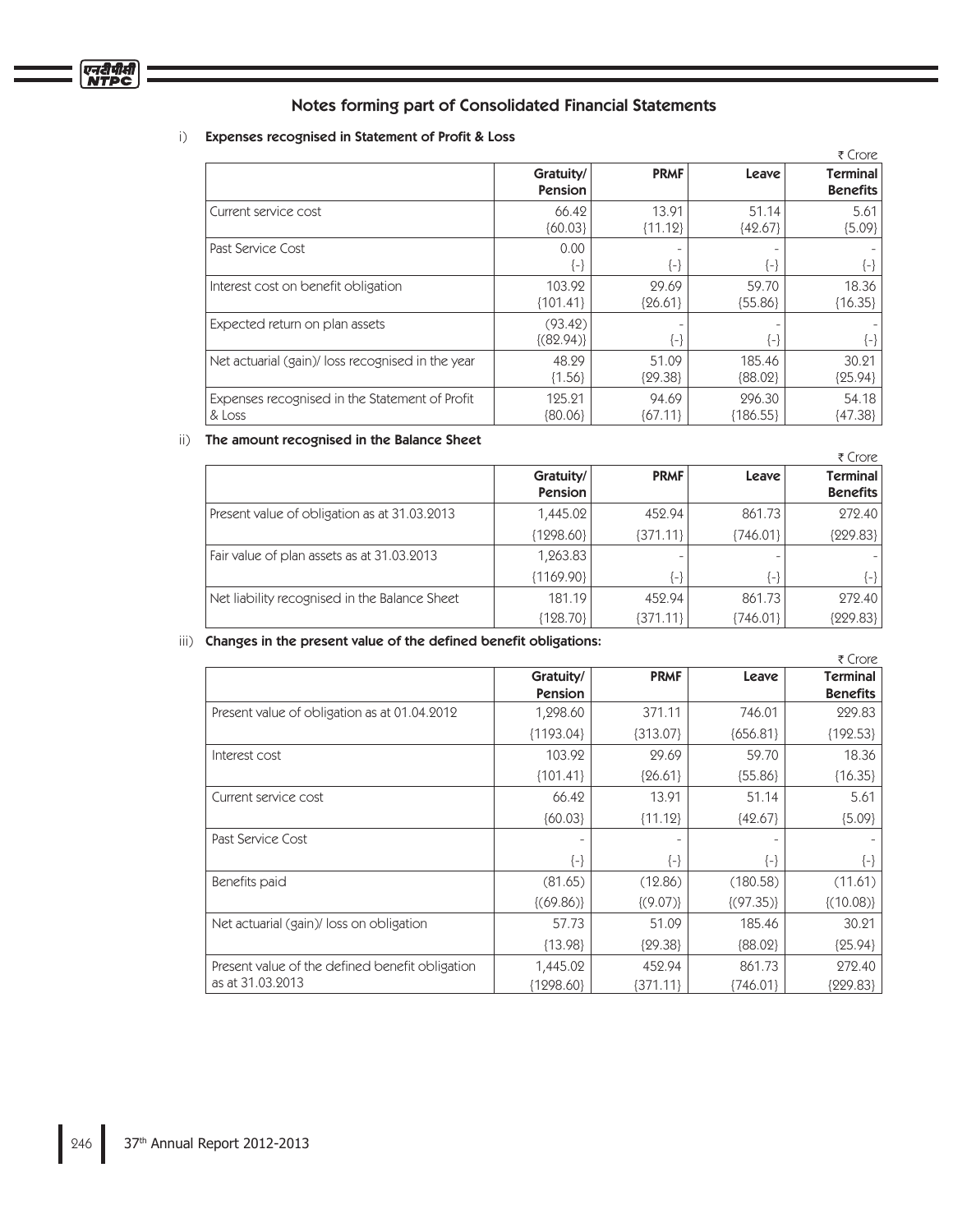# $iv)$  Changes in the fair value of plan assets:

|                                            |                |                     |       | ₹ Crore                    |
|--------------------------------------------|----------------|---------------------|-------|----------------------------|
|                                            | Gratuity/      | <b>PRMF</b>         | Leave | <b>Terminal</b>            |
|                                            | <b>Pension</b> |                     |       | <b>Benefits</b>            |
| Fair value of plan assets as at 01.04.2012 | 1169.90        |                     |       |                            |
|                                            | ${1039.04}$    | $\left\{ -\right\}$ | {−}   | $\{-\}$                    |
| Expected return on plan assets             | 93.42          |                     |       |                            |
|                                            | ${82.94}$      | $\left\{ -\right\}$ | {−}   | $\{-\}$                    |
| Contributions by employer                  | 68.05          |                     |       |                            |
|                                            | ${101.39}$     | $\{-\}$             | l – l | $\{-\}$                    |
| Benefit paid                               | (76.98)        |                     |       |                            |
|                                            | $\{(65.89)\}$  | $\vert$ -           | l — l | $\{-\}$                    |
| Actuarial gain / (loss)                    | 9.44           |                     |       |                            |
|                                            | ${12.42}$      | -}                  | l – l | $\{-\}$                    |
| Fair value of plan assets as at 31.03.2013 | 1,263.83       |                     |       |                            |
|                                            | {1169.90}      | $\mathcal{L}$       |       | $\left\{ -\right\}$ $\mid$ |

## W The effect of one percentage point increase/decrease in the medical cost of PRMF will be as under:

|                             |             | ₹ Crore     |
|-----------------------------|-------------|-------------|
| <sup>'</sup> Particulars    | Increase by | Decrease by |
| l Service and interest cost | 5.72        | (6.27)      |
| Present value of obligation | 73.42       | (60.22)     |

# F. Other Employee Benefits

Provision for Long Service Award and Family Economic Rehabilitation Scheme amounting to ₹ 3.39 crore (previous year debit of  $\bar{\xi}$  4.85 crore) for the year have been made on the basis of actuarial valuation at the year end and credited to the Statement of Profit & Loss.

# Disclosure as per Accounting Standard - 16 on 'Borrowing Costs'

Borrowing costs capitalised during the year are ₹ **2,718.48 crore** (previous year ₹ 2,782.88 crore).

# 42. Disclosure as per Accounting Standard - 17 on 'Segment Reporting'

# Segment information:

a) Business Segments

The Group's principal business is generation and sale of bulk power to State Power Utilities. Other business includes providing consultancy, project management and supervision, oil and gas exploration and coal mining.

b) Segment Revenue and Expense Revenue directly attributable to the segments is considered as Segment Revenue. Expenses directly attributable to the segments and common expenses allocated on a reasonable basis are considered as Segment Expenses.

c) Segment Assets and Liabilities

Segment assets include all operating assets in respective segments comprising of net fixed assets and current assets, loans and advances. Construction work-in-progress, construction stores and advances are included in unallocated corporate and other assets. Segment liabilities include operating liabilities and provisions.

|                                                                          |                 |                          |                 |                  |                 | ₹ Crore          |
|--------------------------------------------------------------------------|-----------------|--------------------------|-----------------|------------------|-----------------|------------------|
|                                                                          |                 | <b>Business Segments</b> |                 |                  |                 |                  |
|                                                                          | Generation      |                          | <b>Others</b>   |                  | Total           |                  |
|                                                                          | Current<br>Year | Previous<br>Year         | Current<br>Year | Previous<br>Year | Current<br>Year | Previous<br>Year |
| Revenue:                                                                 |                 |                          |                 |                  |                 |                  |
| Sale of energy/consultancy, project management<br>and supervision fees * | 67,407.11       | 64,332.47                | 619.37          | 653.44           | 68,026.48       | 64,985.91        |
| Other income**                                                           | 3,394.25        | 1,151.64                 | (78.25)         | 146.63           | 3,316.00        | 1,298.27         |
| Total                                                                    | 70,801.36       | 65,484.11                | 541.12          | 800.07           | 71,342.48       | 66,284.18        |
| <b>Segment Result #</b>                                                  | 17,330.24       | 13,336.59                | (54.48)         | 192.38           | 17,275.76       | 13,528.97        |
| Unallocated corporate interest and other income                          |                 |                          |                 |                  | 2,766.60        | 2,558.30         |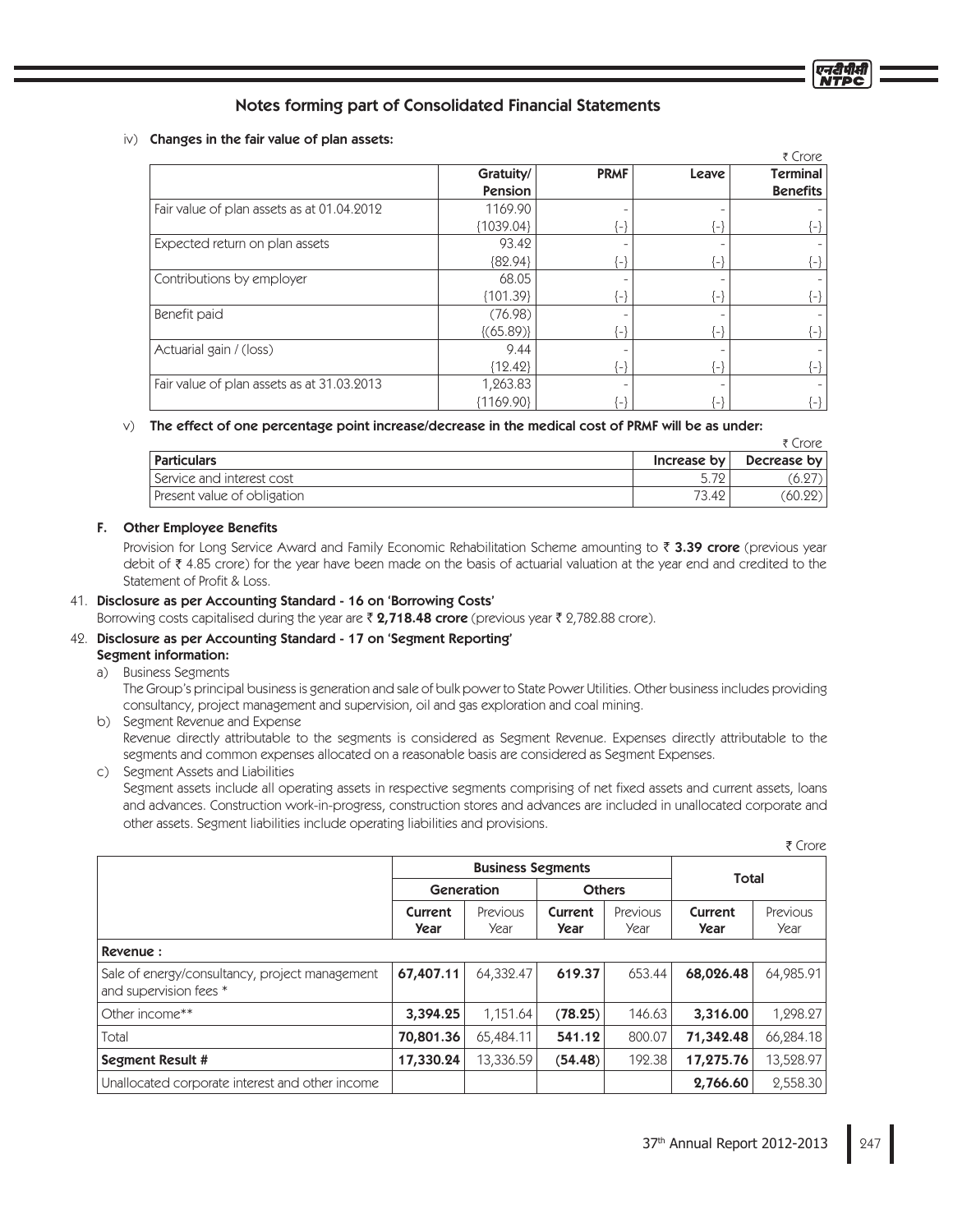|                                                                 |                 |                          |                        |                  |                 | ₹ Crore          |
|-----------------------------------------------------------------|-----------------|--------------------------|------------------------|------------------|-----------------|------------------|
|                                                                 |                 | <b>Business Segments</b> |                        |                  |                 |                  |
|                                                                 | Generation      |                          | <b>Others</b>          |                  | <b>Total</b>    |                  |
|                                                                 | Current<br>Year | Previous<br>Year         | Current<br><b>Year</b> | Previous<br>Year | Current<br>Year | Previous<br>Year |
| Unallocated corporate expenses, interest and<br>finance charges |                 |                          |                        |                  | 3,431.41        | 2,950.01         |
| Profit before tax                                               |                 |                          |                        |                  | 16,610.95       | 13,137.26        |
| Income tax (net)                                                |                 |                          |                        |                  | 4,024.73        | 3,322.60         |
| Profit after tax                                                |                 |                          |                        |                  | 12,586.22       | 9,814.66         |
| <b>Other information</b>                                        |                 |                          |                        |                  |                 |                  |
| Segment assets                                                  | 88,065.86       | 73,203.85                | 2,506.08               | 2,243.93         | 90,571.94       | 75,447.78        |
| Unallocated corporate and other assets                          |                 |                          |                        |                  | 88,138.64       | 79,807.16        |
| Total assets                                                    | 88,065.86       | 73,203.85                | 2,506.08               | 2,243.93         | 178,710.58      | 155,254.94       |
| Segment liabilities                                             | 13,578.61       | 10,803.08                | 2,167.99               | 1,794.67         | 15,746.60       | 12,597.75        |
| Unallocated corporate and other liabilities                     |                 |                          |                        |                  | 81,723.03       | 68,381.38        |
| <b>Total liabilities</b>                                        | 13,578.61       | 10,803.08                | 2,167.99               | 1,794.67         | 97,469.63       | 80,979.13        |
| Depreciation (including prior period)                           | 3,786.48        | 3,067.39                 | 3.32                   | 2.40             | 3,789.80        | 3,069.79         |
| Non-cash expenses other than depreciation                       | 169.63          | 15.29                    | 5.08                   | 41.19            | 174.71          | 56.48            |
| Capital expenditure                                             | 23,494.47       | 17,710.56                | 615.17                 | 315.31           | 24,109.64       | 18,025.87        |

\* Includes **₹ 1,487.94 crore** (previous year ₹ 281.64 crore) for sales related to earlier years.

\*\* Generation segment includes ₹**1,684.11 crore** (previous year Nil) and other segment (-) ₹ **115.82 crore** (previous year Nil) towards exceptional items (Refer Note no.33).

# Generation segment result would have been ₹ **15,842.30 crore** (previous year ₹ 13,054.95 crore) without including the sales related to earlier years.

d) The operations of the Group are mainly carried out within the country and therefore, geographical segments are inapplicable.

# Disclosure as per Accounting Standard - 18 on 'Related Party Disclosures'

a) Related parties:

i) Joint ventures:

Utility Powertech Ltd., NTPC-Alstom Power Services Private Ltd., BF-NTPC Energy Systems Ltd., Pan-Asian Renewables Private Ltd., Trincomalee Power Company Ltd. and Bangladesh -India Friendship Power Company Private Ltd.

# ii) Key Management Personnel:

| Shri Arup Roy Choudhury             | Chairman and Managing Director          |
|-------------------------------------|-----------------------------------------|
| Shri A.K. Singhal                   | Director (Finance)                      |
| Shri I.J. Kapoor                    | Director (Commercial)                   |
| Shri.B.P.Singh                      | Director (Projects)                     |
| Shri D.K. Jain                      | Director (Technical) <sup>1</sup>       |
| Shri S.P.Singh                      | Director (Human Resources) <sup>2</sup> |
| Shri N.N.Mishra                     | Director (Operations)                   |
| Shri A.K.Jha                        | Director (Technical) <sup>3</sup>       |
| Shri U.P.Pani                       | Director (Human Resources) <sup>4</sup> |
| 1. Superannuated on 30th June 2012  | 2. Superannuated on 28th February 2013  |
| 3. W.e.f. 1 <sup>st</sup> July 2012 | 4. W.e.f. 1st March 2013                |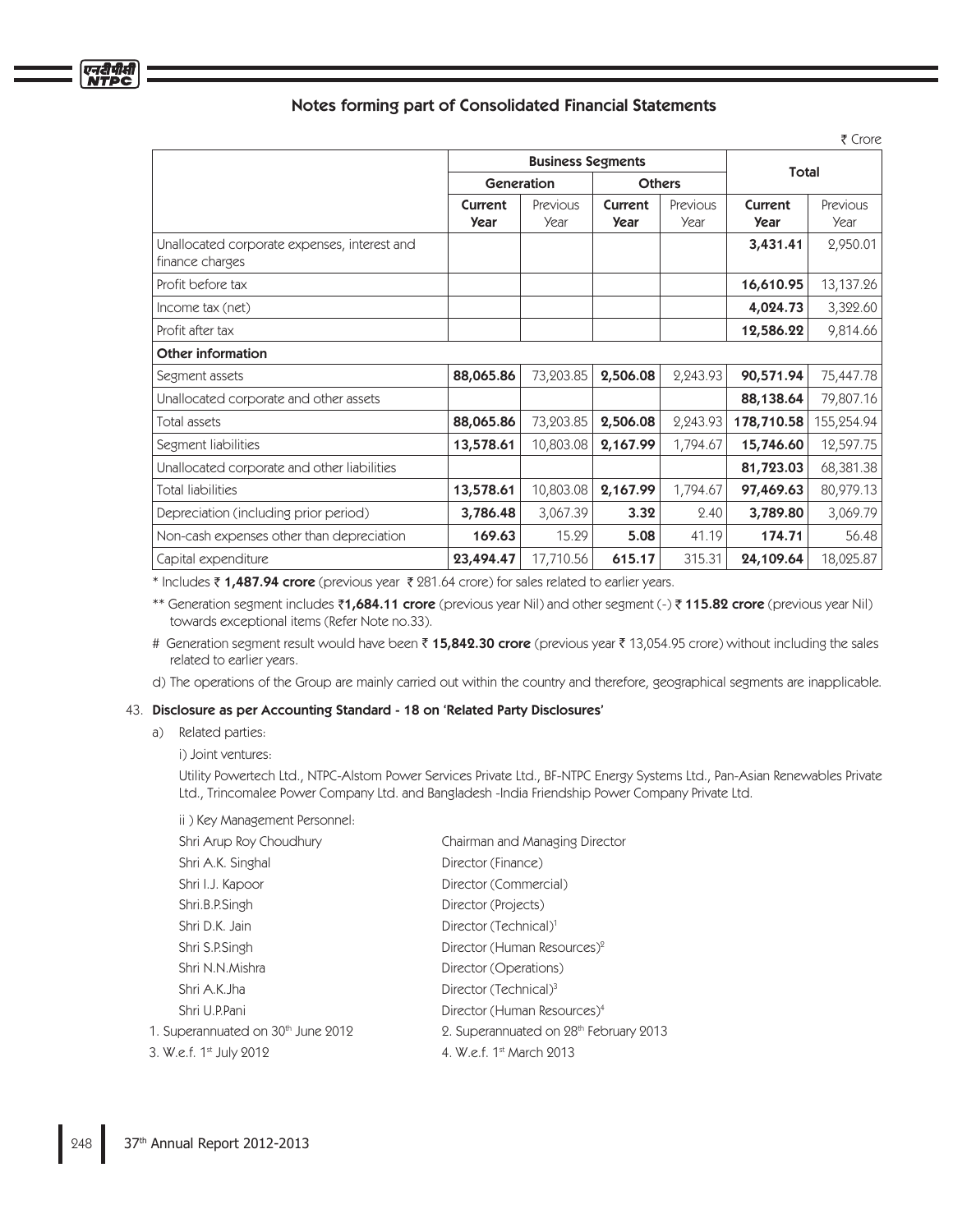एनदीपीर्स

# Notes forming part of Consolidated Financial Statements

b) Transactions with the related parties at a (i) above are as follows:

|               |                                                                     |                     | ₹ Crore       |
|---------------|---------------------------------------------------------------------|---------------------|---------------|
|               | <b>Particulars</b>                                                  | <b>Current Year</b> | Previous Year |
| i)            | Transactions during the year                                        |                     |               |
| $\bullet$     | Contracts for Works/ Services for services received by the Company: |                     |               |
|               | - Utility Powertech Ltd.                                            | 393.14              | 335.47        |
|               | - NTPC-Alstom Power Services Private Ltd.                           | 6.19                | 10.10         |
| $\bullet$     | Deputation of Employees:                                            |                     |               |
|               | - Utility Powertech Ltd.                                            | 0.51                | 0.13          |
|               | - NTPC-Alstom Power Services Private Ltd                            | 1.23                | 0.82          |
|               | - Trincomalee Power Company Ltd.                                    | 0.82                | 0.15          |
|               | - Pan-Asian Renewables Private Ltd.                                 | 0.13                |               |
| ii)           | Dividend Received:                                                  |                     |               |
|               | - Utility Powertech Ltd.                                            | 4.00                | 3.00          |
|               | - NTPC-Alstom Power Services Private Ltd.                           | 0.36                | 0.30          |
| iii)          | Amount recoverable for contracts for works/services received:       |                     |               |
|               | - Utility Powertech Ltd.                                            | 0.22                | 0.94          |
|               | - NTPC-Alstom Power Services Private Ltd                            | 0.04                | 0.04          |
| $\mathsf{iv}$ | Amount payable for contracts for works/services received:           |                     |               |
|               | - Utility Powertech Ltd.                                            | 64.27               | 48.83         |
|               | - NTPC-Alstom Power Services Private Ltd                            | 7.86                | 10.44         |
| V)            | Amount recoverable on account of deputation of employees:           |                     |               |
|               | - Utility Powertech Ltd.                                            | 0.66                | 0.30          |
|               | - NTPC-Alstom Power Services Private Ltd                            | 1.32                | 0.33          |
|               | - Trincomalee Power company Ltd.                                    | 0.97                | 0.15          |
|               | - Pan-Asian Renewables Private Ltd.                                 | 0.13                |               |

The Company has received bank guarantees from Utility Powertech Ltd. for an amount of ₹ 6.35 crore (previous year ₹ 4.18 crore).

Remuneration to key management personnel for the year is ₹ 3.59 crore (previous year ₹ 2.79 crore) and amount of dues outstanding to the Company as on 31<sup>st</sup> March 2013 are ₹ 0.07 crore (previous year ₹ 0.08 crore).

|                                                     |            | ₹ Crore                  |
|-----------------------------------------------------|------------|--------------------------|
| Managerial remuneration to key management personnel | 31.03.2013 | 31.3.2012                |
| Shri Arup Roy Choudhury                             | 0.54       | 0.35                     |
| Shri A.K.Singhal                                    | 0.55       | 0.47                     |
| Shri I.J. Kapoor                                    | 0.45       | 0.43                     |
| Shri.B.P.Singh                                      | 0.52       | 0.45                     |
| Shri D.K.Jain                                       | 0.38       | 0.42                     |
| Shri S.P.Singh                                      | 0.43       | 0.31                     |
| Shri N.N.Misra                                      | 0.44       | 0.36                     |
| Shri A.K.Jha                                        | 0.26       | $\overline{\phantom{a}}$ |
| Shri U.P.Pani                                       | 0.02       | $\overline{\phantom{a}}$ |
| <b>Total</b>                                        | 3.59       | 2.79                     |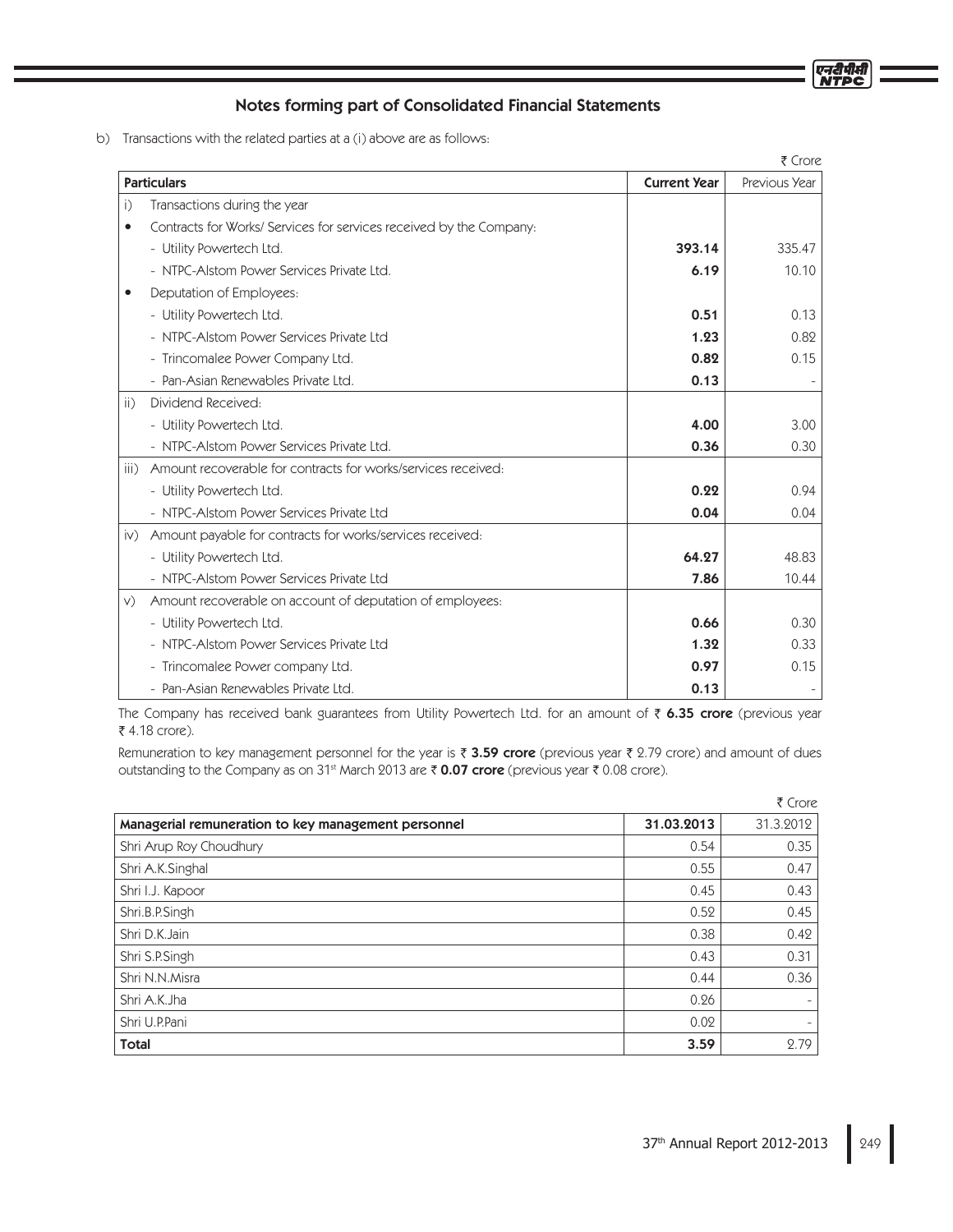

#### Disclosure as per Accounting Standard - 19 on 'Leases'

#### a) Finance leases

The Group has taken on lease certain vehicles and has the option to purchase the vehicles as per terms of the lease agreements, details of which are as under:

|              |                                                                |            | ₹ Crore   |
|--------------|----------------------------------------------------------------|------------|-----------|
|              | <b>Particulars</b>                                             | 31.03.2013 | 31.3.2012 |
| a)           | Obligations towards minimum lease payments                     |            |           |
|              | Not later than one year<br>٠                                   | 0.28       | 0.52      |
|              | Later than one year and not later than five years<br>٠         | 0.09       | 0.28      |
|              | Later than five years<br>٠                                     |            |           |
|              | Total                                                          | 0.37       | 0.80      |
| b)           | Present value of (a) above                                     |            |           |
|              | Not later than one year<br>٠                                   | 0.26       | 0.47      |
|              | Later than one year and not later than five years<br>$\bullet$ | 0.07       | 0.26      |
|              | Later than five years<br>٠                                     |            |           |
|              | Total                                                          | 0.33       | 0.73      |
| $\mathsf{C}$ | <b>Finance charges</b>                                         | 0.04       | 0.07      |

#### b) Operating leases

The Group's significant leasing arrangements are in respect of operating leases of premises for residential use of employees, offices and guest houses/transit camps for a period of one to two years. These leasing arrangements are usually renewable on mutually agreed terms but are not non-cancellable. Note 24 - Employee benefits expense includes ₹83.80 crore (previous year ₹ 83.20 crore) towards lease payments, net of recoveries, in respect of premises for residential use of employees. Lease payments in respect of premises for offices and guest house/transit camps are included under 'Rent' in Note 26 – 'Generation, administration and other expenses'. Further, the Company has taken a helicopter on wet lease basis for a period of eleven years and the amount of lease charges is included in 'Miscellaneous expenses' in Note 26.

# Disclosure as per Accounting Standard - 20 on 'Earnings Per Share'

The elements considered for calculation of Earning Per Share (Basic and Diluted) are as under:

|                                                               | <b>Current Year</b> | Previous Year  |
|---------------------------------------------------------------|---------------------|----------------|
| Group profit after tax used as numerator - $\bar{\tau}$ crore | 12,590.78           | 9.812.79       |
| Weighted average number of equity shares used as denominator  | 8,24,54,64,400      | 8,24,54,64,400 |
| Earning per share (Basic and Diluted) - $\bar{\tau}$          | 15.27               | $11.90$ ,      |
| Nominal value per share - $\bar{\zeta}$                       | $10/-$              | $10/-$         |

#### Disclosure as per Accounting Standard - 26 on 'Intangible Assets'

Research expenditure charged to revenue during the year is **₹ 91.85 crore** (previous year ₹ 29.89 crore).

#### Disclosure as per Accounting Standard - 28 on 'Impairment of Assets'

As required by Accounting Standard (AS) 28 'Impairment of Assets' notified under the Companies (Accounting Standards) Rules, 2006, the Company has carried out the assessment of impairment of assets. Based on such assessment, there has been no impairment loss during the year.

#### Foreign currency exposure not hedged by a derivative instrument or otherwise:

| Particulars                                                    | Currencies  | Amount in Foreign Currency<br>(Crore) |            | Amount (₹ Crore) |            |
|----------------------------------------------------------------|-------------|---------------------------------------|------------|------------------|------------|
|                                                                |             | 31.03.2013                            | 31.03.2012 | 31.03.2013       | 31.03.2012 |
| Borrowings, including interest accrued<br>but not due thereon. | USD.        | 252.41                                | 204.13     | 13,859.96        | 10,538.98  |
|                                                                | JPY         | 4904.08                               | 5337.26    | 2,872.81         | 3,378.49   |
|                                                                | <b>EURO</b> | 12.22                                 | 6.12       | 860.17           | 423.42     |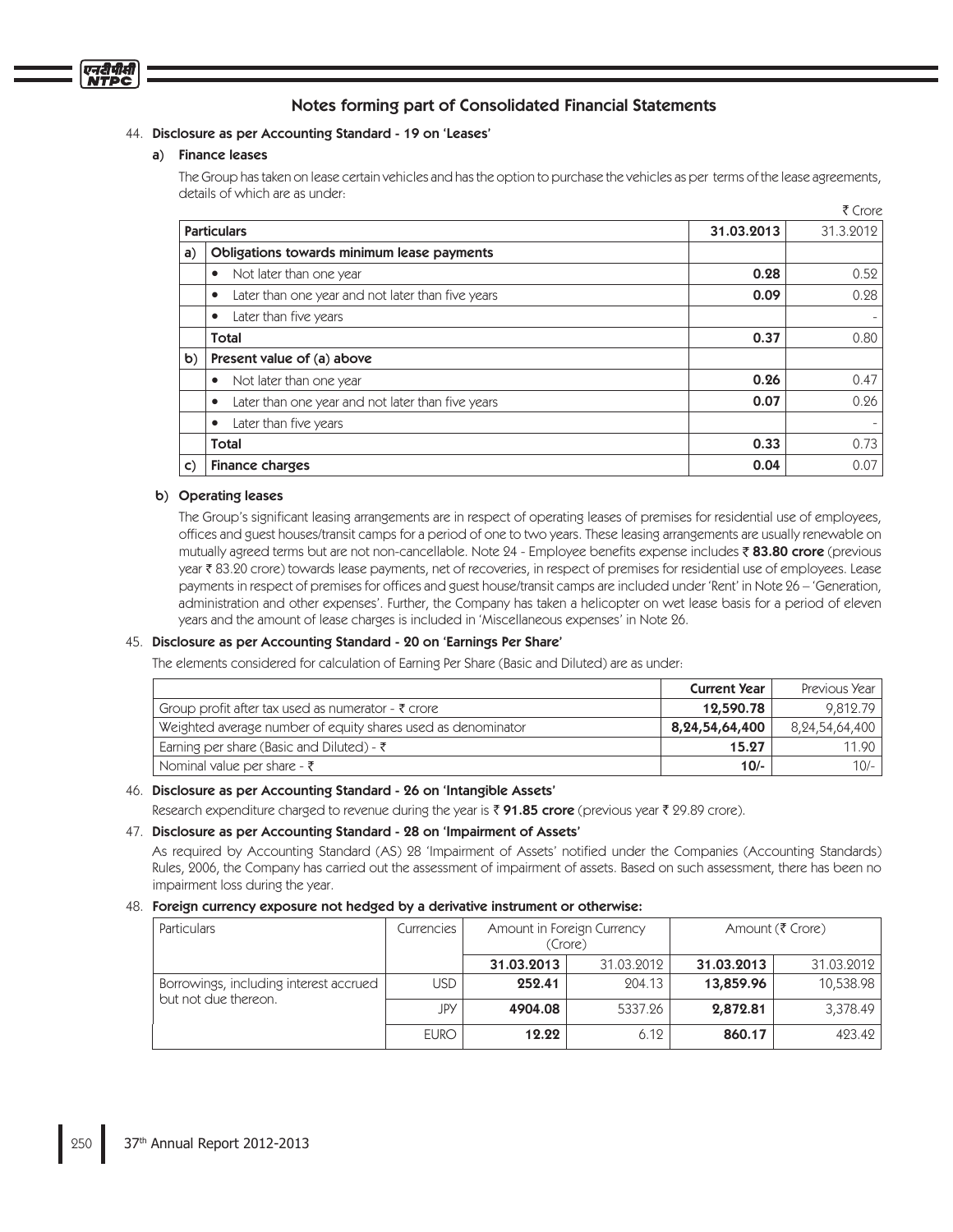| Particulars                                                | Currencies    | Amount in Foreign Currency<br>(Crore) |            | Amount (₹ Crore) |            |
|------------------------------------------------------------|---------------|---------------------------------------|------------|------------------|------------|
|                                                            |               | 31.03.2013                            | 31.03.2012 | 31.03.2013       | 31.03.2012 |
| Trade payables/deposits and retention<br>monies            | <b>USD</b>    | 21.49                                 | 23.80      | 1,179.80         | 1,228.61   |
|                                                            | <b>EURO</b>   | 9.83                                  | 12.42      | 691.99           | 859.28     |
|                                                            | <b>Others</b> | 35.76                                 | 30.64      | 23.98            | 34.96      |
| Trade receivables and Bank balances                        | <b>USD</b>    | 0.01                                  | 0.02       | 0.78             | 0.82       |
|                                                            | <b>Others</b> | 0.50                                  | ۰          | 0.30             |            |
| Unexecuted amount of contracts<br>remaining to be executed | <b>USD</b>    | 105.15                                | 42.38      | 5,773.61         | 2,188.14   |
|                                                            | <b>EURO</b>   | 87.49                                 | 22.64      | 6,161.41         | 1,566.40   |
|                                                            | Others        | 1472.40                               | 253.62     | 999.89           | 190.16     |

The Company has formulated an Exchange Risk Management Policy with effect from 1<sup>st</sup> October 2012. In terms of the requirements of the said Policy and guidelines of the Reserve Bank of India, the Company is currently negotiating International Swaps and Derivatives Association (ISDA) agreements with Authorised Dealer banks. No derivative transactions have been undertaken during the year pending finalisation of ISDA agreements with the banks.

# 49. Contingent Liabilities:

# (a) Claims against the Group not acknowledged as debts in respect of:

# (i) Capital Works

Some of the contractors for supply and installation of equipments and execution of works at our projects have lodged claims on the Group for ₹ 4,031.12 crore (previous year ₹ 4,471.24 crore) seeking enhancement of the contract price, revision of work schedule with price escalation, compensation for the extended period of work, idle charges etc. These claims are being contested by the respective companies as being not admissible in terms of the provisions of the respective contracts.

The Group is pursuing various options under the dispute resolution mechanism available in the contracts for settlement of these claims. It is not practicable to make a realistic estimate of the outflow of resources if any, for settlement of such claims pending resolution.

# (ii) Land compensation cases

In respect of land acquired for the projects, the land losers have claimed higher compensation before various authorities/ courts which are yet to be settled. In such cases, contingent liability of ₹748.99 crore (previous year ₹1,174.20 crore) has been estimated.

# (iii) Fuel Suppliers

Pending resolution of the issues with coal companies as disclosed in Note 34, payments and accounting of coal are being made based on GCV ascertained at station end. The difference between the amount billed by the coal companies and the payment released by the company amounts to ₹ 2,531.10 crore (previous year `Nil).

Further, an amount of  $\bar{\tau}$  367.73 crore (previous year  $\bar{\tau}$  400.63 crore) towards surface transportation charges, customs duty on service margin on imported coal etc. has been disputed by the Company.

# (iv) Others

In respect of claims made by various State/Central Government departments/Authorities towards building permission fee, penalty on diversion of agricultural land to non-agricultural use, nala tax, water royalty etc. and by others, contingent liability of ₹862.81 crore (previous year ₹878.95 crore) has been estimated.

# (v) Possible Reimbursement

The contingent liabilities referred to in (i) above, include an amount of  $\bar{\tau}$  961.24 crore (previous year  $\bar{\tau}$  1,769.70 crore) relating to the hydro power project stated in Note 21 (b) - Other current assets, for which Company envisages possible reimbursement from GOI in full. In respect of balance claims included in (i) and in respect of the claims mentioned at (ii) above, payments, if any, by the company on settlement of the claims would be eligible for inclusion in the capital cost for the purpose of determination of tariff as per CERC Regulations subject to prudence check by the CERC. In case of (iii), the estimated possible reimbursement is by way of recovery through tariff as per Regulations, 2009 is ₹ 2,792.06 crore (previous year ₹ 283.45 crore).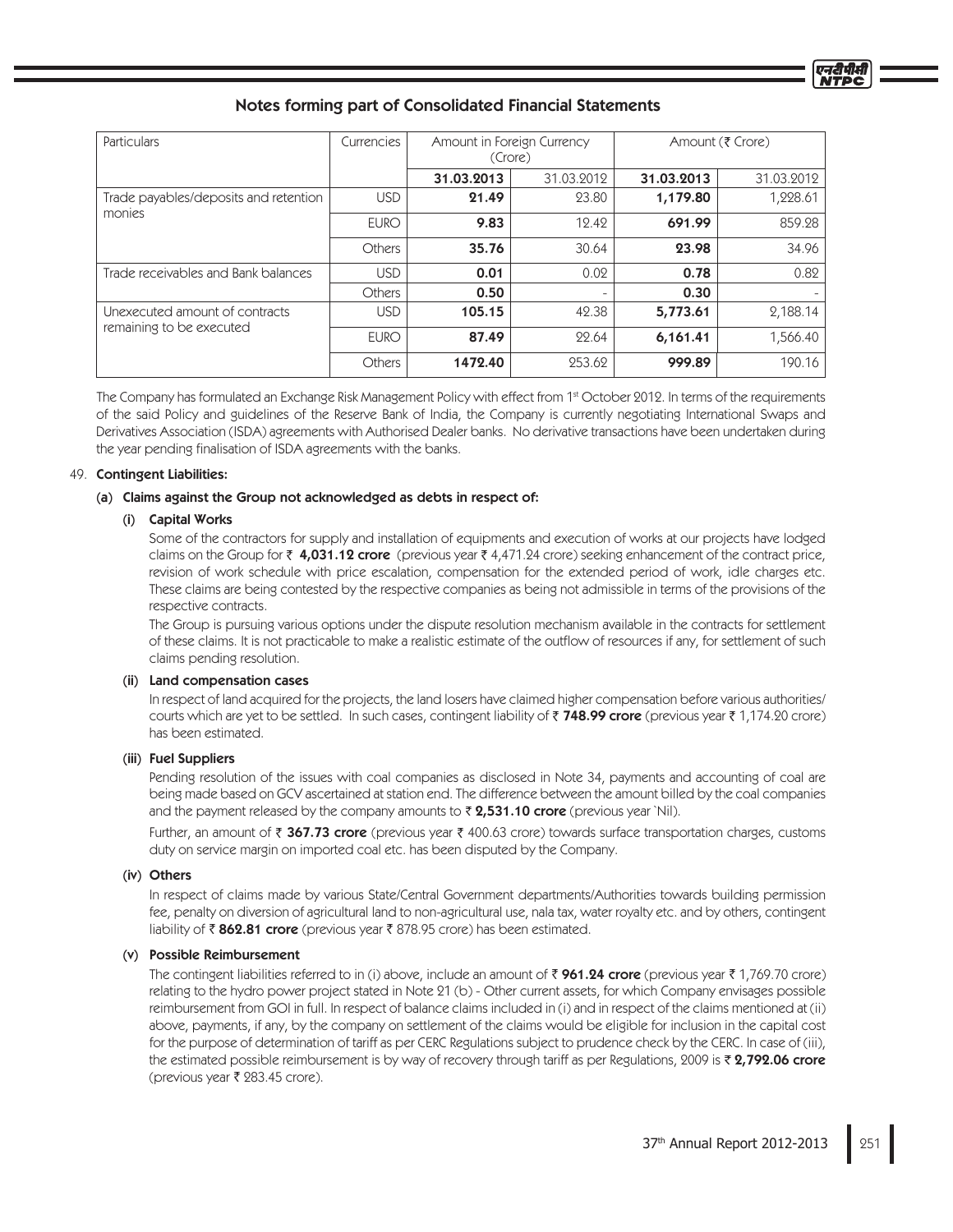#### (b) Disputed Income Tax/Sales Tax/Excise Matters

Disputed Income Tax/Sales Tax/Excise matters pending before various Appellate Authorities amount to  $\bar{z}$  2,215.26 crore (previous year ₹ 3,273.96 crore). Many of these matters were disposed off in favour of the Group but are disputed before higher authorities by the concerned departments. In such cases, the Group estimates possible reimbursement of  $\bar{\tau}$  827.34 crore (previous year  $\overline{\xi}$  2,112.02 crore).

# (c) Others

एनटीपीसी **NTPC** 

Other contingent liabilities amount to  $\bar{\tau}$  376.57 crore (previous year  $\bar{\tau}$  355.76 crore).

Some of the beneficiaries have filed appeals against the tariff orders of the CERC. The amount of contingent liability in this regard is not ascertainable.

The contingent liabilities disclosed above include ₹ 118.75 crore (previous year ₹ 78.09 crore) share of jointly controlled entitites.

#### 50. Capital and other commitments

- a) Estimated amount of contracts remaining to be executed on capital account and not provided for as at 31<sup>st</sup> March 2013 is ₹ 61,339.29 crore (previous year ₹ 36,693.87 crore) which includes an amount of ₹ 6,803.66 crore (previous year  $\bar{\xi}$  1,848.88 crore) in respect of jointly controlled entities.
- b) Company's comittment towards the minimum work programme in respect of oil exploration activities of joint venture operations has been disclosed in Note 31 D.
- c) Group's commitment in respect of further commitments relating to lease agreements has been disclosed in Note 44.
- d) Company's commitment towards the minimum work programme in respect of oil exploration activity of Cambay Block (100% owned by the company) is ₹ **183.45 crore (USD 33.73 million**) (previous year ₹ 182.84 crore, USD 35.41 million).
- 51. For certain items, the Company and its Joint Ventures have followed different accounting policies. However, impact of the same is not material.

|                                                                                 | For and on behalf of the Board of Directors |                              |  |  |  |
|---------------------------------------------------------------------------------|---------------------------------------------|------------------------------|--|--|--|
| (A.K.Rastogi)                                                                   | (A.K.Singhal)                               | (Arup Roy Choudhury)         |  |  |  |
| Company Secretary                                                               | Director (Finance)                          | Chairman & Managing Director |  |  |  |
| These are the notes referred to in Balance Sheet and Statement of Profit & Loss |                                             |                              |  |  |  |
| For O. P. Bagla & Co.                                                           | For K.K.Soni & Co.                          | For PKF Sridhar & Santhanam  |  |  |  |
| <b>Chartered Accountants</b>                                                    | <b>Chartered Accountants</b>                | <b>Chartered Accountants</b> |  |  |  |
| Firm Reg. No. 000018N                                                           | Firm Reg. No. 000947N                       | Firm Reg. No. 003990S        |  |  |  |

(V Kothandaraman) M No. 097537 M No. 094227 M No. 094227 M No. 095973

(Prabuddha Gupta)

(Rakesh Kumar)

(M.S.Balachandran)

Place: New Delhi Dated: 10th May 2013

 $(55.5)$ Partner Partner Partner Partner Partner Partner Partner Partner Partner Partner Partner

'PS74BOLBS"JZBS\$P 'PS3BNFTI\$"HSBXBM\$P 'PS"3\$P Chartered Accountants Firm Reg. No. 109208W **Firm Reg. No. 20017700** Firm Reg. No. 002744C

(Monika Agrawal) Partner Partner Partner Partner Partner Partner Partner Partner Partner Partner M No. 093769 M.No. 100189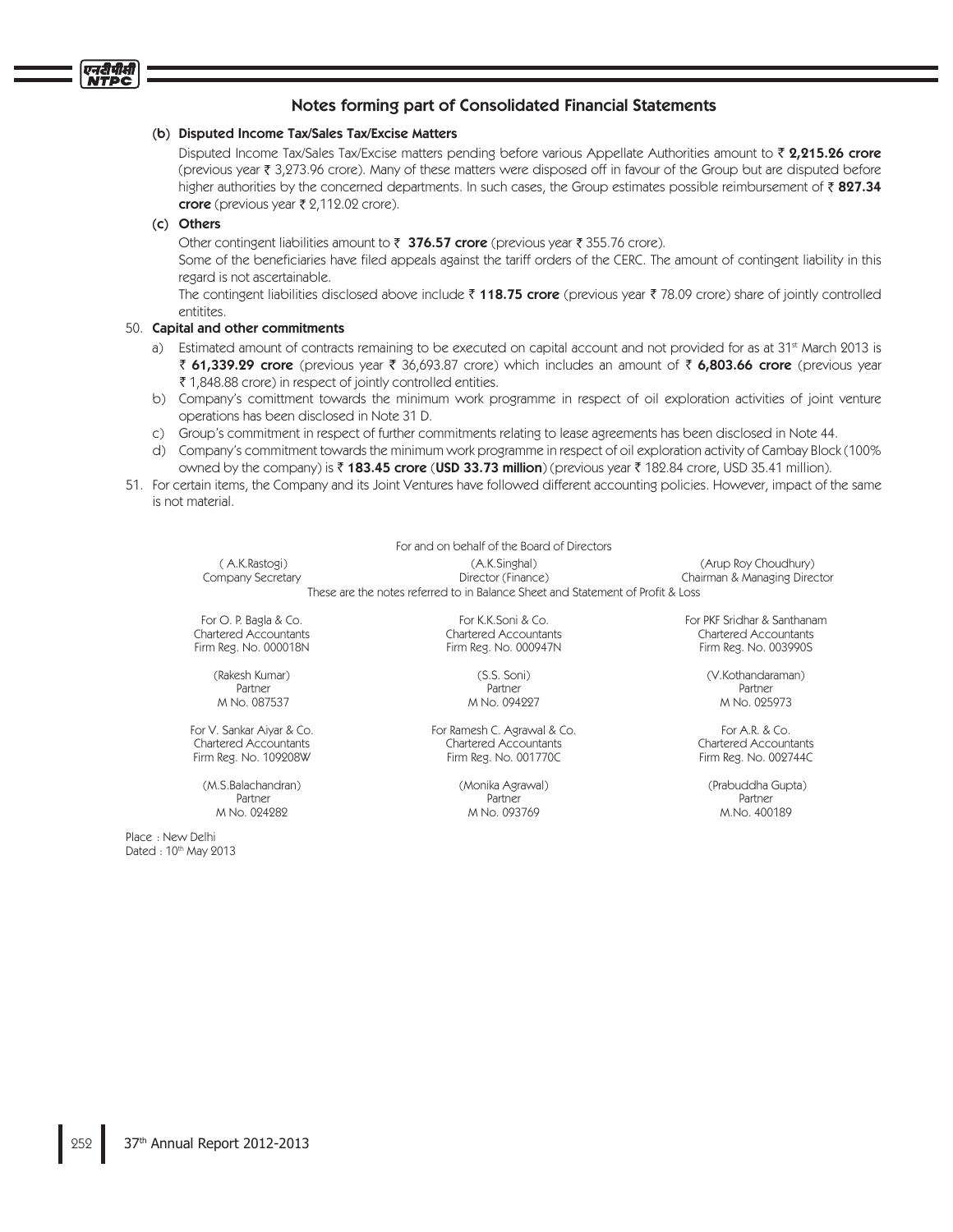# Independent Auditors' Report on the Consolidated Financial Statements

# To

# **The Board of Directors**

# NTPC Limited

We have audited the accompanying consolidated financial statements of NTPC Limited (the "Company") and its subsidiary and joint venture companies (collectively referred to as the "Group"), which comprise the consolidated Balance Sheet as at March 31, 2013, the consolidated Statement of Profit and Loss and the consolidated Cash Flow Statement for the year then ended, and a summary of significant accounting policies and other explanatory information.

### Management's Responsibility for the Consolidated Financial Statements

Management is responsible for the preparation of these consolidated financial statements that give a true and fair view of the consolidated financial position, consolidated financial performance and consolidated cash flows of the Group in accordance with accounting principles generally accepted in India.

This responsibility includes the design, implementation and maintenance of internal control relevant to the preparation and presentation of the consolidated financial statements that give a true and fair view and are free from material misstatement, whether due to fraud or error.

#### **Auditor's Responsibility**

Our responsibility is to express an opinion on these consolidated financial statements based on our audit. We conducted our audit in accordance with the Standards on Auditing issued by the Institute of Chartered Accountants of India. Those Standards require that we comply with ethical requirements and plan and perform the audit to obtain reasonable assurance about whether the consolidated financial statements are free from material misstatement.

An audit involves performing procedures to obtain audit evidence about the amounts and disclosures in the consolidated financial statements. The procedures selected depend on the auditors' judgement, including the assessment of the risks of material misstatement of the consolidated financial statements, whether due to fraud or error. In making those risk assessments, the auditors consider internal control relevant to the Group's preparation and presentation of the consolidated financial statements that give a true and fair view in order to design audit procedures that are appropriate in the circumstances. An audit also includes evaluating the appropriateness of accounting policies used and the reasonableness of the accounting estimates made by management, as well as evaluating the overall presentation of the consolidated financial statements.

We believe that the audit evidence we have obtained is sufficient and appropriate to provide a basis for our audit opinion.

We did not audit the financial statements of the Subsidiaries and the Joint Venture entities.

The financial statements of the following Subsidiaries and Joint Venture Companies have been audited by other auditors whose reports have been furnished to us, and in our opinion, so far as it relates to the amounts included in respect of these companies is based solely on the report of these auditors. The details of the assets, revenue and net cash flows in respect of these Subsidiaries and Joint Venture entities to the extent to which they are reflected in the consolidated financial statements are given below:

₹ Crore

| Name of the Companies                                                                                                                                                                                                                                  | <b>Assets</b> | <b>Revenues</b> | <b>Net Cash</b><br><b>Flows</b> |
|--------------------------------------------------------------------------------------------------------------------------------------------------------------------------------------------------------------------------------------------------------|---------------|-----------------|---------------------------------|
| <b>Subsidiaries:</b>                                                                                                                                                                                                                                   |               |                 |                                 |
| NTPC Electric Supply Company Ltd (including its 50% interest in KINESCO Power<br>& Utilities Pvt. Ltd., a joint venture with KINFRA, a statutory body of Government<br>of Kerala, with assets ₹ 13.22 crore, revenues ₹ 15.28 crore and net cash flows |               |                 |                                 |
| $(-)$ ₹ 0.96 crore)                                                                                                                                                                                                                                    | 867.21        | 44.20           | (133.42)                        |
| 2) NTPC Hydro Ltd. (under amalgamation with NTPC Ltd.)                                                                                                                                                                                                 | 160.14        |                 | 0.06                            |
| 3) NTPC Vidyut Vyapar Nigam Ltd.                                                                                                                                                                                                                       | 982.92        | 75.22           | 183.48                          |
| 4) Kanti Bijlee Utpadan Nigam Ltd                                                                                                                                                                                                                      | 2,443.59      | 9.93            | (56.42)                         |
| 5) Bhartiya Rail Bijlee Company Ltd.                                                                                                                                                                                                                   | 2,768.83      |                 | (83.13)                         |
| Joint Ventures:                                                                                                                                                                                                                                        |               |                 |                                 |
| 1) Utility Power tech Ltd.                                                                                                                                                                                                                             | 93.63         | 219.46          | 0.48                            |
| 2) NTPC - Alstom Power Services Pvt. Ltd.                                                                                                                                                                                                              | 47.01         | 35.03           | 2.52                            |
| 3) NTPC-Tamilnadu Energy Company Ltd                                                                                                                                                                                                                   | 4,176.11      | 151.13          | (10.89)                         |
| 4) Transformers and Electricals Kerala Ltd.                                                                                                                                                                                                            | 75.37         | 68.89           | (1.49)                          |
| 5) National High Power Test Laboratory Pvt. Ltd                                                                                                                                                                                                        | 13.58         |                 | 0.92                            |
| 6) Meja Urja Nigam Pvt Ltd.                                                                                                                                                                                                                            | 594.36        |                 | 8.58                            |
| 7) Nabinagar Power Generating Company Pvt. Ltd.                                                                                                                                                                                                        | 700.55        |                 | (103.27)                        |
| 8) Aravali Power Company Pvt. Ltd.                                                                                                                                                                                                                     | 4,714.46      | 1,388.44        | (13.27)                         |
| Total                                                                                                                                                                                                                                                  | 17,637.76     | 1,992.30        | (205.85)                        |